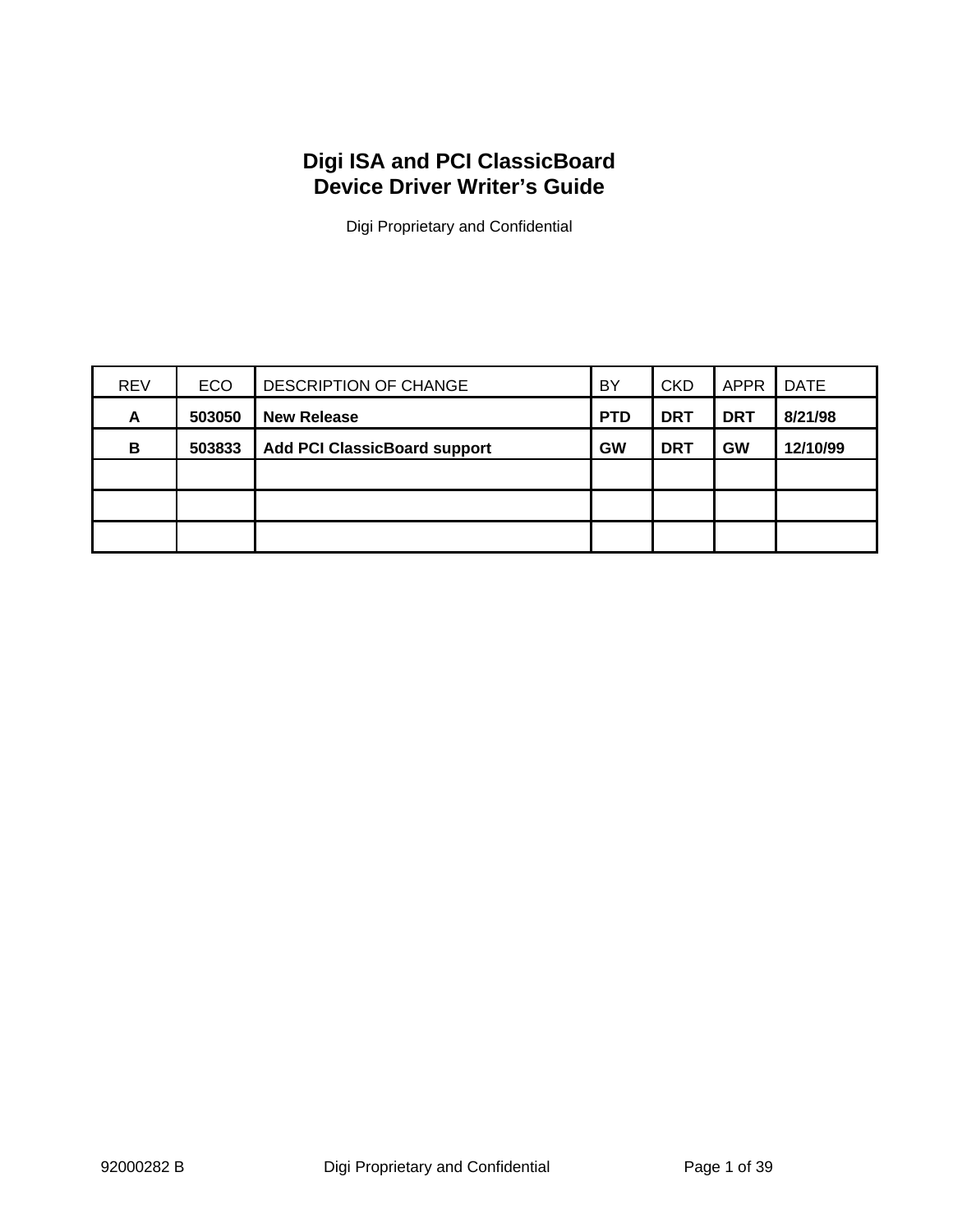| 1.           |                |  |
|--------------|----------------|--|
|              | 1.1            |  |
|              | 1.2            |  |
|              | 1.3            |  |
| 2.           |                |  |
|              | 2.1            |  |
|              | 2.2            |  |
|              | 2.3            |  |
|              | 2.4            |  |
| 3.           |                |  |
|              | 3.1            |  |
|              | 3.2            |  |
|              | 3.2.1<br>3.2.2 |  |
|              |                |  |
| $\mathbf{4}$ |                |  |
|              | 4.1            |  |
|              | 4.2            |  |
|              | 4.3            |  |
|              | 4.4            |  |
| 5.           |                |  |
|              | 5.1            |  |
|              | 5.1.1          |  |
|              | 5.1.5          |  |
|              | 5.1.6          |  |
|              | 5.1.7<br>5.2   |  |
|              | 5.2.1          |  |
|              | 5.2.2          |  |
|              |                |  |
| 6.           |                |  |
|              | 6.1            |  |
|              | 6.2            |  |
|              | 6.3            |  |
| 7.           |                |  |
| 8.           |                |  |
| 9.           |                |  |
| 10.          |                |  |
| 11.          |                |  |
|              |                |  |
|              | 11.1<br>11.2   |  |
|              |                |  |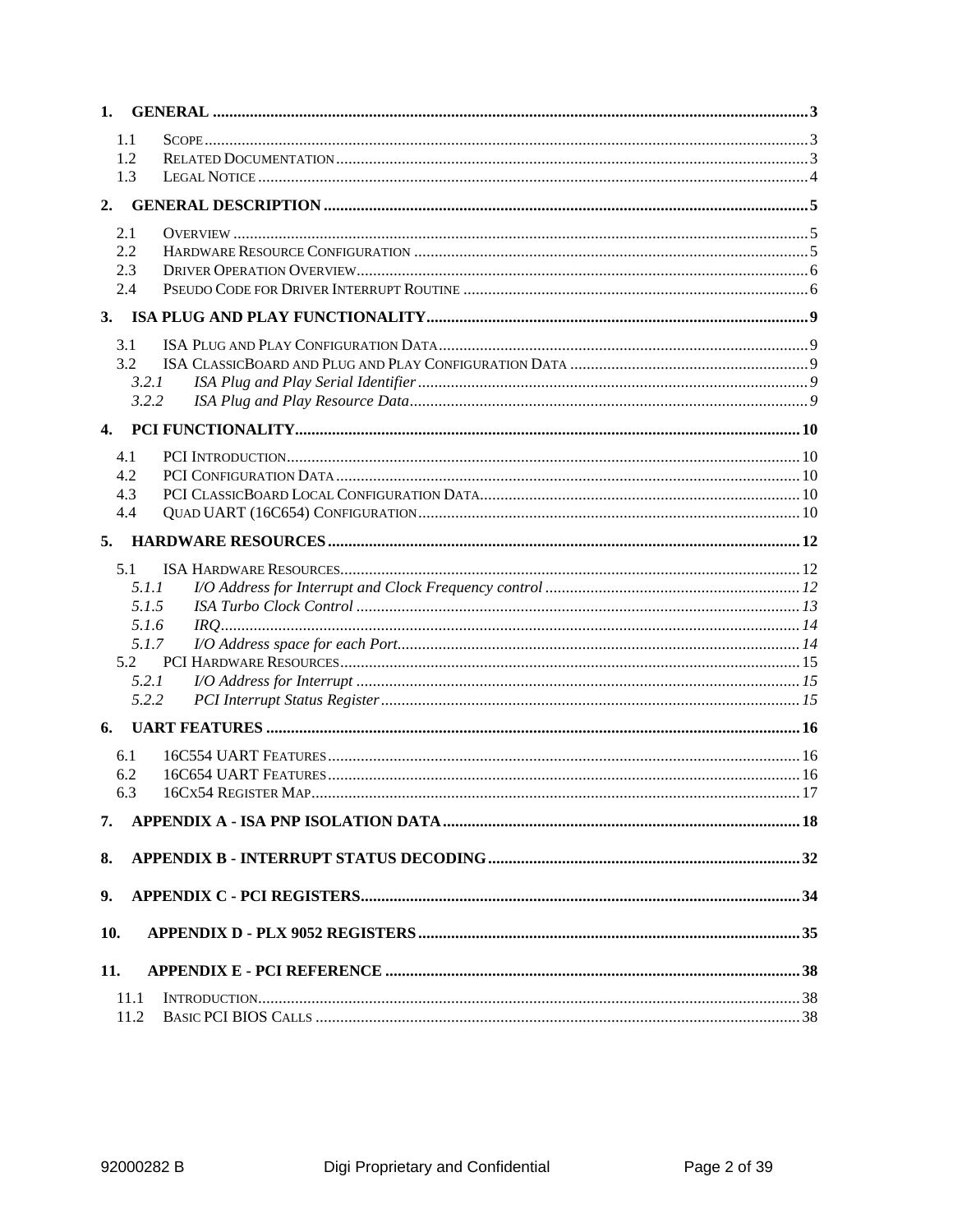# **1. General**

### *1.1 Scope*

This document is a guide for writing a device driver for the Digi ClassicBoard adapter cards. It is aimed at a user who is either writing a new device driver, or converting an existing PC/X, Multi-Port, Optum or Plus 8 device driver to use a ClassicBoard adapter. This document applies to the ISA or PCI ClassicBoard in these flavors:

- 4/8 Port EIA-232 adapter with 16C554 UARTs or with 16C654 UARTs
- 4/8 Port RS422 adapter with 16C554 UARTs or with 16C654 UARTs
- 4/8 Port RS422 adapter with 16C654 UARTs
- 16 Port EIA-232 ISA adapter and module with 16C554 or 16C654 UARTs

The hardware resources that the ClassicBoard adapter uses are completely configured by software. The PCI ClassicBoard configuration is performed by the PCI BIOS and O/S. ISA ClassicBoard adapter configuration depends on the O/S. In a Plug and Play O/S this configuration is performed by the O/S, while in a non-Plug and Play (or Legacy) O/S, the configuration can performed by Digi's Configuration Utility or may be performed by the driver. The primary focus of this document is not how to configure the ClassicBoard (although the appendices supply sufficient information to do this) but how to write a driver for an adapter which is already configured. As such this document is equally applicable whether the ClassicBoard is a PCI or ISA card operating in Plug and Play mode or Legacy mode.

It is assumed the reader is familiar with:

- Issues involved in writing device drivers, in particular how to write a device driver for a UART based nonintelligent serial device.
- The 16C554 and 16C654 Quad UARTs.
- The ISA Plug and Play interface, if the driver configures the adapter's resources.
- The PCI Local Bus specification.
- The PCI BIOS and methods of finding the adapter's resources.

## *1.2 Related Documentation*

- ISA Plug and Play Specification, Rev 1.0A and Clarification (http://www.microsoft.com/hwdev/respec/pnpspecs.htm )
- Exar (Startech) 16c554, 16c654 UART Data Sheets (http://www.exar.com/products/star/uarts.htm)
- PCI Local Bus Specification, Rev. 2.1 (http://www.pcisig.com/)
- PCI BIOS Specification
- Digi ISA ClassicBoard Engineering Specifications
- Digi PCI ClassicBoard Engineering Specifications
- Digi PC/X, MultiPort, Optum and Plus 8 Engineering Specifications

#### **Other Recommended Reference Material**

- **Plug And Play System Architecture**, by Tom Shanley, Mindshare Inc, Addison-Wesley Publishing Co, 1995
- **ISA System Architecture**, by Shanley/Anderson, Mindshare Inc, Addison-Wesley Publishing Co, 1995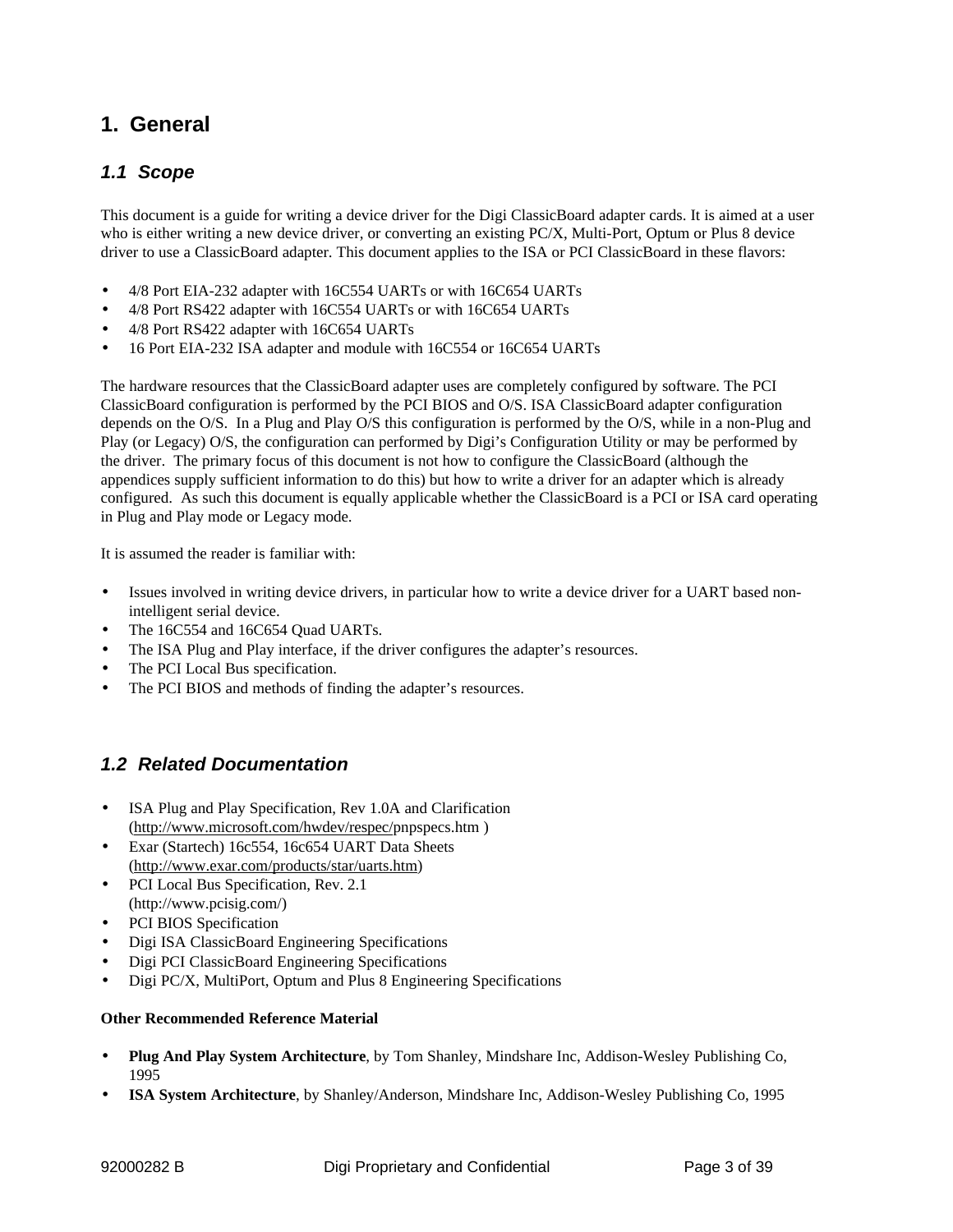### *1.3 Legal Notice*

#### **Proprietary Rights Notice**

Digi, Digi International, the Digi logo, and ClassicBoard are trademarks or registered trademarks of Digi International Inc. in the United States and other countries. All other brand and product names are trademarks or registered trademarks of their respective holders. This manual is copyrighted material proprietary to Digi International Inc. Copying of this manual without the express written consent of Digi International Inc. is prohibited and will be treated as copyright infringement.

Copyright © 1999 Digi International Inc. All Rights Reserved. http://www.digi.com

#### **Disclaimer**

This manual may contain inaccurate or erroneous information. This manual is subject to change at any time. This manual, including all information contained herein, is provided "as is" without warranty of any kind, either expressed or implied, including but not limited to, any implied warrantees of merchantability of fitness for particular purpose. Digi International Inc. makes no representations, warranties, or commitments with regard to any data or information contained in this manual. If you rely on data or information contained in this manual, such reliance is at your own risk.

The Digi logo and ClassicBoard are registered trademarks of Digi International. All other brand and product names are trademarks of their respective holders.

Copyright © 1999 Digi International Inc. All Rights Reserved.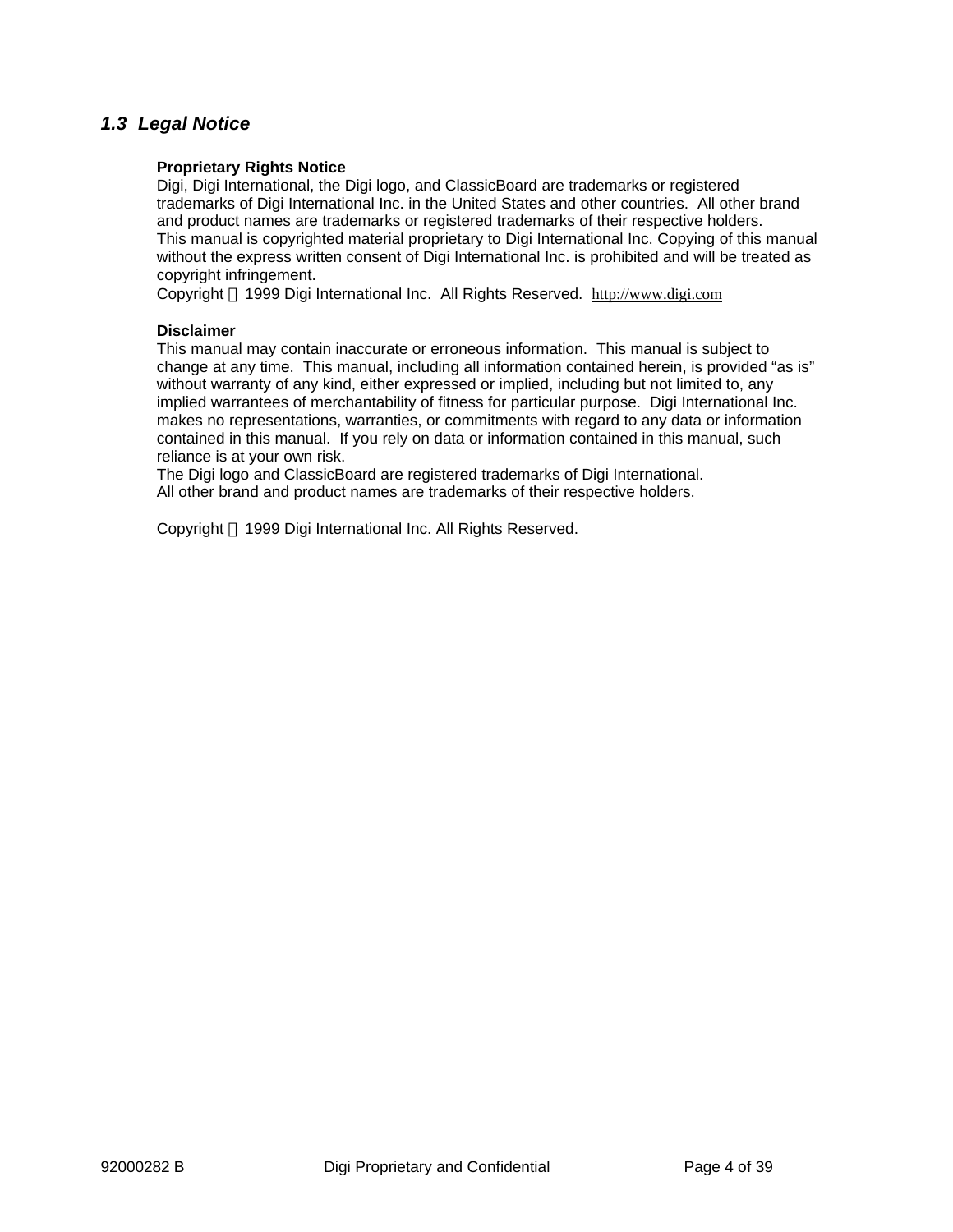# **2. General Description**

### *2.1 Overview*

The Digi ClassicBoard Plug and Play (PnP) ISA adapter card and Digi ClassicBoard PCI adapter card are asynchronous communications cards. They are available in 4, 8 and 16 port versions and are populated with either 16C554 or 16C654 Quad UARTs. Both EIA-232 and EIA-422 versions exist; for currently available models, please refer to the Digi website http://www.digi.com. For brevity, all references to UARTs will mean 16C654's unless otherwise noted.

The ISA adapter has the ability to operate in PnP mode or in 'legacy' mode (for those systems that do not support the PnP protocol).

There are no on-board jumpers or DIP switches on the 232 or 422 mode cards. When the ISA adapter is programmed to operate in PnP mode the adapter is configured as per the Plug and Play standards. When the adapter is programmed to operate in 'Legacy' mode all the configuration settings are stored in EEPROM.

All PCI adapters are programmed on PCI reset by the PCI BIOS and the configuration settings are stored in an onboard EEPROM. The PCI adapters have no on-board jumpers or DIP switches on the 232 or 422 modes card.

The ISA ClassicBoard adapter is designed to replace all Digi non-intelligent 4, 8 and 16 port RS-232 serial cards and 4 and 8 port RS-422 serial cards. To maintain compatibility with existing drivers, the IRQ status register locations can be configured to operate in a 'Digi', 'Arnet' or 'StarGate' format. In addition, the adapter supports the ability to set the first communications port as a standard COM port. The ISA ClassicBoard adapter replaces the following adapters:

- The DigiBoard PC/4, PC/8 and PC/16 cards.
- The Arnet Multiport 4 and 8 port cards.
- The StarGate Plus 8 and Optum cards.

### *2.2 Hardware Resource Configuration*

The ISA ClassicBoard fully conforms with the Plug and Play Rev 1.0A specification. Thus, when the ClassicBoard is used in PnP systems, the PnP entity will configure the ClassicBoard to use appropriate hardware resources. How the PnP entity conveys the hardware resources that have been assigned is system dependent. For instance, in the case of Windows 95 this information is available to drivers from the Registry database. It is not in the scope of this document to discuss how to program an ISA PnP configuration utility. Please refer to Section 1.2 for references for more information on that subject.

On Legacy systems the driver writer has two options:

- Use Digi's DOS-based Configuration Utility, or a similar third-party configurator to configure the resources.
- Incorporate the Legacy configuration into the driver.

The Digi Configuration Utility is freely available with the adapter and from Digi's Web and FTP sites. This utility uses PnP methodology to configure the adapter and once configured writes these legacy values to EEPROM. If you wish to incorporate the Legacy configuration into your driver, access to the source code for the Configuration Utility may be negotiated. Please contact Digi for further details.

The PCI ClassicBoard fully conforms with the PCI Specification Rev 2.1. When used with a PCI bus meeting the same specification, the PCI BIOS will configure the ClassicBoard to use appropriate hardware resources. How the driver writer obtains the hardware resources is system dependent and is not in the scope of this document however a brief overview is supplied in Appendix E. Please refer to section 1.2 for references for more information on that subject.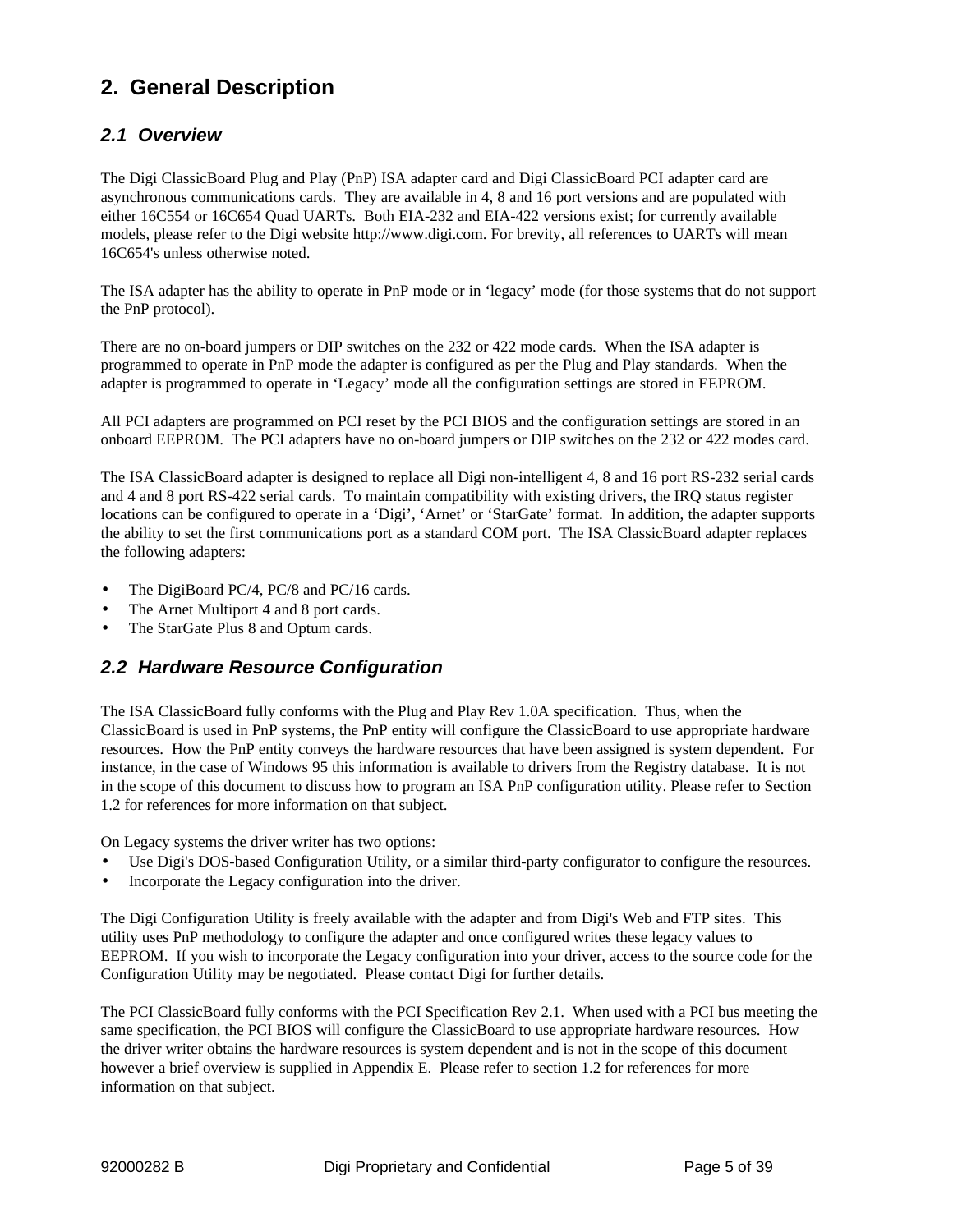## *2.3 Driver Operation Overview*

A standard non-intelligent COM port has an 8 byte I/O address space to control the port's UART and will typically have an interrupt dedicated to that port. The 8-byte I/O address space addresses the 8 registers on the UART. The corresponding registers are described in the UART Data Sheets. The ISR register on board the UART determines what interrupt, if any, is pending and the reason the UART is interrupting. Thus, when a standard COM port interrupt occurs, the driver examines the ISR and takes the appropriate action to resolve the interrupt, which in turn causes the interrupt to cease.

From a driver writer viewpoint, a ClassicBoard adapter can be considered as many standard non-intelligent COM ports which share the same interrupt. Since an interrupt is shared among many COM ports there is another I/O address space, common to all ports on the same ClassicBoard adapter, which facilitates deciphering the port or ports responsible for the interrupt. The driver could simply poll the ISR of all ports that share the same interrupt when an interrupt occurs, but this is less efficient.

The PCI ClassicBoard provides two registers to help determine which port generated an interrupt. The PLX Interrupt Control/Status register tells which UART (in the case of 8 port systems) caused the interrupt while the ClassicBoard's Interrupt status register defines which port generated the interrupt.

The ISA boards provide various methods for determining which port generated the interrupt. The ISA ClassicBoard supports three Interrupt Modes, including DigiBoard, StarGate and Arnet. There is no particular advantage to using one mode over another, other than the Arnet mode is restricted to work with a maximum of 8 ports. Please remember that the Digi ClassicBoards do NOT support interrupt daisy-chaining between boards, as the DigiBoard PC/8 did.

On the ISA ClassicBoard the register at this address also determines the clock frequency driving the Quad UARTs, it is called the Interrupt/Clock status register. The power-on default UART clock setting is a frequency of 1.8432 MHz, which can be increased to 7.3728 MHz by writing to the Interrupt/Clock status register. This has the effect of quadrupling the Baud rate, and the maximum Baud rate will be 460.8K instead of 115.2K Baud. The PCI ClassicBoard has a standard UART clock of 7.3728 MHz.

Port 1 on the ISA ClassicBoard is a special port, able to be configured (either by PnP or the legacy Configuration Program) to emulate a standard non-intelligent COM port. When set as a stand-alone COM port, it uses a dedicated interrupt and the Interrupt/Clock status register will not indicate when an interrupt is pending for Port 1. The clock frequency is still controlled by the Interrupt/Clock status register and will use the same clock frequency as Ports 2, 3 and 4. This is because Port 1 is still the first UART of the first Quad UART and all four UARTs on a given Quad UART will share the same clock.

Port 2 on the 4 and 8 port ISA ClassicBoard is another exception. The DigiBoard PC/4 and PC/8, which the ClassicBoard replaces, allows port 2 to be configured with its own interrupt. For backward compatibility this functionality is available on 4 and 8 port ClassicBoards. Generally, on most systems interrupts are at a premium and one interrupt will be shared by all ports.

Typically, there is no performance gain in having separate interrupts for Ports 1 and 2. These ports are usually only allocated separate interrupts in order to support existing applications.

### *2.4 Pseudo Code for Driver Interrupt Routine*

The following Pseudo Code is a typical sample of how to implement the interrupt procedure for the ISA ClassicBoard adapter in DigiBoard Interrupt Mode or a PCI ClassicBoard. In this case Port 1 is configured to share interrupts with the other ports.

// determine port requesting service read **port** = **Interrupt/Clock Status Register** if (no port requires service) return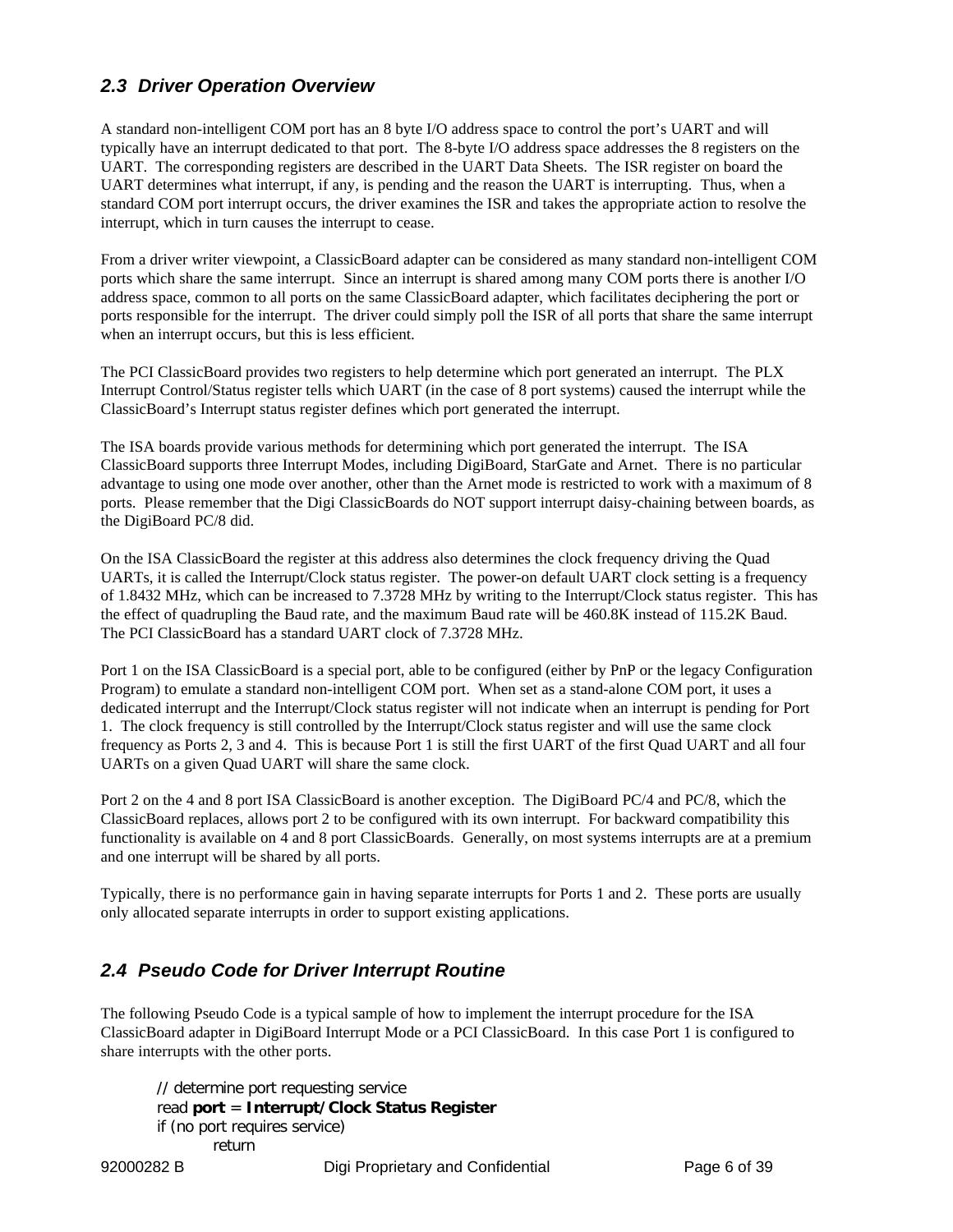read **ISR** of **port** service interrupt based on **ISR** // See if there is another port requesting service read **port** = **Interrupt/Clock Status Register** while ( port requests service) return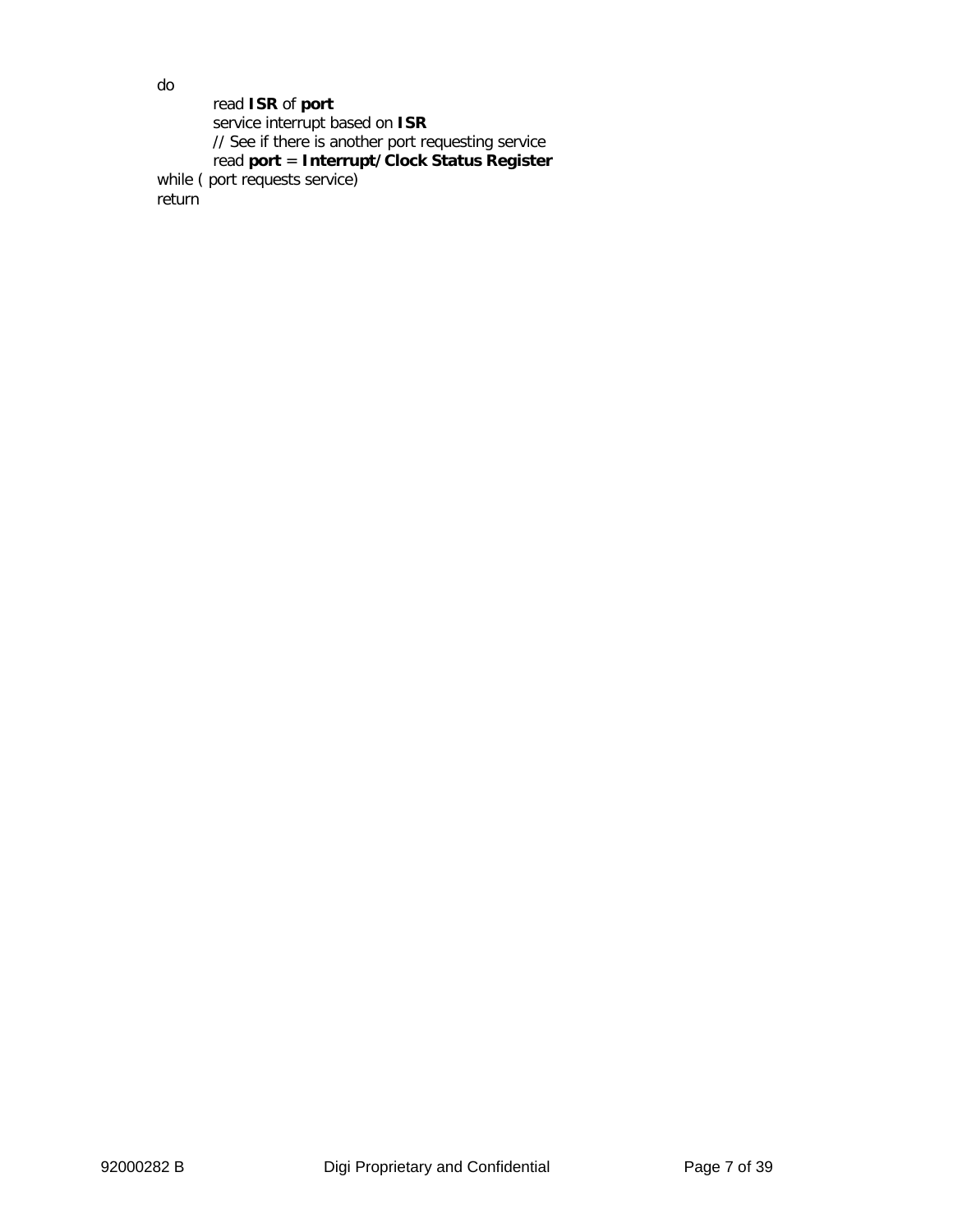The following Pseudo Code is a typical sample of how to implement the interrupt procedure for the ClassicBoard adapter in StarGate or Arnet Interrupt Mode. In this case, Port 1 is configured to share interrupts with the other ports.

```
// determine ports requesting service
read portMask = Interrupt/Clock Status Register
mask the first port (port) requesting service from portMask variable
if (no port requires service)
       return
do
       do
               read ISR of port
               service interrupt based on ISR
               mask the next port (port) requesting service from portMask variable
       while (port)
       // determine if another port is requesting service
       read portMask = Interrupt/Clock Status Register
       mask the first port (port) requesting service from portMask variable
while (port)
return
```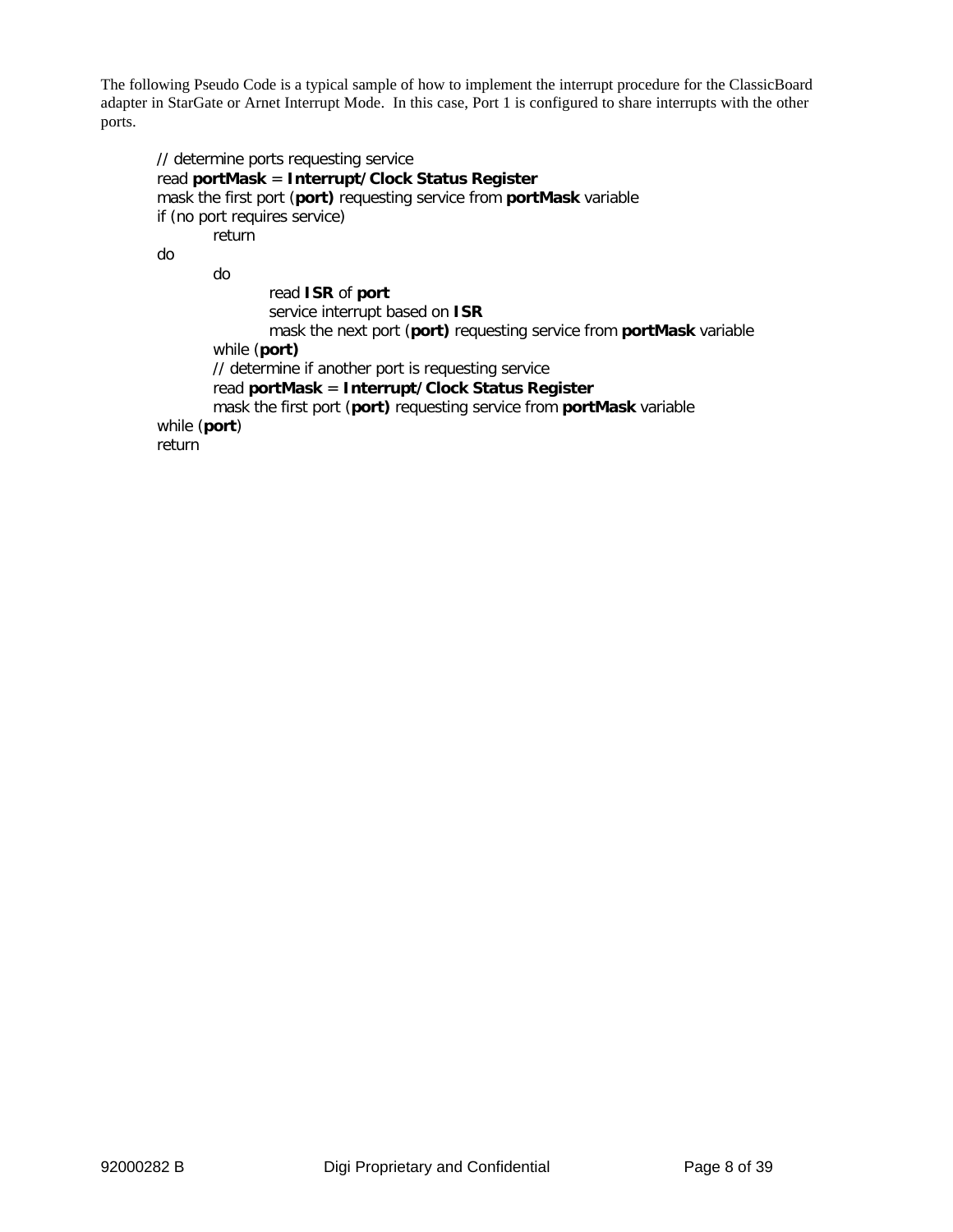# **3. ISA Plug and Play Functionality**

### *3.1 ISA Plug and Play Configuration Data*

As per the ISA Plug and Play specification, the ISA ClassicBoard adapter will respond to reads from the Serial Isolation register by returning the adapter's serialized configuration information. The serialized data is returned in two formats, the Serial Identifier data and the Resource data. The general format of the Resource data can be further broken down into:

- Plug and Play version number type.
- Identifier string resource type.
- One or more logical device ID resource types.
- End tag resource type to indicate the end of resources for this Plug and Play card.

### *3.2 ISA ClassicBoard and Plug and Play Configuration Data*

During the Plug and Play Isolation sequence the Digi ISA ClassicBoard returns the Serial Identifier data and Resource data consisting of up to six Logical Devices.

Table 3.1 summarizes the Functionality of each Logical Device.

| Logical<br>Device # | Present On                | <b>IRQs</b><br>Allocated | I/Os<br>Allocated | Functionality                                         |
|---------------------|---------------------------|--------------------------|-------------------|-------------------------------------------------------|
| $\Omega$            | 4, 8 and 16 port adapters |                          | 1x8 bytes         | Adapter's IRQ and UART Clock<br>Frequency selection   |
|                     | 4, 8 and 16 port adapters | (Optional)               | 1x8 bytes         | Control of Port 1 on the1st Quad<br>UART              |
| $\overline{2}$      | 4, 8 and 16 port adapters | None<br>(Note 1)         | 3x8 bytes         | Control of Ports 2 - 4 on the 1st<br><b>Quad UART</b> |
| 3                   | 8 and 16 port adapters    | None                     | 4x8 bytes         | Control of 2nd Quad UART<br>(Ports 5 - 8)             |
| 4                   | 16 port adapters          | None                     | 4x8 bytes         | Control of 3rd Quad UART<br>(Ports 9 - 12)            |
| 5                   | 16 port adapters          | None                     | 4x8 bytes         | Control of 4th Quad UART<br>(Ports 13 - 16)           |

#### **Table 3.1 ClassicBoard PnP Logical Devices**

Note 1: ClassicBoard 4 and 8 port adapters may optionally allocate a separate IRQ for Port 2.

### **3.2.1 ISA Plug and Play Serial Identifier**

Appendix A1 defines the Serial Identifier returned by ISA ClassicBoard adapters.

### **3.2.2 ISA Plug and Play Resource Data**

Appendices A2 - A10 define the Resource Data that the ISA ClassicBoard adapter returns. Logical Device #3 is only returned by 8 and 16 port adapters. Logical Devices #4 & #5 are only returned by 16 port adapters.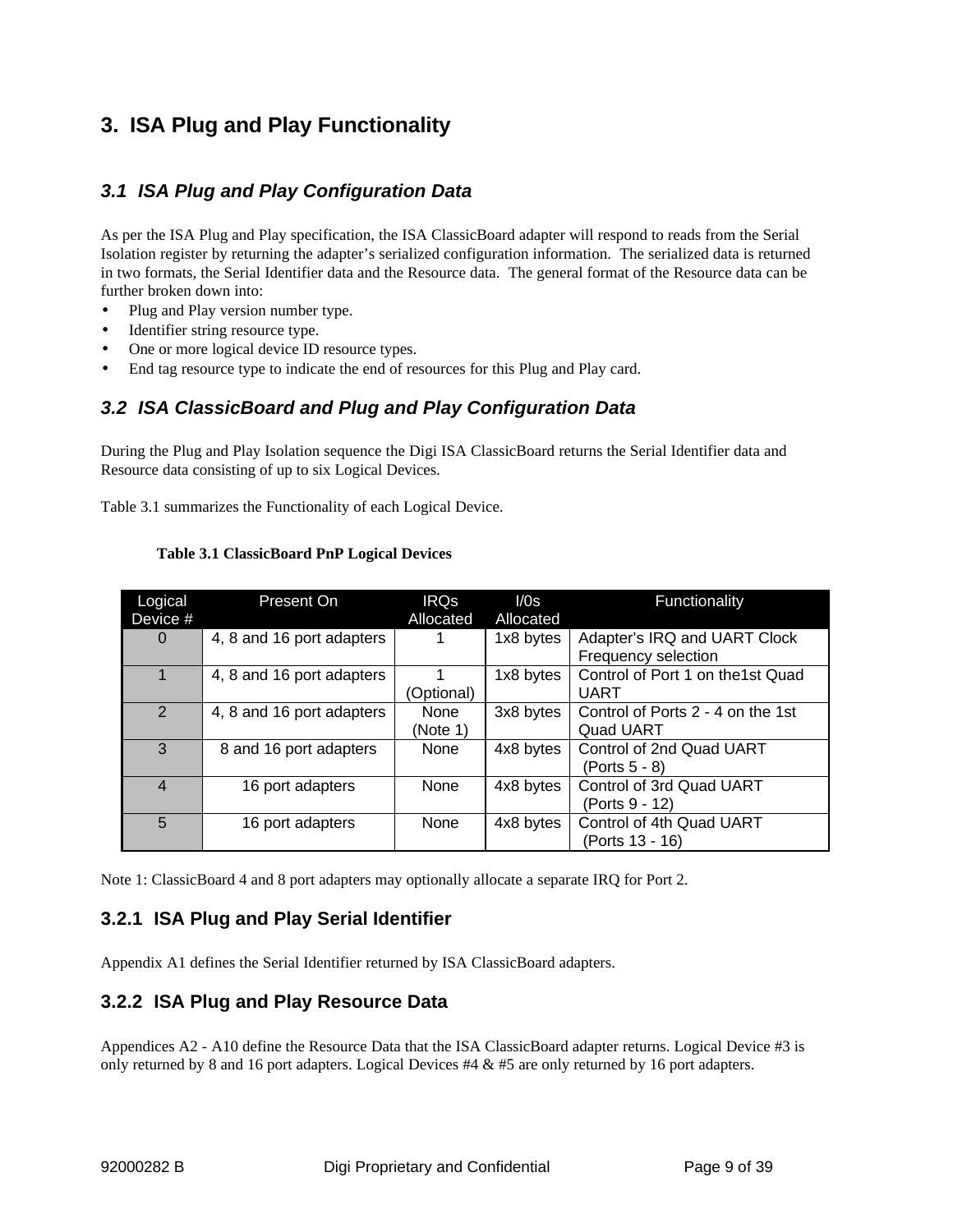# **4. PCI Functionality**

## *4.1 PCI Introduction*

The Digi PCI ClassicBoard complies with the PCI specification rev 2.1 and therefore all I/O addresses and IRQs are set up by the PCI BIOS during boot or PCI reset. The process of getting the PCI configuration varies according to the operating system. Windows systems (95/98/NT/2000) store the information within the registry. DOS requires the use of Int1A to access the bios. It is suggested that you consult your operating system reference to find its method of accessing information from the PCI BIOS. For further information consult Appendix E and the latest PCI specifications.

# *4.2 PCI Configuration Data*

The PCI ClassicBoard uses a PLX 9052 PCI interface chip. The PLX 9052 contains two configuration space regions: the PCI configuration space and the Local configuration space. The PCI configuration space is 64 bytes and is used by the Host's PCI BIOS to identify the PCI ClassicBoard. The PCI information for the ClassicBoard is contained in Appendix C. The PLX 9052 configuration space is 80 bytes and is used to set up the local parameters of the ClassicBoard.

# *4.3 PCI ClassicBoard Local Configuration Data*

The PLX 9052 Local configuration space is 80 bytes and is used to configure the ClassicBoard's local bus address mapping and range, local chip select mapping and timing, and reading and writing the configuration ROM. Information concerning the PLX 9052 Registers is detailed in Appendix D. Driver writers will want to pay particular attention to the option of a software reset by setting the "User I/O, PCI Target Response, EEPROM, and Initialization Control" Register located at offset 50h, bit 30. The PLX 9052 configuration space can be placed anywhere in 32 bit Host memory or I/O space by configuring the PCI Base Address Register for Memory Access to Local Address Space Registers.

| Location                         | Offset          | Length (bytes) | Description                             |
|----------------------------------|-----------------|----------------|-----------------------------------------|
| Local Address Space 0            | 0 <sup>h</sup>  | 32             | I/O mapped Quad UART 0                  |
| Local Address Space 0            | 20h             | 32             | I/O mapped Quad UART 1                  |
| Local Address Space 0            | 40h             |                | I/O mapped Interrupt Status Register    |
| Local Address Space 1            |                 | 1k             | Memory mapped Expansion ROM (optional)  |
| Local Address Space 2            |                 | 32             | Memory mapped Quad UART 0               |
| Local Address Space 2            | 20h             | 32             | Memory mapped Quad UART 1               |
| Local Address Space 2            | 40 <sub>h</sub> |                | Memory mapped Interrupt Status register |
| <b>Local Configuration Space</b> |                 | 80             | <b>Local Configuration Registers</b>    |

### **Table 4.1 Host PCI Memory Map**

# *4.4 Quad UART (16C654) Configuration*

The Quad UARTs and the Interrupt Status Register can be accessed in both PCI Memory and I/O space. Local address space 0 (32 bit I/O mapped) and local address space 2 (32 bit memory mapped) are used to access both data and control register in the two quad UARTs. Both Quad UARTs are selected by PLX 9052 local chip select 0 and are mapped in to local memory space base address 0 (see Appendix D.) The PCI Host addressing for local memory space 0 is on byte boundaries and the range is 64 bytes.

Local address space 0 and local address space 2 also are used to read the UART interrupt status register. This read only register is decoded by PLX 9052 local chip select 2 and returns a byte which represents the current state of each of the eight UART interrupts. Each UART interrupt is mapped into a bit of the byte: UART 0's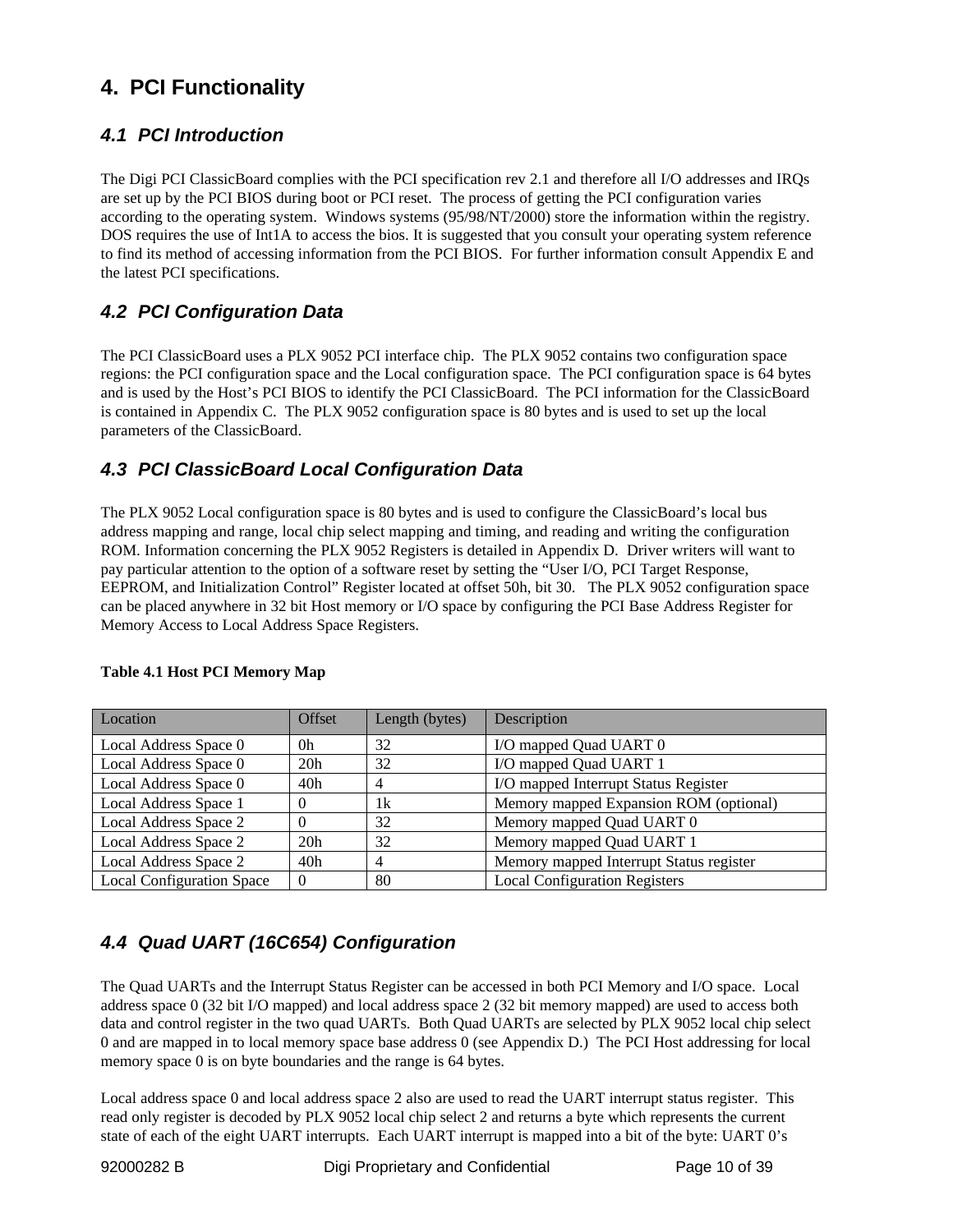interrupt in reflected in bit 0; UART 7's interrupt is bit 7. An active UART interrupt returns a "1" when the interrupt status register is read.

The local address space 1 is used to access the optional expansion ROM (used for Vendor Product Data) which is mapped into upper local address space on byte address boundaries and is decoded by the PLX 9052 local chip select 1. The current ROM range is 1 K Bytes max. The expansion ROM offered on standard PCI ClassicBoards is not currently used so none of the associated functions need to be implemented.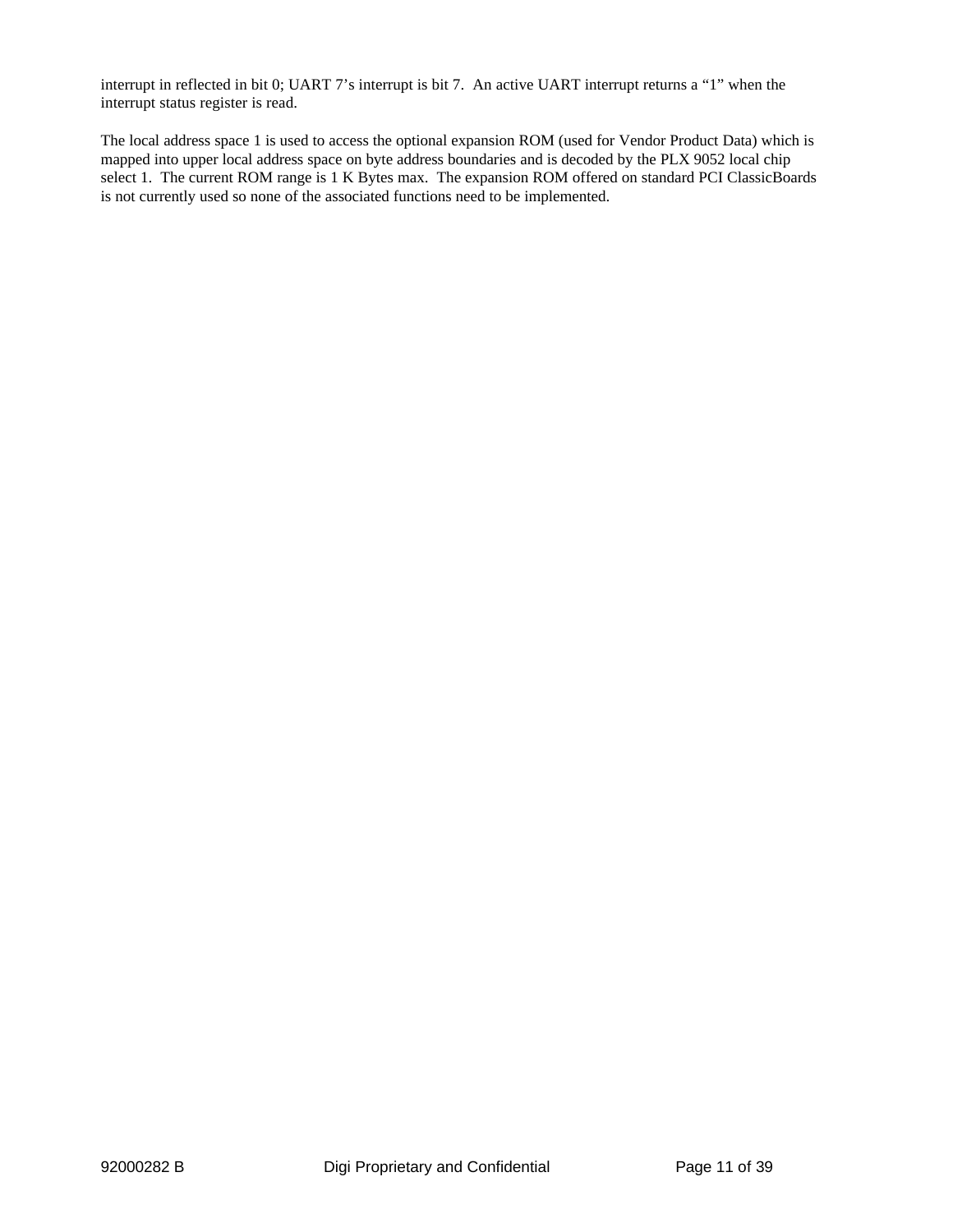# **5. Hardware Resources**

### *5.1 ISA Hardware Resources*

After the ISA Plug and Play entity has enumerated the Logical Devices on the ClassicBoard the following resources will be reserved for the ISA ClassicBoard :

- An 8-byte block of I/O address space, used for control of the adapter's shared IRQ as well as Quad UART clock frequency selection.
- At least one IRQ, possibly 2 (ISA only.)
- An 8-byte block of I/O address space for each available Port. (4x8-byte I/O address spaces for each available Quad UART.)

How the ISA Plug and Play or PCI BIOS entity communicates the values of the resources reserved will be a function of the implementation of the respective entity for your system and is beyond the scope of this document. In the case of Windows 95 the entity stores this information in the Registry database.

Under Legacy Mode, the ISA ClassicBoard will require the same resources, however, the board is first configured using Digi's Configuration Utility. The Legacy Driver is subsequently configured by the user to match these configuration settings. Thus, the following discussion is applicable to adapters in Legacy as well as PnP mode.

# **5.1.1 I/O Address for Interrupt and Clock Frequency control**

An 8-byte I/O address space is used to control the ISA card's Interrupt and the Clock Frequency of each Quad UART. In Plug and Play mode this I/O address space corresponds to the I/O address space which Logical Device #0 reserves. (In Legacy mode, this address space should be configured using the DOS Digi Configuration Utility.)

Table 5.1 depicts the register alignment of Interrupt and Clock Frequency control I/O address space.

| Location | <b>Register Name</b>                  | R/W | Functionality                                                                                                   |
|----------|---------------------------------------|-----|-----------------------------------------------------------------------------------------------------------------|
| 00       | <b>IRQ Status Register A</b>          | R   | Reports status for ports 1-8<br>(DigiBoard and StarGate<br>modes)                                               |
| 01       | <b>IRQ Status Register B</b>          | R   | Reports status for ports 9 - 16<br>(StarGate mode)<br>Reports a mirror-image of<br>location 00 (DigiBoard mode) |
| 02       | <b>IRQ Status Register C</b>          | R   | Reports status for ports 1-8<br>(Arnet mode)                                                                    |
| 03       | <b>IRQ Status Control</b><br>Register | R/W | Selects status register mode                                                                                    |
| 04       | <b>TCLK Control Register</b>          | R/W | Selects UART clock frequency                                                                                    |
| 05       | Reserved                              |     | Not utilized                                                                                                    |
| 06       | Reserved                              |     | Not utilized                                                                                                    |
| 07       | Reserved                              |     | Not utilized                                                                                                    |

#### **Table 5.1 – Interrupt and Clock Frequency Control I/O Address Space**

Locations 00 - 02 are Read-only locations, whose interpretation is dependent upon the Interrupt Mode selected. (DigiBoard, Arnet, StarGate and Disabled.) DigiBoard Interrupt Mode is the factory default setting in PnP ISA mode. The ClassicBoard PCI does not have compatibility modes like the ISA card; it uses a bitmap of each port requiring service (similar to the Stargate mode). Only one byte of status is supported.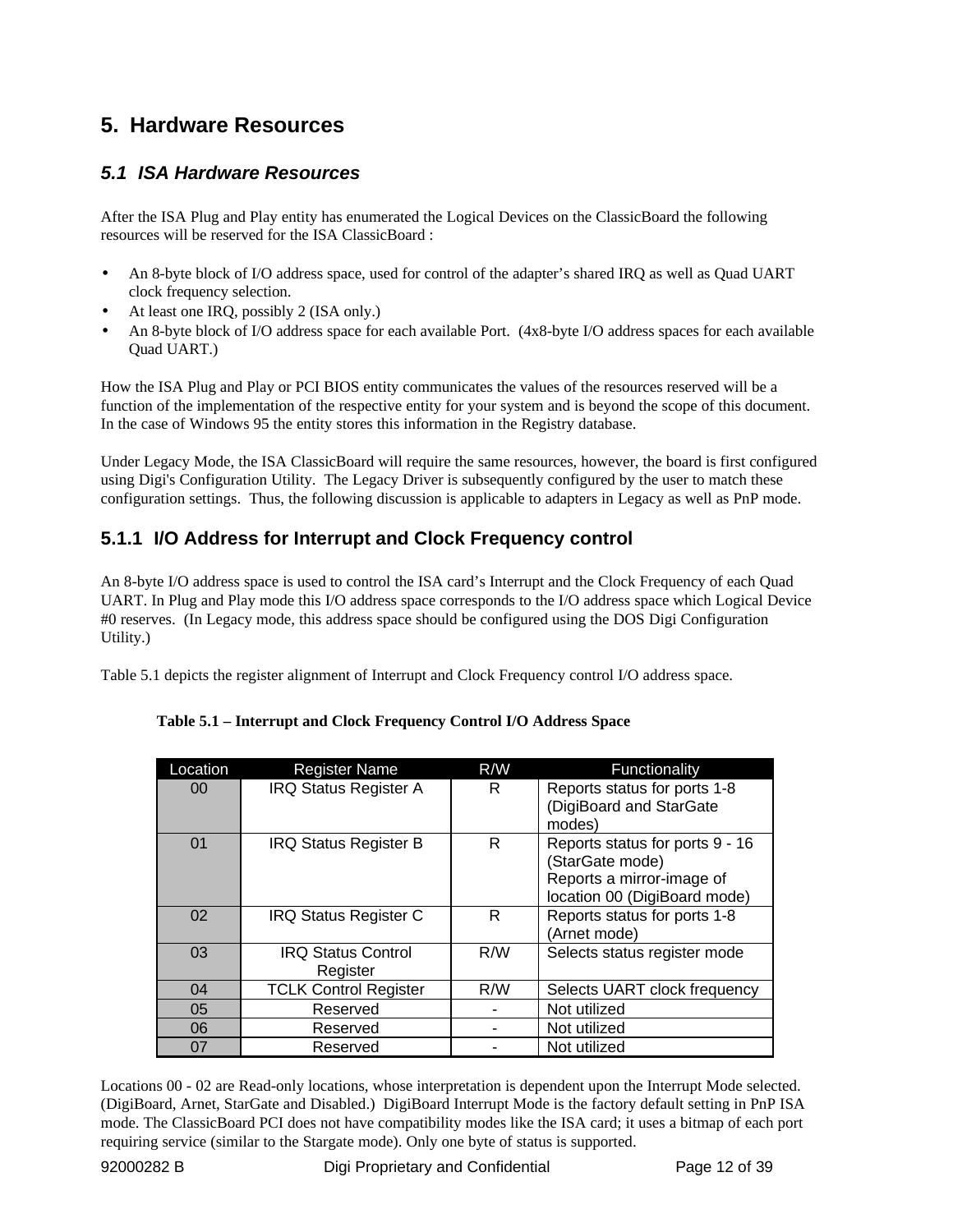Location 03, the IRQ Status Control Register, is a R/W location that determines the Interrupt Mode. A hexadecimal mask of 0xA0 is used when setting the Interrupt Mode. This mask is not used when reading the Interrupt Mode setting. The Write and Read values are defined in Table 5.2.

| <b>Interrupt Mode</b> | Write Value<br>(Hex) | <b>Read Value</b><br>(Hex) |  |  |  |
|-----------------------|----------------------|----------------------------|--|--|--|
| DigiBoard             | 0xA0                 | 0x00                       |  |  |  |
| Arnet                 | 0xA1                 | 0x01                       |  |  |  |
| <b>StarGate</b>       | 0xA2                 | 0x02                       |  |  |  |
| Disable Interrupts    | 0xA3                 | 0x03                       |  |  |  |

| <b>Table 5.2 - IRQ Status Control Register Values</b> |  |  |  |
|-------------------------------------------------------|--|--|--|
|                                                       |  |  |  |

In DigiBoard mode, locations 0 or 1 are used. In StarGate mode, locations 0 - 1 are used. In Arnet mode, location 2 is used. When Interrupts are disabled Locations 0 - 2 report 0xFF.

While there is no particular advantage in using one mode over another, the three modes allow backward compatibility for existing legacy drivers. The Interrupt Mode can be altered by the software driver in PnP and legacy ISA systems, or by the Digi Configuration Utility in legacy ISA systems.

## **5.1.1.1 DigiBoard Mode**

In DigiBoard Mode, which is the default power up mode in PnP, the ports that require attention are successively indicated in location 0 and 1. (These locations are mirror images of one other, and are required for backward compatibility.) Since only one port is indicated at a time, the status location must be successively read to determine all the ports that have interrupts pending. Only when the a port's interrupt is satisfied will the interrupt from that port cease, and only then will the next port number requiring attention be available in the Status Control Register.

These locations report 0xFF when no interrupts are pending. For more information refer to the tables in Appendix B.

## **5.1.1.2 StarGate Mode**

In StarGate Mode, Locations 0 - 1 indicate the ports that require attention. Since a bit-mask is used, a single read of Locations 0 - 1 may indicate more than one port has a pending interrupt. When no port requires attention, Location 0 - 1 reads 00. For more information refer to the tables in Appendix B.

## **5.1.1.3 Arnet Mode**

In Arnet Mode, Location 2 indicates the ports that require attention. Since a bit-mask is used, a single read of Locations 2 may indicate more than one port has interrupts pending. When no port requires attention, Location 2 reads 0xFF Hexadecimal. For more information refer to the tables in Appendix B.

NOTE: Since this register location is bit-mapped, Arnet mode is capable of supporting a maximum of 8 ports.

# **5.1.5 ISA Turbo Clock Control**

Location 04, the Turbo Clock Control register, is used to control the clock frequency fed to the UARTs. The frequency output for each UART is switchable between 1.8432 MHz (logical 0) and 7.3728 MHz (logical 1) through the use of this register location. The register defaults to 0x00 (1.8432 MHz clocks to all UARTs) upon power up. A hexadecimal mask of 0xA0 is used when setting the Turbo Clock Control. This mask is not used when reading the setting. Table 3 defines the setting for enabling the Turbo Clock (7.3728 MHz) and the values read when the Turbo Clock is enabled.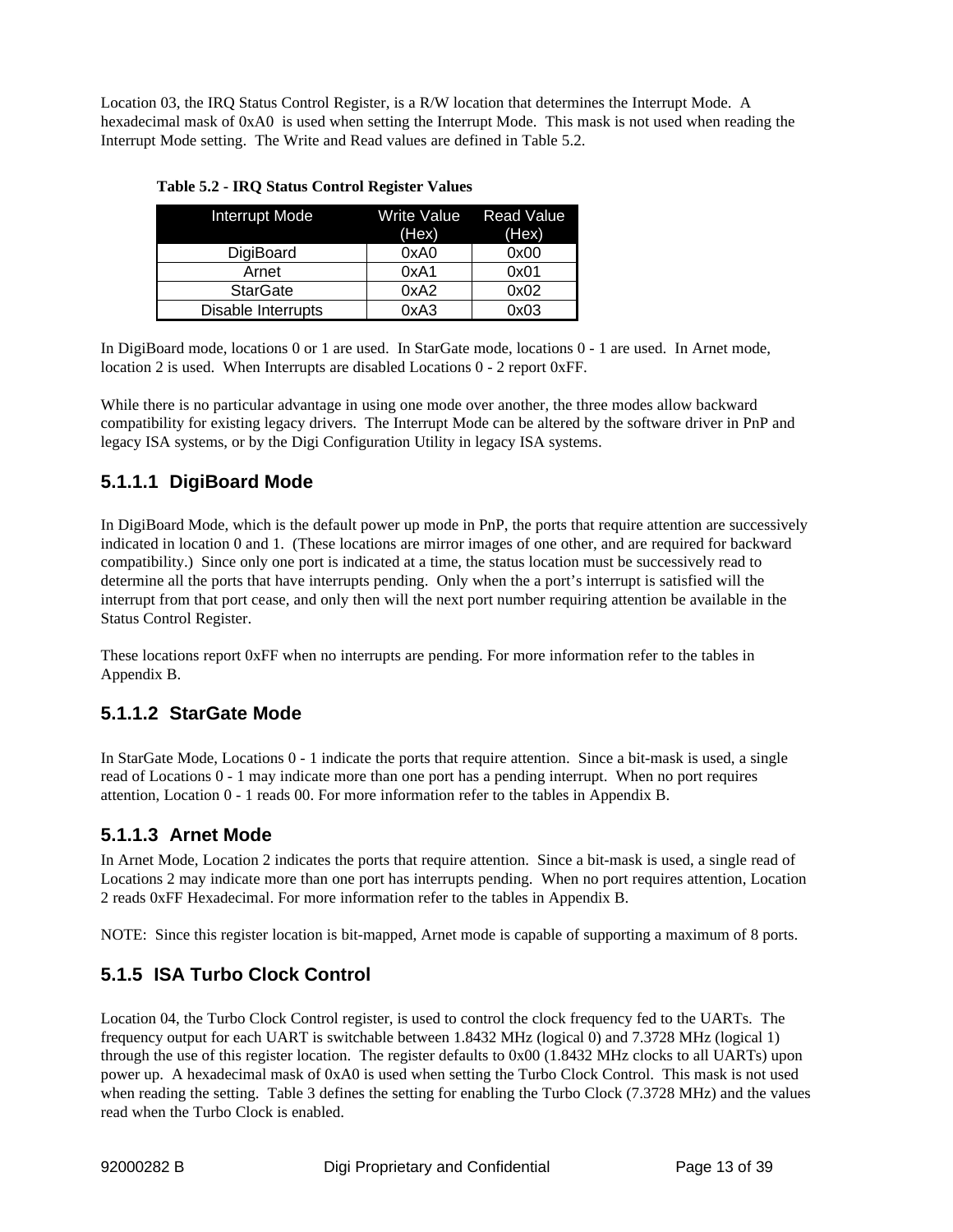| Enable Turbo |     | <b>Location 4 Write Values</b> |   |                |                |          |   |     | Location 4 Read Values |   |   |   |   |               |   |     |
|--------------|-----|--------------------------------|---|----------------|----------------|----------|---|-----|------------------------|---|---|---|---|---------------|---|-----|
| Clock on:    | MSB |                                |   |                |                |          |   | LSB | <b>MSB</b>             |   |   |   |   |               |   | LSB |
|              |     | 6                              | 5 | $\overline{4}$ | 3 <sup>1</sup> | $\Omega$ |   |     |                        | 6 | 5 | 4 | 3 | $\mathcal{P}$ |   |     |
| Quad UART #1 |     |                                |   |                | X.             | x        | X |     |                        |   | O |   | x | X             | X |     |
| Quad UART #2 |     |                                |   |                | x              | X        |   | x   |                        |   | O |   | X | X             |   |     |
| Quad UART #3 |     |                                |   |                |                |          | x | x   |                        |   | 0 |   | x |               | x | x   |
| Quad UART #4 |     |                                |   |                |                | x        | x | x   |                        |   |   |   |   | $\checkmark$  | x |     |

The Turbo Clock is controlled on a Quad UART basis, which means that each of the 4 ports common to the same Quad UART also share the same Turbo Clock setting. In other words, ports 1 - 4 share a clock setting, ports 5 - 8 share a setting, ports 9 - 12 share a setting and ports 13 - 16 share a setting.

Setting the Turbo Clock produces Baud rates which are 4 times greater that the Baud rate when the Turbo Clock is disabled. This Turbo Clock feature will allow a maximum data rate of 460.8K Baud instead of 115.2K Baud. Both 16C554 and 16C654 Quad UART will function correctly with the Turbo Clock enabled. However, since the 16C554 does not allow Flow Control to be handled automatically by the UART, and since its FIFOs are only 16 bytes deep (instead of 64 on the 16C654) your operating system may find it difficult to keep up with ports with 16C554 UARTs operating at data rates above 115.2K Baud. Thus, for many operating systems it is not recommended to operate 16C554 UARTs above 115.2K Baud.

Refer to the Exar 16C554 and 16C654 Data Sheets for further details on Clock speeds and Automatic Flow control.

Locations 05 - 07 are reserved for factory use and should not be used.

# **5.1.6 IRQ**

In Plug and Play ISA mode, at least one IRQ will be reserved for the ClassicBoard. This IRQ is used to indicate when one of the Serial Ports needs servicing. Upon receiving an interrupt, the IRQ Status Control Register may be read to determine the Port that is requesting service. The ISR on the UART in question may then be read and appropriate action taken to service the interrupt.

Typically, only when a port's interrupt is satisfied will the interrupt from that port cease. Some of the typical ways of satisfying an interrupt from a UART include :

- Reading the UARTs Interrupt Service Register (ISR), in the case of transmit interrupts.
- Reading all available receive characters, in the case of receive interrupts.
- Masking out the relevant interrupt in the UARTs Interrupt Enable Register (IER).

The first port on the first Quad UART is a special case. This port can be configured on ISA boards to emulate a standard serial port. If this port is configured in this fashion, it uses an IRQ solely dedicated to this port. In this case the IRQ used for the remaining ports will never indicate that the first port requires attention.

## **5.1.7 I/O Address space for each Port**

Each port number has its own 8 byte I/O address space used to control the associated UART. The interpretation of this I/O address space is defined in the Quad UART's data specification.

When the ISA ClassicBoard is used in Legacy mode, the UARTs will occupy a specific set of addresses that are picked by the user. Digi supplies several default profile files with the Configuration Utility which can be used to configure a ClassicBoard when emulating a legacy board such as a PC/X , Multi-Port, Optum or Plus 8. The user can specify a new set of addresses to use, and save that profile for re-use through the Configuration Utility.

92000282 B Digi Proprietary and Confidential Page 14 of 39 The user should remember that the ISA ClassicBoard can be programmed to use *any* I/O address, *and conflicts with some standard ISA devices may prevent the system from operating.* Digi's Configuration Utility will not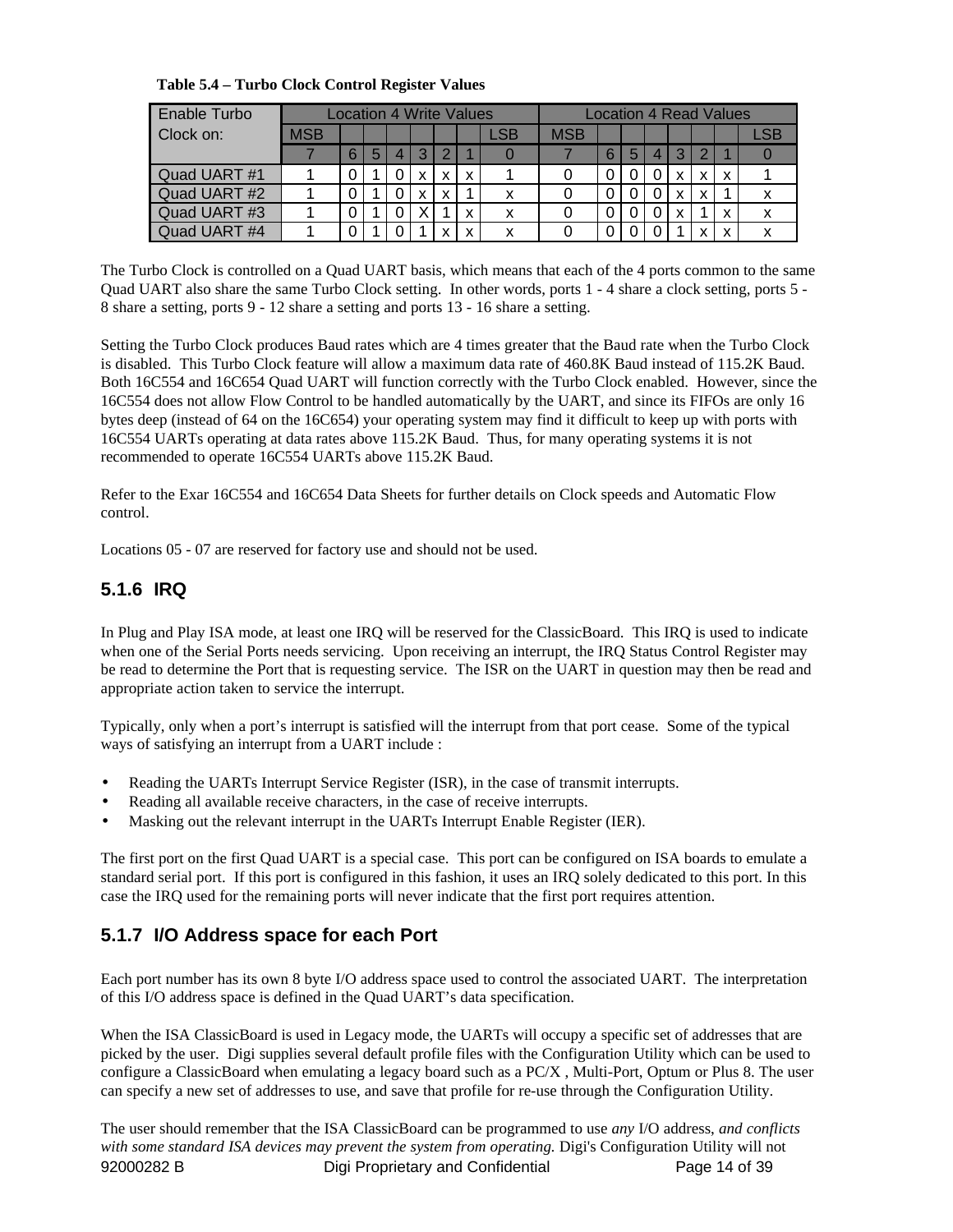allow the user to select some addresses in order to prevent such conflicts. An example configuration would be to program the UARTs to start at address 0x1C0. This will conflict with the IDE controller at 0x1F0, and may cause the system to fail to boot. Other addresses may cause conflicts such that the ClassicBoard cannot be reprogrammed in a PC; the board must then have its EEPROM removed and replaced with a blank EEPROM.

## *5.2 PCI Hardware Resources*

The PCI ClassicBoard does not have a Turbo-Clock mode such as the ISA ClassicBoard**. The clock for the UARTs on the PCI ClassicBoard is always 14.7456 MHz**. All PCI Classic boards use one IRQ at most and operate in only one mode (as opposed to DigiBoard, Stargate, or Arnet modes.) An 8-byte block of I/O space and Memory space is reserved for each available port and are assigned in sucsession from the Memory or I/O Mapped UARTs and Status base address provided in the PCI registers. Control of PCI fuctions is provided through the PLX Configuration Registers which are located at the address specified in the PCI registers. All I/O space addresses and memory space addresses are determined by the PCI BIOS on PCI reset or system boot.

## **5.2.1 I/O Address for Interrupt**

The PCI Classic Board has interrupt control at several locations. The PLX Configuration Registers provide a master interrupt control/status register at offset 4Ch from the PLX Configuration Registers. This register enables and disables interrupts from each of the possible two UARTs in addition to enabling and disabling the interrupt to the processor.

This register also provides two status bits that show the current interrupt status of each of the UARTs. These bits should be checked in an interrupt service routine to see which UART caused the interrupt.

The interrupt control/status register also provides a software interrupt bit, which is useful for testing. A bitmap of this register is provided in Appendix D.

In additon each port has its Interrupt Status Register within its 8-byte block of I/O space. See the UARTs data sheet for more information.

## **5.2.2 PCI Interrupt Status Register**

The PCI ClassicBoard's Interrupt Status Register will read as a bitmap of each port that requires service. A logical 1 indicates an active interrupt on that port, as shown below. This read-only register supports the maximum of 8 ports for the PCI cards. This register is located at offset 40h from either the I/O or memory base addresses and may be read to detirmine which ports interrupt need servicing.

**Table 5.3 - PCI ClassicBoard Interrupt Status Register Map**

| Interrupting Port   Port 8   Port 7   Port 6   Port 5   Port 4   Port 3 |  |  |  | Port 2 | Port 1 |
|-------------------------------------------------------------------------|--|--|--|--------|--------|

This register only provides a means to tell which port has caused the interrupt. The driver writer must then service the corresponding port's interrupt status register in addition to the PLX chip's Interrupt Control/Status Register. Both of these registers therefor need setting to enable interrupts on a specific port.

Note that the PCI IRQ is a level-sensitive interrupt at all times. This is in contrast to the ISA method of an edgesensitive interrupt. Because the IRQ is level-sensitive, it is also possible to share PCI interrupts with other devices. The interrupt handler for the PCI ClassicBoard should be written in a manner that accomodates a levelsensitive interrupt and allows for sharing interrupt requests.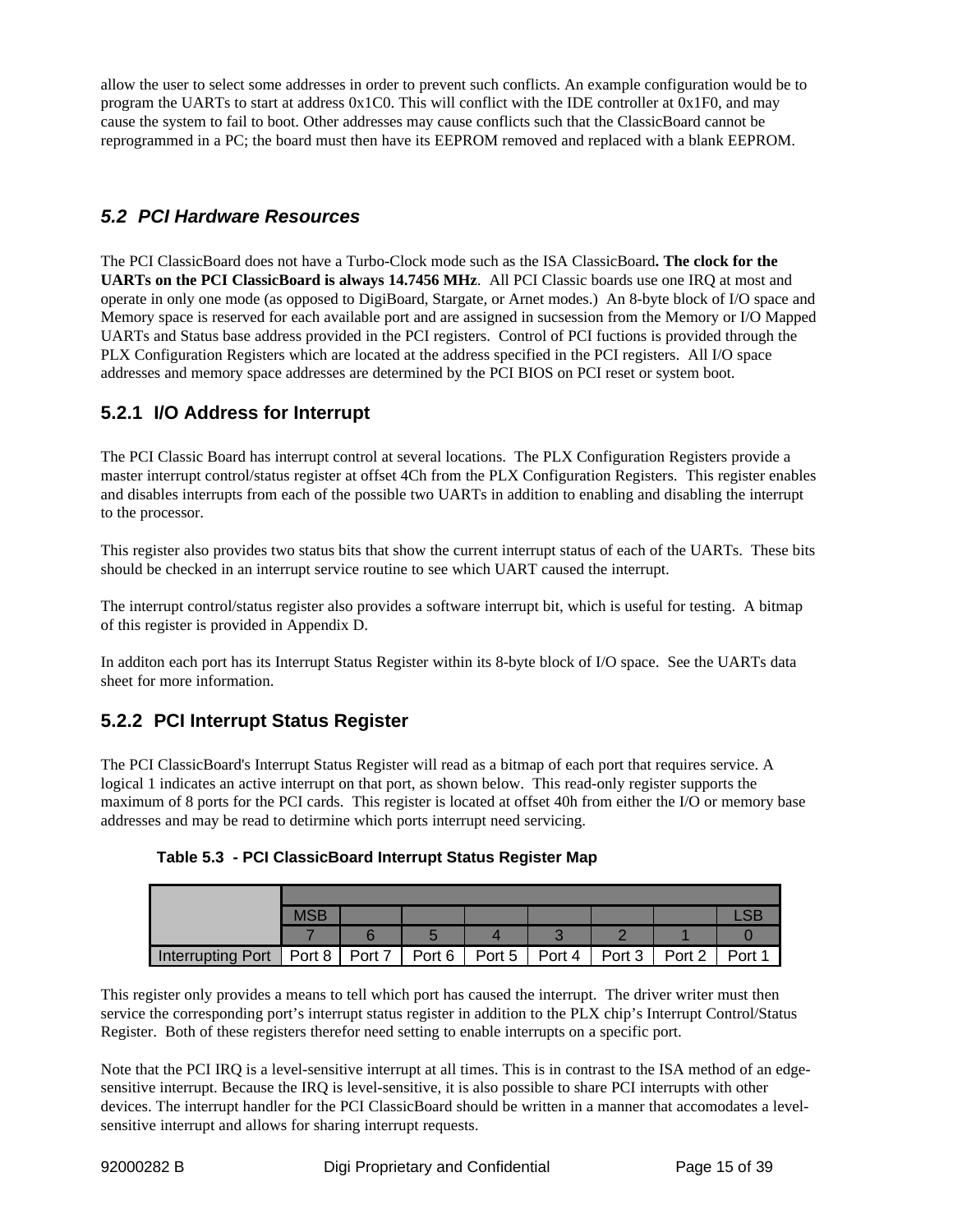# **6. UART Features**

The PCI ClassicBoard adapters are populated with 16c654 Quad UART ICs while the ISA ClassicBoard adapters can be populated with either 16C654 or 16c554 Quad UART ICs. The 4/8 port ISA ClassicBoard adapters distinguish between the two different UART types with the revision field of the Logical Device Resource Data. The 16 port ISA adapter are unable to do this, so the driver must examine the UART registers to determine whether 16C654 or 16C554 UART is present.

One method of detecting the two types of UARTs is to check for the existence of the 16c654's enhanced function register. This routine would only need to be run on one port on the board, since both Quad UARTs will always be of the same type.

```
// detect the presence of 16c654 UARTs vs. 16c554 UARTs
read port = UART Device
       set LCR of port = 0xBF//turn on enhanced functions
       read ISR of port //the ISR is the EFR in enhanced mode
       set LCR of port = 0x00//return to normal mode
if ISR == 0return (port == 16c654)
else
       return (port == 16c554)
```
### *6.1 16C554 UART Features*

The 16C554 Quad UART has the following features:

- Four independent 16C550 compatible UARTs on one chip.
- Independent 16 Byte Transmit and 16 Byte Receive FIFOs in each UART.
- Operation up to 460.8K Baud with Turbo Clock (7.3728 MHz) enabled (ISA version).

### *6.2 16C654 UART Features*

The 16C654 Quad UART has the following features :

- Four independent enhanced UARTs on one chip.
- Independent 64 Byte Transmit and 64 Byte Receive FIFOs.
- Operation up to 460.8K Baud with Turbo Clock (7.3728 MHz) enabled (ISA version). Note that the PCI version uses a clock of 14.7456 MHz.
- Automatic handling of Hardware and Software Flow Control by the UART.
- FIFO trigger levels are different from (deeper than) the 16C554.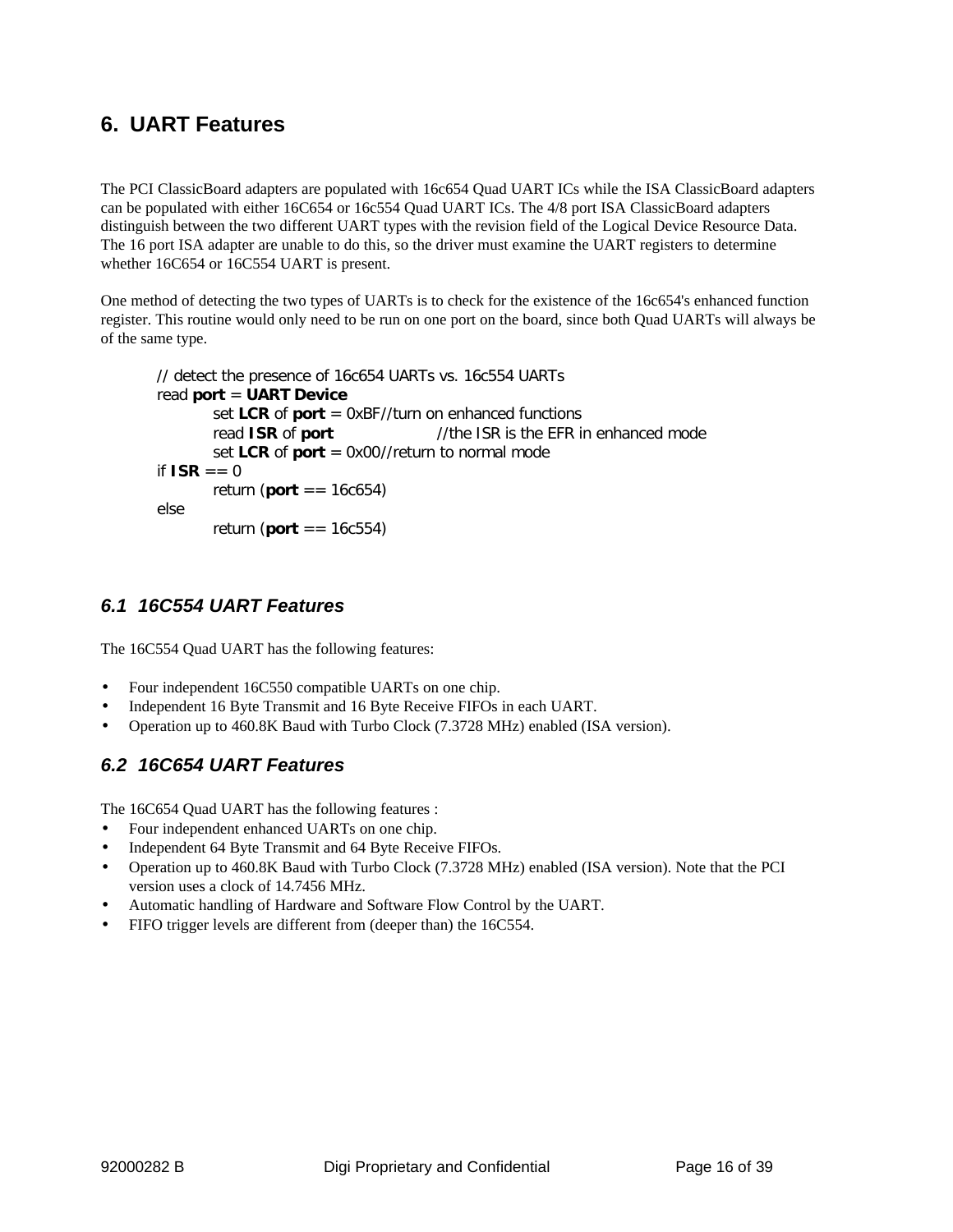## *6.3 16Cx54 Register Map*

The general register map is provided. For more information the register's contents consult the 16C554 or 16C654 datasheet. A2, A1, and A0 represent the lowest address bits, add these to the Local Address Register 0 (I/O mapped) or Local Address Register 2 (Memory Mapped.) All four UARTs are addressed in succession.

#### **Table 6.1 General Register Set**

| A <sub>2</sub> | A1       | A0       | Read Mode                        | Write Mode                       |
|----------------|----------|----------|----------------------------------|----------------------------------|
|                |          |          | Receive Holding Register         | <b>Transmit Holding Register</b> |
|                | 0        |          |                                  | <b>Interrupt Enable Register</b> |
|                |          | $\theta$ | <b>Interrupt Status Register</b> | FIFO Control Register            |
|                |          |          |                                  | Line Control Register            |
|                |          |          |                                  | Modem Control Register           |
|                | $\theta$ |          | Line Status Register             |                                  |
|                |          |          | Modem Status Register            |                                  |
|                |          |          | Scratch Pad Register             | Scratch Pad Register             |

The Baud Rate Registers may only be accessed when bit-7 of the Line Control Register is set.

#### **Table 6.2 Baud Rate Register Set**

| A <sup>2</sup> | A0 | Read Mode            | Write Mode                  |
|----------------|----|----------------------|-----------------------------|
|                |    | LSB of Divisor Latch | LSB of Divisor Latch        |
|                |    | MSB of Divisor Latch | <b>MSB</b> of Divisor Latch |

The Enhanced Register Set may only be accessed when the Line Control Register is set to 0xBFh.

#### **Table 6.3 Enhanced Register Set**

| A2 | A1 | A0 | Read Mode                        | Write Mode                       |
|----|----|----|----------------------------------|----------------------------------|
|    |    |    | <b>Enhanced Feature Register</b> | <b>Enhanced Feature Register</b> |
|    |    |    | Xon-1 Word                       | Xon-1 Word                       |
|    |    |    | Xon-2 Word                       | Xon-2 Word                       |
|    |    |    | Xoff-1 Word                      | Xoff-1 Word                      |
|    |    |    | Xoff-2 Word                      | Xoff-2 Word                      |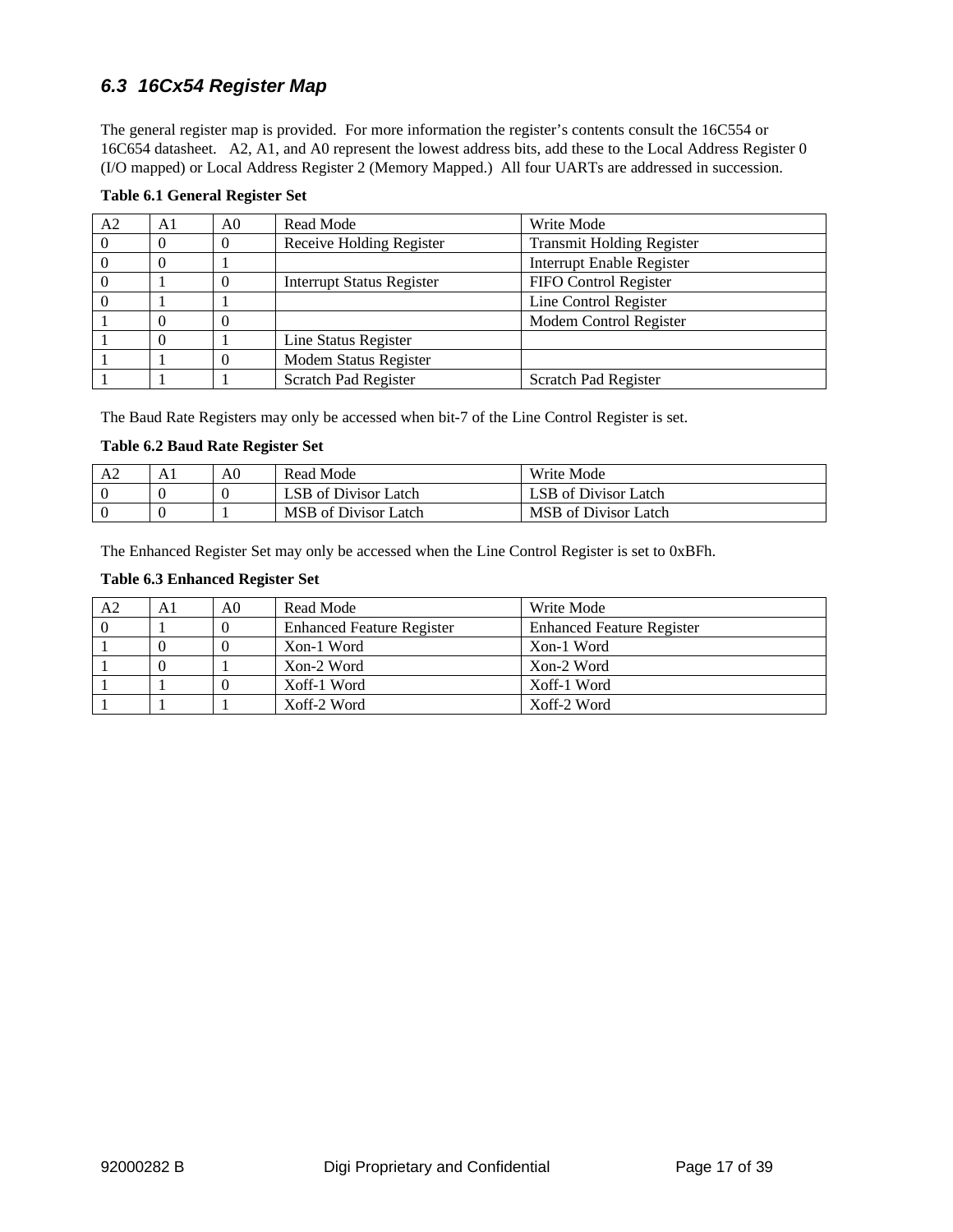# **7. APPENDIX A - ISA PnP Isolation Data**

#### **Table 7.1 – ISA ClassicBoard Serial Identifier – 9 bytes**

For a 4/8 port adapter with an EIA-232 interface, the Product Number is 0001, and the full identifier looks like this:

| <b>Field Name</b>         | <b>Description</b>                     | <b>Hex Value</b> | <b>Byte</b> |
|---------------------------|----------------------------------------|------------------|-------------|
| Vendor ID Byte 0          | EISA Vendor ID                         | 10               |             |
| "Byte 1                   | (DGI)                                  | E9               |             |
| "Byte 2                   | Product Number (0001)                  | 00               | 2           |
| " Byte 3                  |                                        | 01               | 3           |
| Serial/Unique Number Byte | Population Option / Revision Level (1) | 11               |             |
| Serial Number Byte 1      | Serial Number (xxyyzz)                 | ZZ               |             |
| Serial Number Byte 2      | $\epsilon$                             |                  |             |
| Serial Number Byte 3      | $\epsilon$                             | ХX               | 8           |
| Checksum                  | Checksum                               | <b>WW</b>        |             |

In the case of a 4/8 port adapter with an EIA-422 interface, the Product Number is 0002, thus Bytes 2 and 3 are the following:

| Field Name       | Description           | Hex Value | <b>Byte</b> |
|------------------|-----------------------|-----------|-------------|
| Vendor ID Byte 2 | Product Number (0002) | 00        |             |
| Vendor ID Byte 3 |                       | 02        |             |

In the case of a 16 port adapter (EIA-232 interface only), the Product Number is 0003, thus Bytes 2 and 3 are the following:

| Field Name       | Description           | <b>Hex Value</b> | <b>Byte</b> |
|------------------|-----------------------|------------------|-------------|
| Vendor ID Byte 2 | Product Number (0003) | 0C               |             |
| Vendor ID Byte 3 |                       | 03               |             |

#### **Table 7.2 – ISA ClassicBoard Resource Data (Version Number)**

| Field Name                   | Description                  | <b>Hex Value</b> | <b>B</b> vte |
|------------------------------|------------------------------|------------------|--------------|
| PnP Version Number Byte 0    | Plug and Play Version Number | 0Α               |              |
| PnP Version Number Byte 1    | 1.0)                         | 10               |              |
| Vendor Version Number Byte 0 |                              | 01               |              |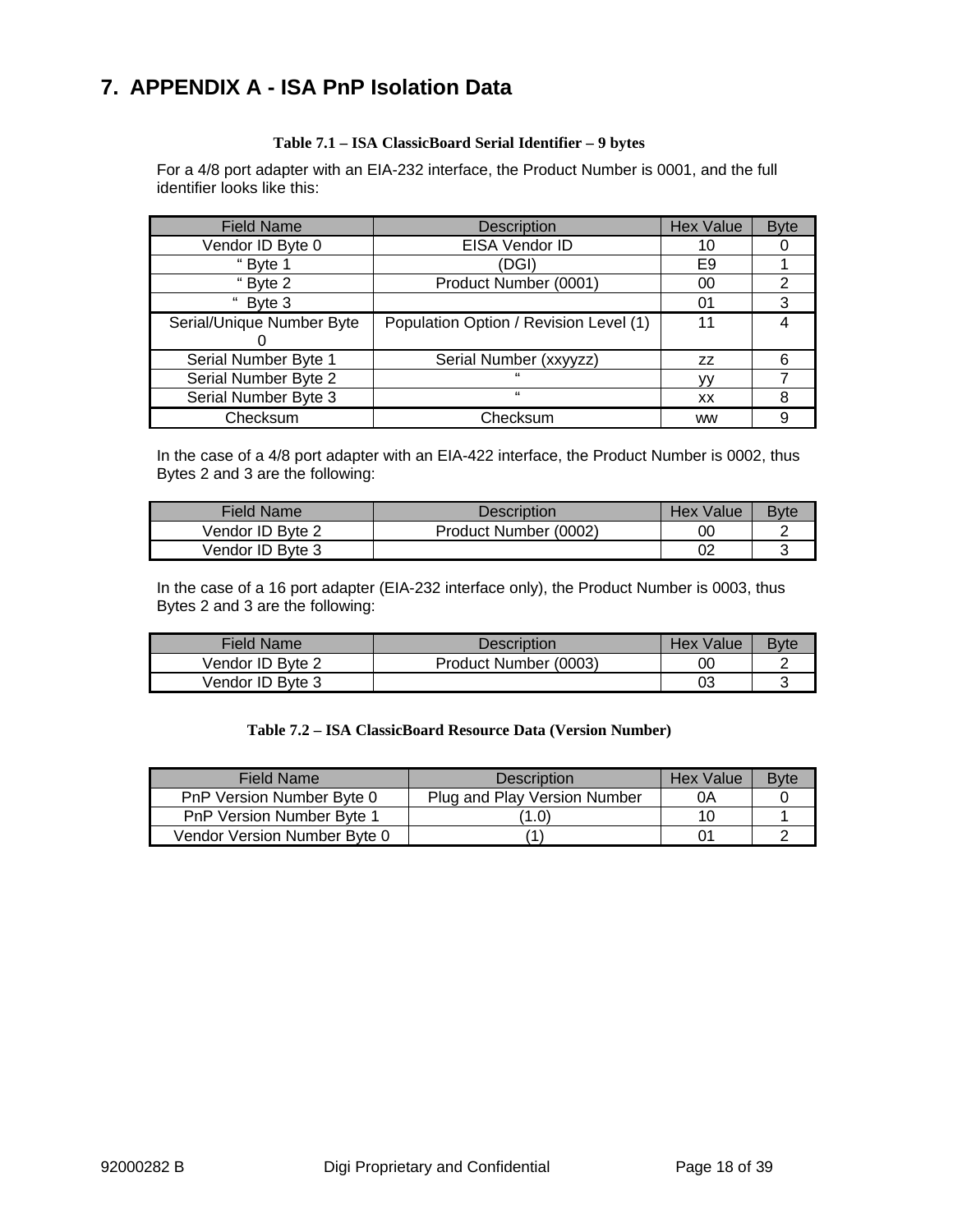| Description                        | <b>Hex Value</b> | <b>Byte</b>     |
|------------------------------------|------------------|-----------------|
| <b>ANSI Card Identifier String</b> | 82               | 0               |
| Number of Bytes - LSB              | 15               | 1               |
| Number of Bytes - MSB              | 00               | $\frac{2}{3}$   |
|                                    | 44               |                 |
|                                    | 69               | $\overline{4}$  |
| G                                  | 67               | 5               |
| ı                                  | 69               | 6               |
|                                    | 20               | 7               |
| С                                  | 43               | 8               |
|                                    | 6C               | $\overline{9}$  |
|                                    | 61               | 10              |
| $\frac{A}{S}$                      | 73               | 11              |
|                                    | 73               | 12              |
| I                                  | 69               | $\overline{13}$ |
| C                                  | 63               | 14              |
| B                                  | 42               | 15              |
| O                                  | 6F               | 16              |
| Α                                  | 61               | 17              |
| R                                  | 72               | 18              |
| D                                  | 64               | 19              |
|                                    | 20               | 20              |
| 4                                  | 34               | $\overline{21}$ |
|                                    | 00               | 22              |

| Table 7.3 - ISA ClassicBoard Resource Data (Identifier String) |  |  |  |  |  |
|----------------------------------------------------------------|--|--|--|--|--|
|----------------------------------------------------------------|--|--|--|--|--|

In the case of an 8 port adapter Bytes 21 and 22 return the following:

| <b>Description</b> | Hex Value |  |
|--------------------|-----------|--|
|                    | 38        |  |
|                    |           |  |

A 16 port adapter returns one extra Byte. Bytes 1, 21 - 23 differ as follows:

| <b>Description</b>    | <b>Hex Value</b> | "vte |
|-----------------------|------------------|------|
| Number of Bytes - LSB | 16               |      |
|                       | 21               |      |
|                       | 36               | つつ   |
|                       |                  |      |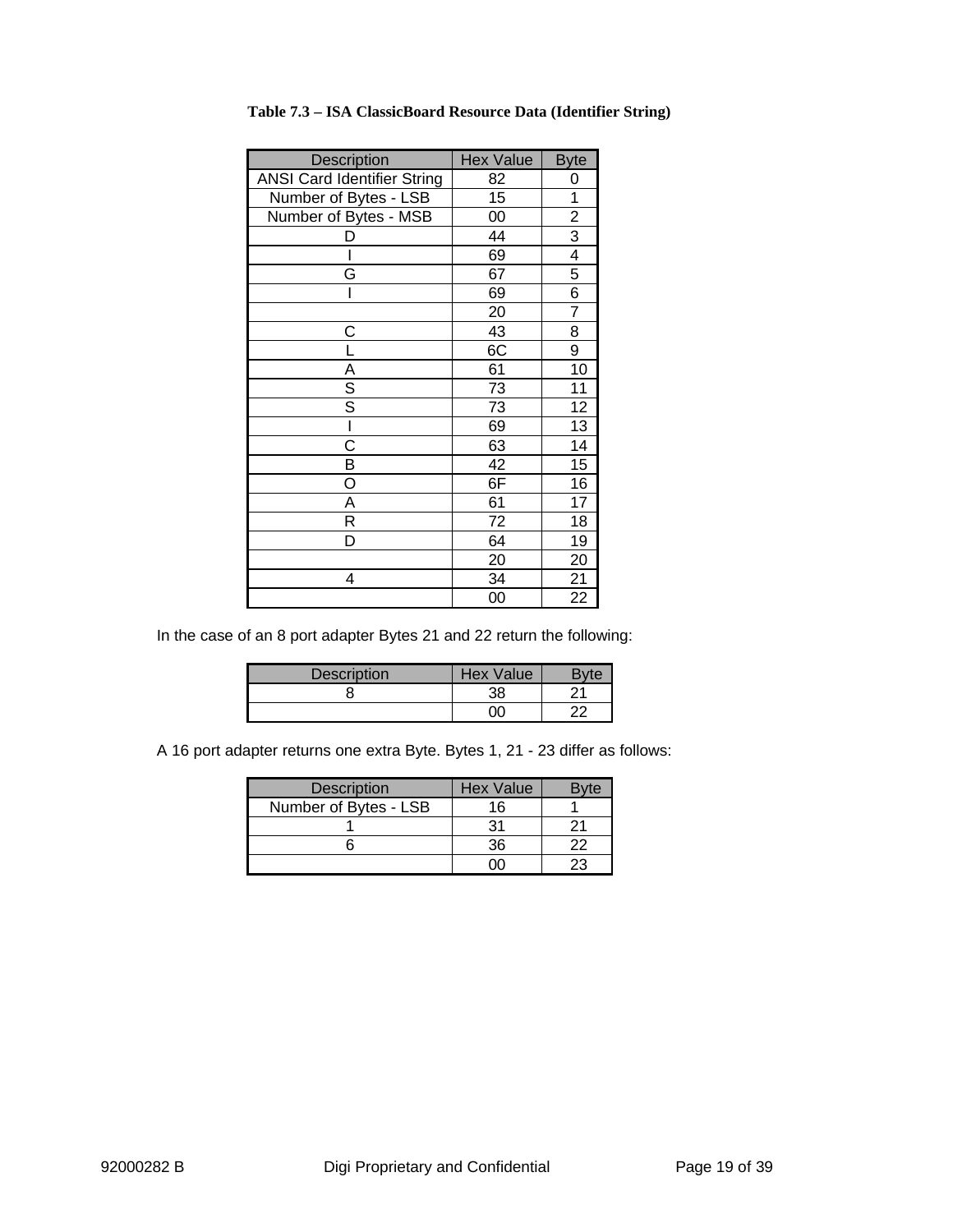| <b>Description</b>                      | <b>Hex Value</b> | <b>Byte</b>    |
|-----------------------------------------|------------------|----------------|
| Logical Device Id. #0                   | 16               | 0              |
| Function Number (DGI 004)               | 10               | $\overline{1}$ |
| (Digi TCLK/IRQ Status)                  | E <sub>9</sub>   | $\overline{2}$ |
|                                         | 00               | 3              |
| Revision (1)                            | 41               | 4              |
| Control Register Support [37:31] / BOOT | 02               | 5              |
| Control Register Support [3F:38]        | 00               | 6              |
| Compatible Device I.D.                  | 1 <sup>C</sup>   | $\overline{7}$ |
| Function Number (DGI 004)               | 10               | 8              |
| (Digi TCLK/IRQ Status)                  | E <sub>9</sub>   | 9              |
|                                         | 00               | 10             |
| Revision (1)                            | 41               | 11             |
| IRQ Descriptor 0                        | 23               | 12             |
| (IRQ 3-7, 9-12, 14,15)                  | F <sub>8</sub>   | 13             |
|                                         | DE               | 14             |
| (positive, edge-sensitive)              | 01               | 15             |
| I/O Port Descriptor 0                   | 47               | 16             |
|                                         | 00               | 17             |
| (0x100 - 0xFFF8)                        | 00               | 18             |
|                                         | 01               | 19             |
|                                         | F <sub>8</sub>   | 20             |
|                                         | FF               | 21             |
| Base alignment (8 bytes)                | 08               | 22             |
| Contiguous space (4 bytes)              | 04               | 23             |
| <b>ANSI Logical Device I.D. String</b>  | 82               | 24             |
| (number of bytes - LSB)                 | 15               | 25             |
| (number of bytes - MSB)                 | 00               | 26             |
| Ι.                                      | 54               | 27             |
| C                                       | 43               | 28             |
|                                         | 52               | 29             |
| K                                       | 51               | 30             |
|                                         | 20               | 31             |
| R                                       | 52               | 32             |
| e                                       | 65               | 33             |
| <u>g</u>                                | 67               | 34             |
|                                         | 2C               | 35             |
|                                         | 20               | 36             |
| S                                       | 53               | 37             |
| $\mathfrak t$                           | $\overline{74}$  | 38             |
| a                                       | 61               | 39             |
| t                                       | 74               | 40             |
| U                                       | 75               | 41             |
| s                                       | 73               | 42             |
|                                         | 20               | 43             |
| R                                       | 52               | 44             |
| е                                       | 65               | 45             |
| g                                       | 67               | 46             |
|                                         | 00               | 47             |

### **Table 7.4 ISA ClassicBoard Resource Data (Logical Device 0)**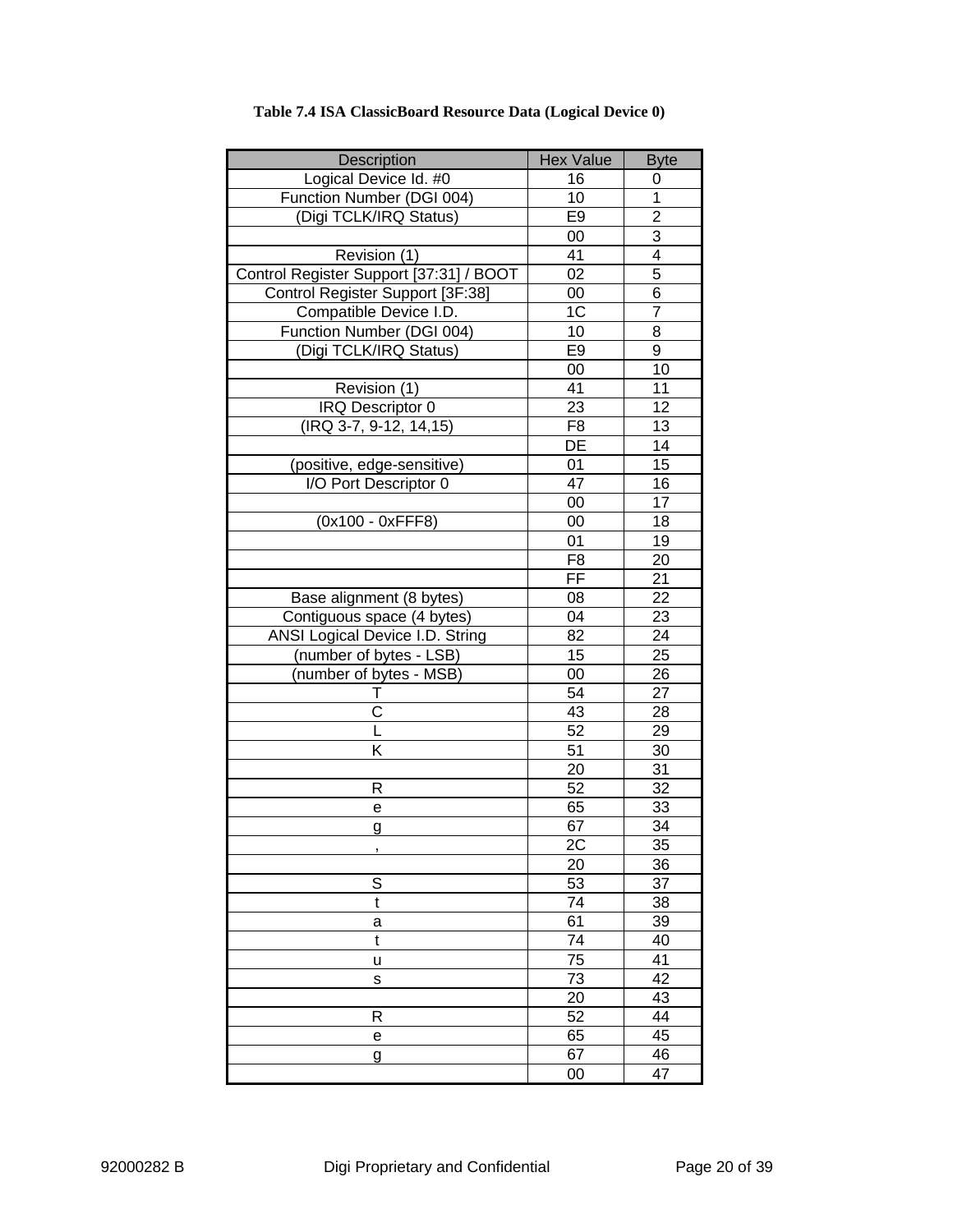| Description                             | <b>Hex Value</b> | <b>Byte</b>     |
|-----------------------------------------|------------------|-----------------|
| Logical Device Id. #1                   | 16               | 0               |
| Function Number (DGI 005)               | 10               | $\mathbf 1$     |
| (ClassicBoard port 1)                   | E <sub>9</sub>   | $\overline{2}$  |
|                                         | 00               | 3               |
| Revision 1 (16C554 UART)                | 51               | $\overline{4}$  |
| Control Register Support [37:31] / BOOT | 02               | 5               |
| Control Register Support [3F:38]        | 00               | 6               |
| Compatible Device I.D.                  | 1C               | $\overline{7}$  |
| Function Number (DGI 005)               | 10               | 8               |
| (ClassicBoard port 1)                   | E <sub>9</sub>   | 9               |
|                                         | 00               | 10              |
| Revision 1 (16C554 UARTs)               | 51               | 11              |
| Compatible Device I.D.                  | 1C               | 12              |
| Function Number (PnP 0500)              | 41               | 13              |
| (Standard PC COM Port)                  | D <sub>0</sub>   | 14              |
|                                         | 05               | 15              |
|                                         | 00               | 16              |
| I/O Port Descriptor 1                   | 47               | 17              |
|                                         | 00               | 18              |
| (0x100 - 0xFFF8)                        | 00               | 19              |
|                                         | 01               | 20              |
|                                         | F <sub>8</sub>   | 21              |
|                                         | FF               | $\overline{22}$ |
| Base alignment (8 bytes)                | 08               | 23              |
| Contiguous space (8 bytes)              | 08               | 24              |
| Start Dependent Function #1             | 31               | 25              |
| Shared IRQ - Priority 0 (optimal)       | 00               | 26              |
| I/O Port Descriptor 1                   | 23               | 27              |
| (No IRQ)                                | 00               | 28              |
|                                         | 00               | 29              |
| (positive edge-sensitive)               | 01               | 30              |
| Start Dependent Function #2             | 31               | 31              |
| Separate IRQ - Priority 1 (acceptable)  | 01               | $\overline{32}$ |
| <b>IRQ Descriptor 1</b>                 | 23               | 33              |
| $($ IRQ 3,4,5,6,7,9,10,11,12,14,15)     | F <sub>8</sub>   | 34              |
|                                         | $\overline{DE}$  | $\overline{35}$ |
| (positive edge-sensitive)               | 01               | 36              |
| <b>End Dependent Functions</b>          | 38               | 37              |
| <b>ANSI Logical Device I.D. String</b>  | 82               | 38              |
| (number of bytes - LSB)                 | 07               | 39              |
| (number of bytes - MSB)                 | 00               | 40              |
| P                                       | 50               | 41              |
| о                                       | 6F               | 42              |
| r                                       | 72               | 43              |
| t                                       | 74               | 44              |
|                                         | 20               | 45              |
| 1                                       | 31               | 46              |
|                                         | $00\,$           | 47              |

### **Table 7.5 – ISA ClassicBoard Resource Data (Logical Device 1)**

In the case of a 4/8 port adapter populated with 16C654 UARTs, bytes 4 and 11 return the following: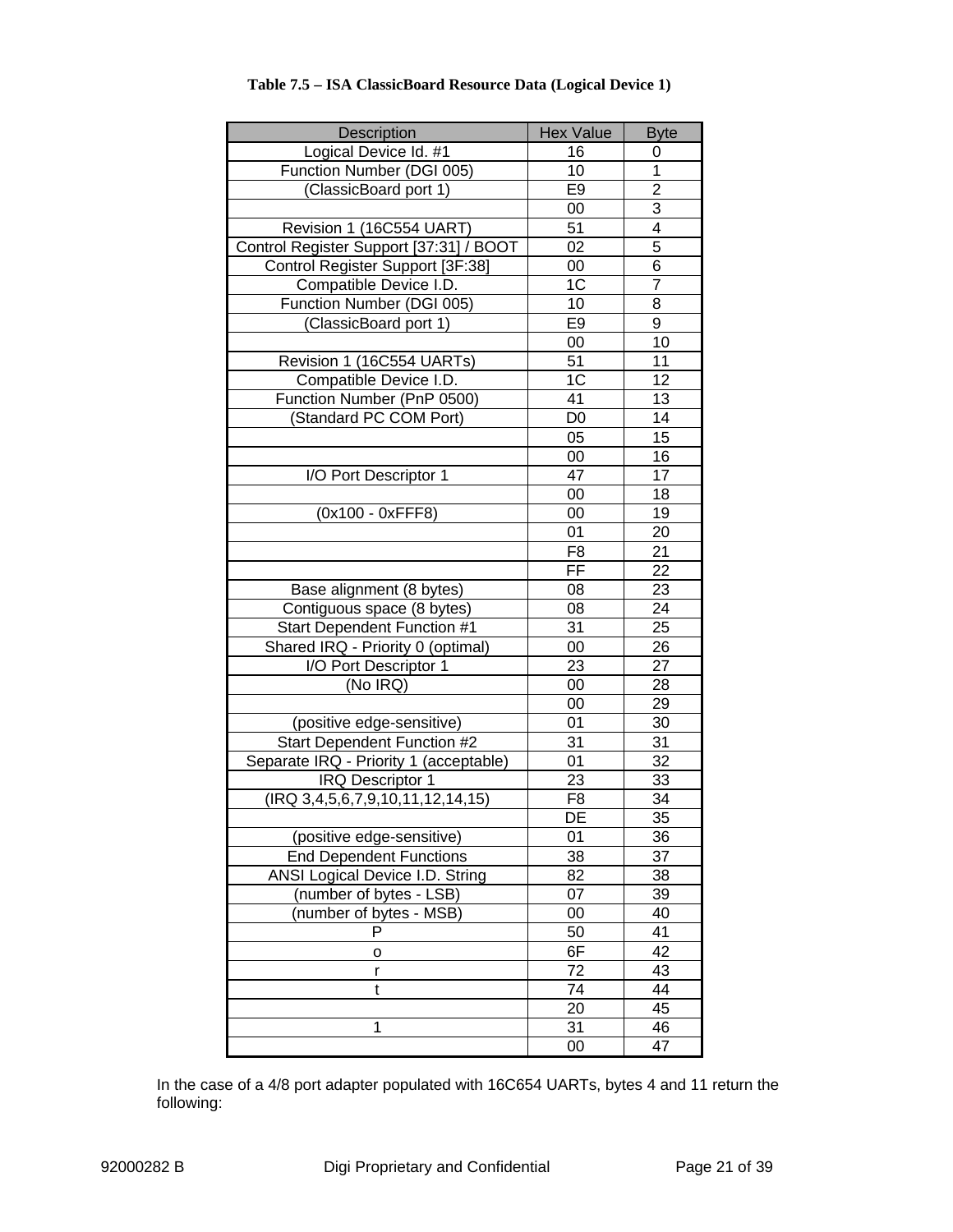| Description | <b>Hex Value</b> |  |
|-------------|------------------|--|
| Revision 2  |                  |  |
| Revision 2  |                  |  |

NOTE: 16 port adapters always indicate a Revision 1, and it is not possible to determine the UART population option from the Revision number. Instead, the driver for the 16 port must examine the UART registers to determine whether a 16C554 or 16C654 UART is present.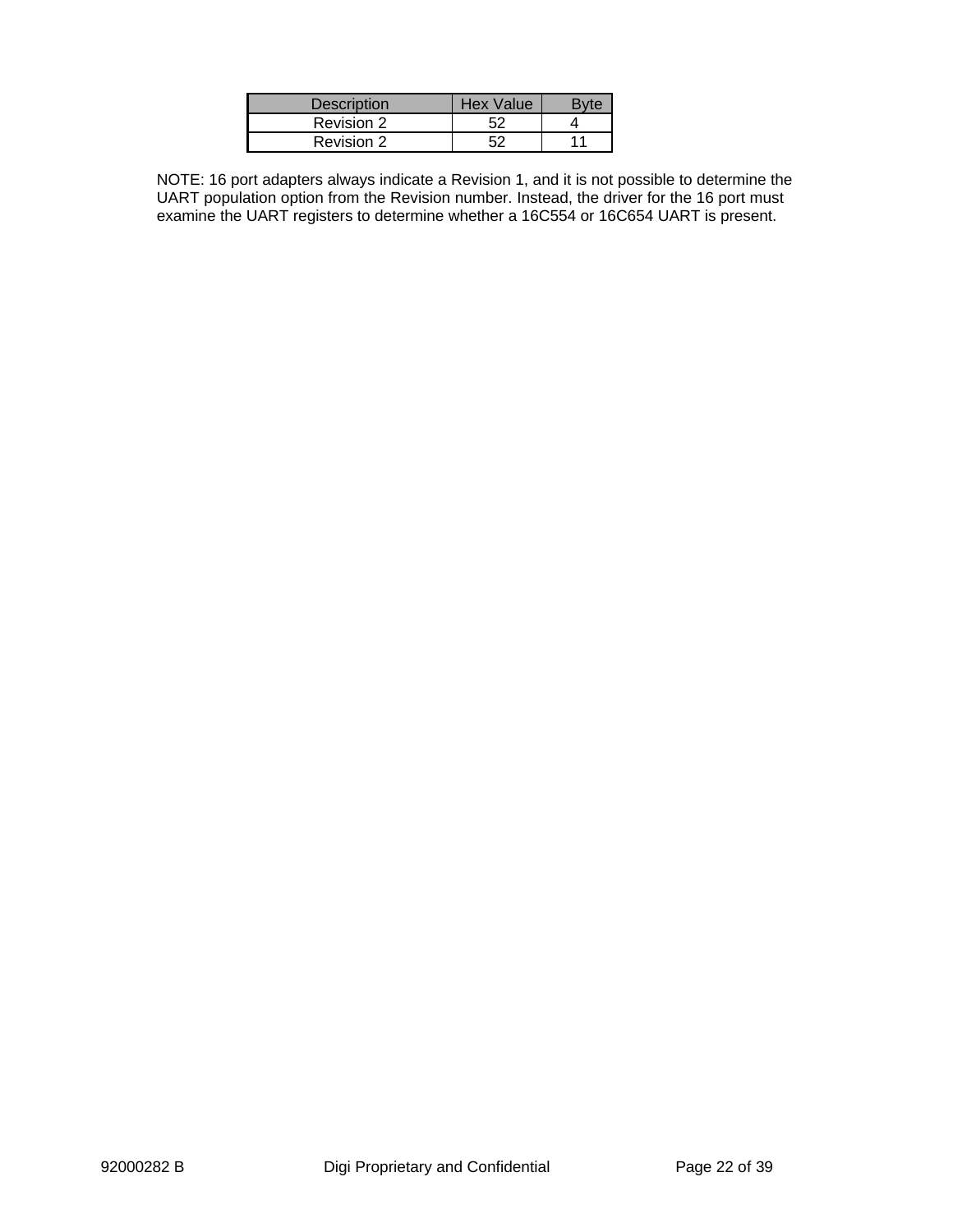| Description                             | <b>Hex Value</b>         | <b>Byte</b>     |
|-----------------------------------------|--------------------------|-----------------|
| Logical Device Id. #2                   | 16                       | 0               |
| Function Number (DGI 006)               | 10                       | 1               |
| (ClassicBoard ports 2,3,4)              | E <sub>9</sub>           | 2               |
|                                         | 00                       | 3               |
| Revision 1 (16C554 UART)                | 61                       | 4               |
| Control Register Support [37:31] / BOOT | 02                       | 5               |
| Control Register Support [3F:38]        | 00                       | 6               |
| Compatible Device I.D.                  | 1C                       | $\overline{7}$  |
| Function Number (DGI 006)               | 10                       | 8               |
| (ClassicBoard ports 2,3,4)              | E <sub>9</sub>           | 9               |
|                                         | 00                       | 10              |
| Revision 1 (16C554 UARTs)               | 61                       | 11              |
| I/O Port Descriptor 2a                  | 47                       | 12              |
|                                         | 00                       | 13              |
| (0x100 - 0xFFF8)                        | 00                       | 14              |
|                                         | 01                       | 15              |
|                                         | F <sub>8</sub>           | 16              |
|                                         | FF                       | 17              |
| Base alignment (8 bytes)                | 08                       | 18              |
| Contiguous space (8 bytes)              | 08                       | 19              |
| I/O Port Descriptor 2b                  | 47                       | 20              |
|                                         | 00                       | 21              |
| (0x100 - 0xFFF8)                        | 00                       | 22              |
|                                         | 01                       | 23              |
|                                         | F <sub>8</sub>           | 24              |
|                                         | $\overline{\mathsf{FF}}$ | 25              |
| Base alignment (8 bytes)                | 08                       | 26              |
| Contiguous space (8 bytes)              | 08                       | 27              |
| I/O Port Descriptor 2c                  | 47                       | 28              |
|                                         | 00                       | 29              |
| (0x100 - 0xFFF8)                        | 00                       | 30              |
|                                         | 01                       | 31              |
|                                         | F <sub>8</sub>           | 32              |
|                                         | FF                       | 33              |
| Base alignment (8 bytes)                | 08                       | 34              |
| Contiguous space (8 bytes)              | 08                       | $\overline{35}$ |
| <b>Start Dependent Function #1</b>      | 31                       | 36              |
| Shared IRQ - Priority 0 (optimal)       | 00                       | 37              |
| <b>IRQ Descriptor 1</b>                 | 23                       | 38              |
| (No IRQ)                                | 00                       | 39              |
|                                         | 00                       | 40              |
| (positive edge-sensitive)               | 01                       | 41              |
| <b>Start Dependent Function #2</b>      | 31                       | 42              |
| Separate IRQ - Priority 1 (acceptable)  | 01                       | 43              |
| <b>IRQ Descriptor 1</b>                 | 23                       | 44              |
| (IRQ 3,4,5,6,7,9,10,11,12,14,15)        | F8                       | 45              |
|                                         | DE                       | 46              |
| (positive edge-sensitive)               | 01                       | 47              |

**Table 7.6 - ISA ClassicBoard Resource Data (Logical Device 2, for 4/8 Port Adapter)**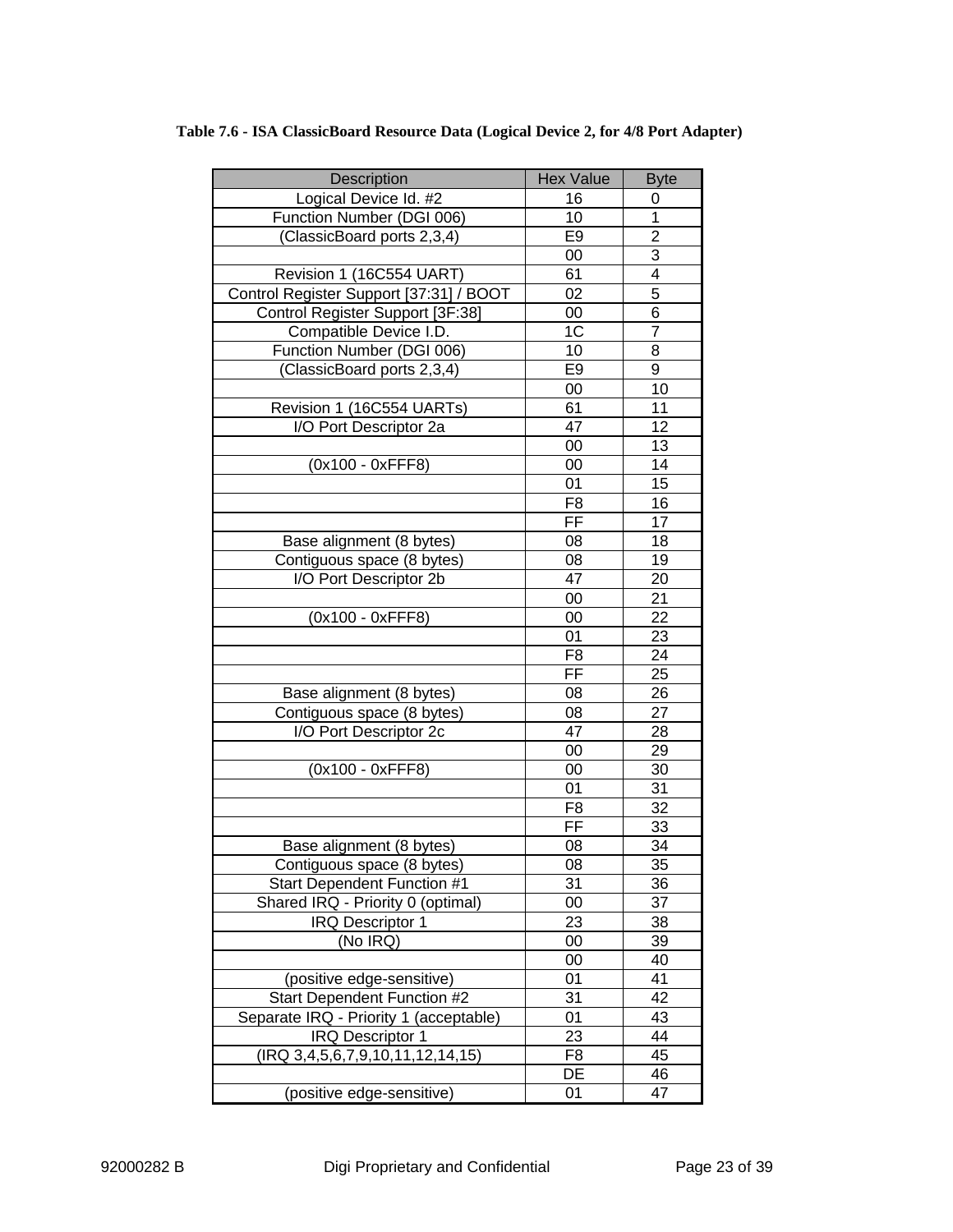| <b>Description</b>              | <b>Hex Value</b> | <b>Byte</b> |
|---------------------------------|------------------|-------------|
| <b>End Dependent Functions</b>  | 38               | 48          |
| ANSI Logical Device I.D. String | 82               | 49          |
| (number of bytes - LSB)         | 0A               | 50          |
| (number of bytes - MSB)         | 00               | 51          |
|                                 | 50               | 52          |
|                                 | 6F               | 53          |
| R                               | 72               | 54          |
|                                 | 74               | 55          |
| S                               | 73               | 56          |
|                                 | 20               | 57          |
| 2                               | 32               | 58          |
|                                 | 2D               | 59          |
| 4                               | 34               | 60          |
|                                 | 00               | 61          |

#### Table 7.6 - ISA ClassicBoard Resource Data **(Logical Device 2, for 4/8 Port Adapter), Contd.**

In the case of a 4/8 port adapter populated with 16654 UARTs, bytes 4 and 11 return the following:

| <b>Description</b> | Hex Value |  |
|--------------------|-----------|--|
| Revision 2         |           |  |
| Revision 2         |           |  |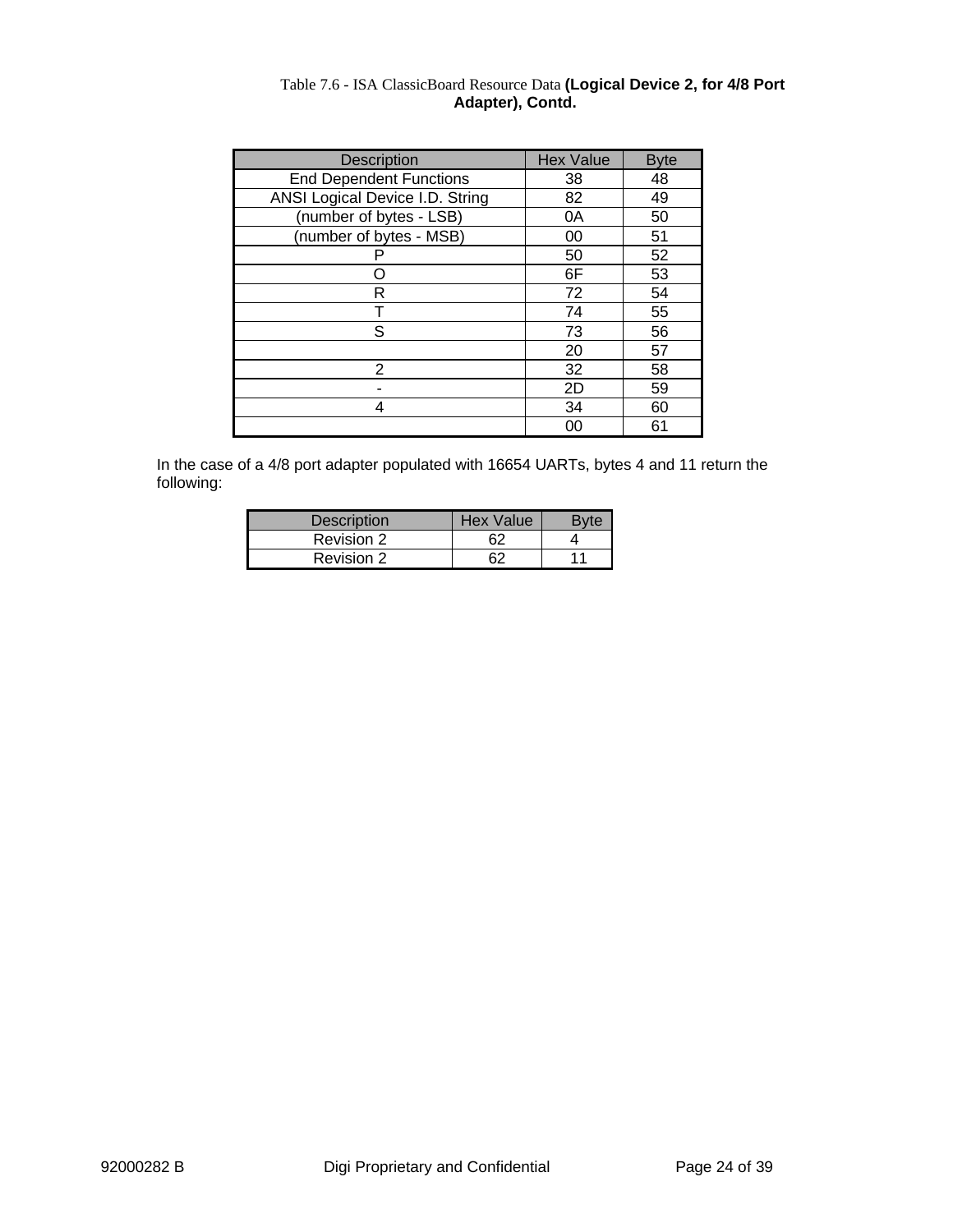### **Table 7.7 – ISA ClassicBoard Resource Data (Logical Device 2, for 16 Port Adapter)**

| Description                             | <b>Hex Value</b> | <b>Byte</b>     |
|-----------------------------------------|------------------|-----------------|
| Logical Device Id. #2                   | 16               | 0               |
| Function Number (DGI 006)               | 10               | 1               |
| (ClassicBoard ports 2,3,4)              | E9               | $\overline{2}$  |
|                                         | 00               | $\overline{3}$  |
| Revision 1 (16C554 UART)                | 61               | 4               |
| Control Register Support [37:31] / BOOT | 02               | $\overline{5}$  |
| Control Register Support [3F:38]        | 00               | 6               |
| Compatible Device I.D.                  | 1 <sup>C</sup>   | 7               |
| Function Number (DGI 006)               | 10               | 8               |
| (ClassicBoard ports 2,3,4)              | E <sub>9</sub>   | $\overline{9}$  |
|                                         | 00               | 10              |
| Revision 1 (16C554 UARTs)               | 61               | $\overline{11}$ |
| I/O Port Descriptor 2a                  | 47               | 12              |
|                                         | 00               | 13              |
| (0x100 - 0xFFF8)                        | 00               | 14              |
|                                         | 01               | 15              |
|                                         | F8               | 16              |
|                                         | FF               | 17              |
| Base alignment (8 bytes)                | 08               | 18              |
| Contiguous space (8 bytes)              | 08               | 19              |
| I/O Port Descriptor 2b                  | 47               | 20              |
|                                         | 00               | 21              |
| (0x100 - 0xFFF8)                        | 00               | 22              |
|                                         | 01               | 23              |
|                                         | F <sub>8</sub>   | 24              |
|                                         | FF               | 25              |
| Base alignment (8 bytes)                | 08               | 26              |
| Contiguous space (8 bytes)              | 08               | 27              |
| I/O Port Descriptor 2c                  | 47               | 28              |
|                                         | 00               | 29              |
| (0x100 - 0xFFF8)                        | $00\,$           | 30              |
|                                         | 01               | 31              |
|                                         | F <sub>8</sub>   | 32              |
|                                         | FF               | 33              |
| Base alignment (8 bytes)                | 08               | 34              |
| Contiguous space (8 bytes)              | 08               | $\overline{35}$ |
| <b>End Dependent Functions</b>          | 38               | 36              |
| <b>ANSI Logical Device I.D. String</b>  | 82               | 37              |
| (number of bytes - LSB)                 | 0A               | 38              |
| (number of bytes - MSB)<br>P            | $00\,$           | 39              |
|                                         | 50               | 40              |
| о                                       | 6F               | 41              |
| r                                       | 72<br>74         | 42<br>43        |
| t                                       |                  |                 |
| S                                       | 73               | 44<br>45        |
| $\overline{2}$                          | 20               |                 |
|                                         | 32               | 46              |
| $\qquad \qquad \blacksquare$<br>4       | 2D<br>34         | 47              |
|                                         |                  | 48<br>49        |
|                                         | 00               |                 |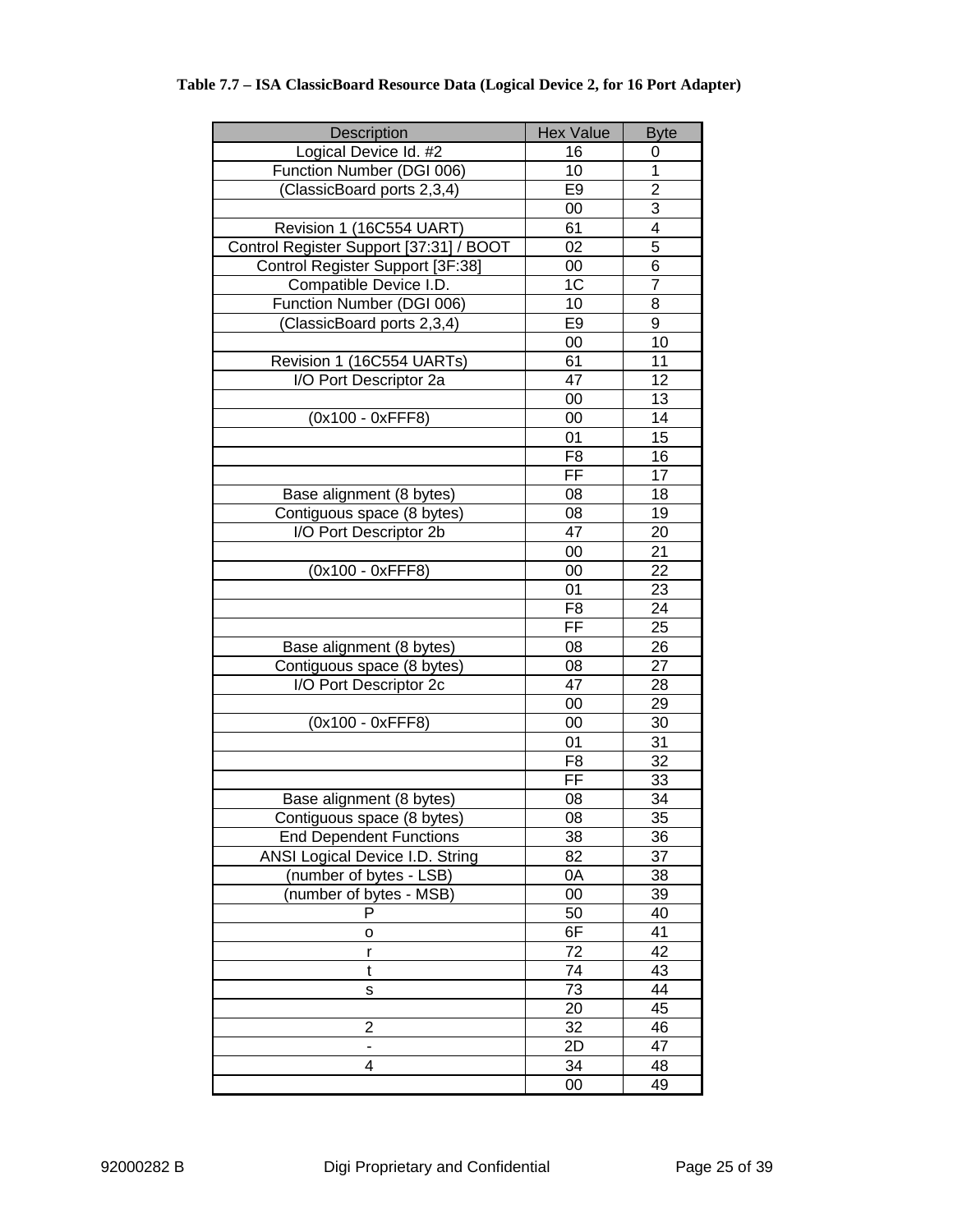| Description                                                | <b>Hex Value</b>         | <b>Byte</b>     |
|------------------------------------------------------------|--------------------------|-----------------|
| Logical Device Identifier #3                               | 16                       | 0               |
| Function Number (DGI 007)                                  | 10                       | $\overline{1}$  |
| (Digi 16C554 UART #2)                                      | E <sub>9</sub>           | $\overline{2}$  |
|                                                            | 00                       | 3               |
| Revision (1)                                               | 71                       | 4               |
| Control Register Support [37:31] / BOOT                    | 02                       | 5               |
| Control Register Support [3F:38]                           | 00                       | 6               |
| Compatible Device I.D.                                     | $1\overline{C}$          | $\overline{7}$  |
| Function Number (DGI 007)                                  | 10                       | 8               |
| (Digi 16C554 UART #2)                                      | E <sub>9</sub>           | 9               |
|                                                            | 00                       | 10              |
| Revision (1)                                               | 71                       | 11              |
| I/O Port Descriptor 3a                                     | 47                       | 12              |
|                                                            | 00                       | 13              |
| (0x100 - 0xFFF8)                                           | 00                       | 14              |
|                                                            | 01                       | 15              |
|                                                            | F <sub>8</sub>           | 16              |
|                                                            | FF                       | 17              |
| Base alignment (8 bytes)                                   | 08                       | 18              |
| Contiguous space (8 bytes)                                 | 08                       | 19              |
| I/O Port Descriptor 3b                                     | 47                       | 20              |
|                                                            | 00                       | 21              |
| (0x100 - 0xFFF8)                                           | 00                       | 22              |
|                                                            | 01                       | 23              |
|                                                            | F <sub>8</sub>           | 24              |
|                                                            | FF                       | 25              |
| Base alignment (8 bytes)                                   | 08                       | 26              |
| Contiguous space (8 bytes)                                 | 08                       | 27              |
| I/O Port Descriptor 3c                                     | 47                       | 28              |
|                                                            | 00                       | 29              |
| (0x100 - 0xFFF8)                                           | 00                       | 30              |
|                                                            | 01                       | 31              |
|                                                            | $\overline{F8}$          | 32              |
|                                                            | $\overline{\mathsf{FF}}$ | 33              |
| Base alignment (8 bytes)                                   | 08                       | 34              |
| Contiguous space (8 bytes)                                 | 08                       | $\overline{35}$ |
| I/O Port Descriptor 3d                                     | 47                       | 36              |
| (0x100 - 0xFFF8)                                           | 00                       | 37              |
|                                                            | 00                       | 38              |
|                                                            | 01                       | 39              |
|                                                            | F <sub>8</sub><br>FF     | 40<br>41        |
|                                                            | 08                       | 42              |
| Base alignment (8 bytes)                                   | 08                       |                 |
| Contiguous space (8 bytes)                                 |                          | 43<br>44        |
| ANSI Logical Device I.D. String<br>(number of bytes - LSB) | 82<br>0A                 | 45              |
| (number of bytes - MSB)                                    | 00                       | 46              |
| P                                                          | 50                       | 47              |
|                                                            | 6F                       | 48              |
| o                                                          |                          |                 |

### **Table 7.8 – ISA ClassicBoard Resource Data (Logical Device 3)**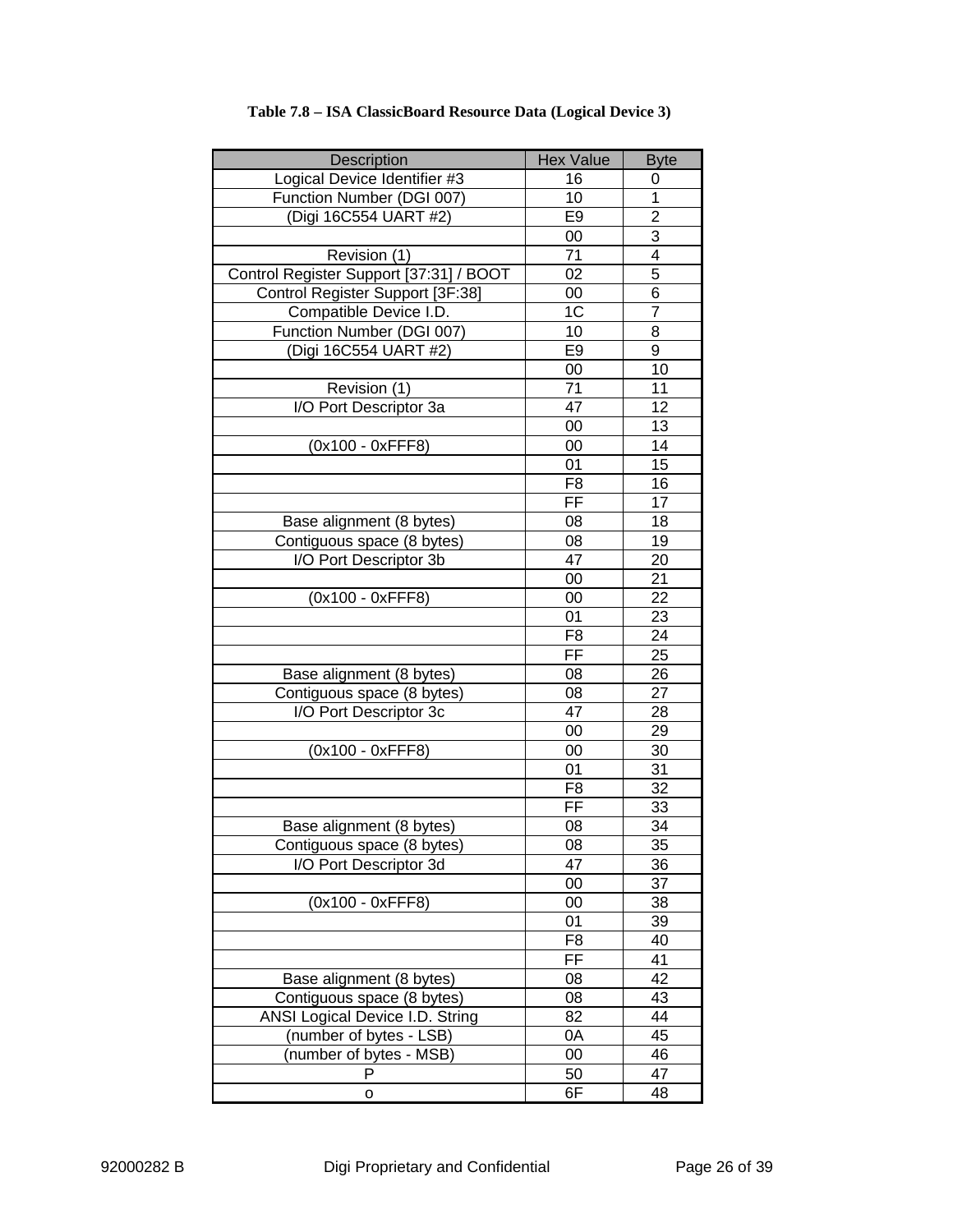| Description | <b>Hex Value</b> | <b>Byte</b>     |
|-------------|------------------|-----------------|
|             | 72               | 49              |
|             | 50<br>74         |                 |
| s           | 73               | 51              |
|             | 20               | 52              |
|             | 35               | 53              |
|             | 2D               | 54              |
|             | 38               | 55              |
|             | nr               | $\overline{56}$ |

#### **Table 7.8** - **ISA ClassicBoard Resource Data (Logical Device 3), Contd.**

In the case of an 8 port adapter populated with 16654 UARTs, bytes 4 and 11 return the following:

| <b>Description</b> | Hex Value |    |
|--------------------|-----------|----|
| Revision 2         |           |    |
| Revision 2         | フワー       | 11 |

NOTE: 16 port adapters always indicate a Revision 1, and it is not possible to determine the UART population option from the Revision number. Instead, the drivers for 16 port must examine the UART registers to determine whether a 16554 or 16654 UART is present.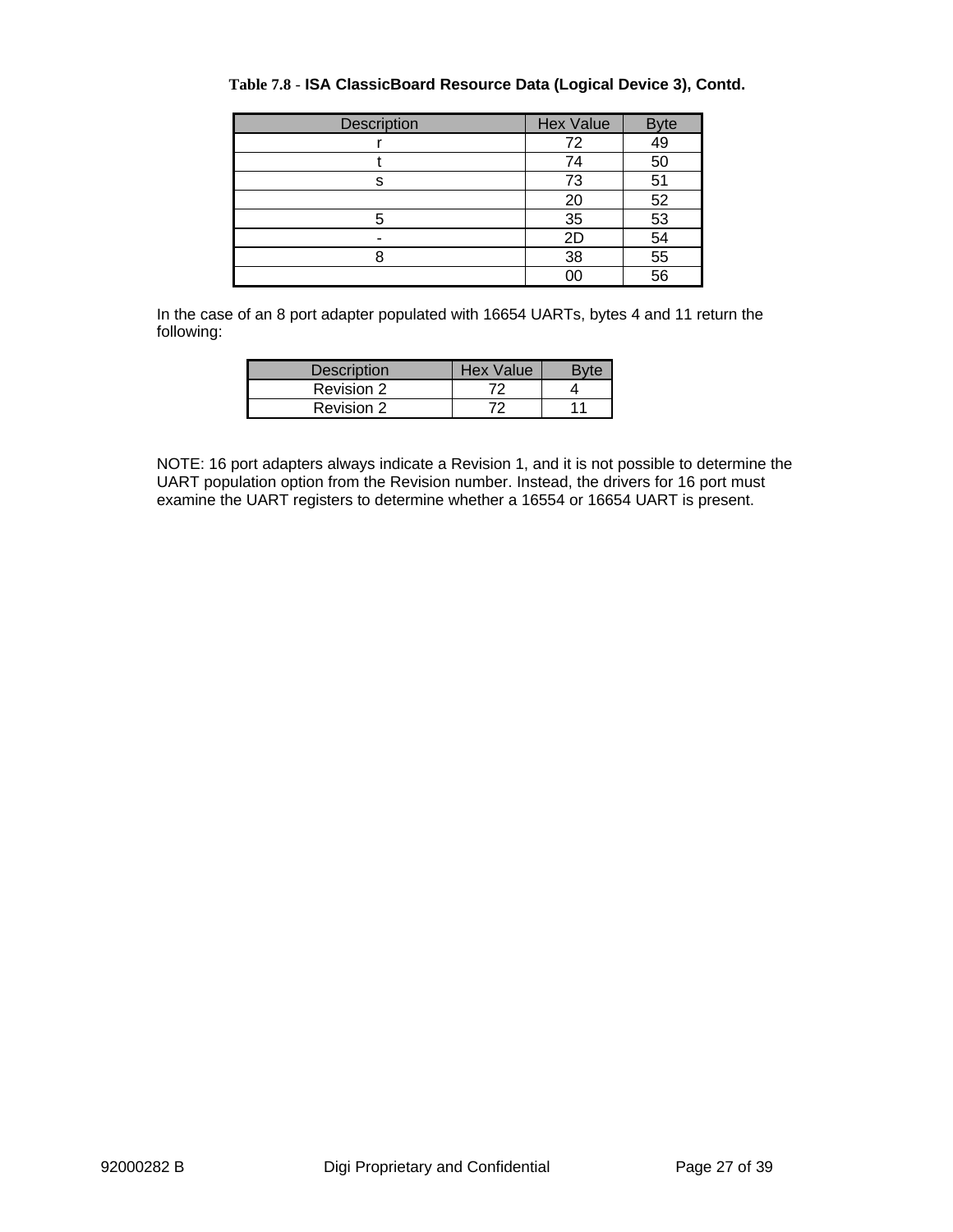| Description                             | <b>Hex Value</b>         | <b>Byte</b>     |
|-----------------------------------------|--------------------------|-----------------|
| Logical Device Identifier #4            | 16                       | 0               |
| Function Number (DGI 008)               | 10                       | $\overline{1}$  |
| (Digi 16C554 UART #3)                   | E <sub>9</sub>           | $\overline{2}$  |
|                                         | 00                       | 3               |
| Revision (1)                            | 81                       | 4               |
| Control Register Support [37:31] / BOOT | 02                       | 5               |
| Control Register Support [3F:38]        | 00                       | 6               |
| Compatible Device I.D.                  | 1C                       | $\overline{7}$  |
| Function Number (DGI 008)               | 10                       | 8               |
| (Digi 16C554 UART #3)                   | E <sub>9</sub>           | 9               |
|                                         | 10<br>00                 |                 |
| Revision (1)                            | 81                       | 11              |
| I/O Port Descriptor 4a                  | 47                       | 12              |
|                                         | 00                       | 13              |
| (0x100 - 0xFFF8)                        | 00                       | 14              |
|                                         | 01                       | 15              |
|                                         | F <sub>8</sub>           | 16              |
|                                         | FF                       | 17              |
| Base alignment (8 bytes)                | 08                       | 18              |
| Contiguous space (8 bytes)              | 08                       | 19              |
| I/O Port Descriptor 4b                  | 47                       | 20              |
|                                         | 00                       | 21              |
| (0x100 - 0xFFF8)                        | 00                       | 22              |
|                                         | 0 <sub>1</sub>           | 23              |
|                                         | F <sub>8</sub>           | 24              |
|                                         | $\overline{\mathsf{FF}}$ | 25              |
| Base alignment (8 bytes)                | 08                       | 26              |
| Contiguous space (8 bytes)              | 08                       | 27              |
| I/O Port Descriptor 4c                  | 47                       | 28              |
|                                         | 00                       | 29              |
| (0x100 - 0xFFF8)                        | 00                       | 30              |
|                                         | 01                       | 31              |
|                                         | F <sub>8</sub>           | 32              |
|                                         | FF                       | 33              |
| Base alignment (8 bytes)                | 08                       | 34              |
| Contiguous space (8 bytes)              | $\overline{08}$          | $\overline{35}$ |
| I/O Port Descriptor 4d                  | 47                       | 36              |
|                                         | 00                       | 37              |
| (0x100 - 0xFFF8)                        | 00                       | 38              |
|                                         | 01                       | 39              |
|                                         | F <sub>8</sub>           | 40              |
|                                         | $\overline{FF}$          | 41              |
| Base alignment (8 bytes)                | 08                       | 42              |
| Contiguous space (8 bytes)              | 08                       | 43              |
| <b>ANSI Logical Device I.D. String</b>  | 82                       | 44              |
| (number of bytes - LSB)                 | 0A                       | 45              |
| (number of bytes - MSB)                 | 00                       | 46              |
| P                                       | 50                       | 47              |
| o                                       | 6F                       | 48              |
| r                                       | 72                       | 49              |

#### **Table 7.9 – ISA ClassicBoard Resource Data (Logical Device 4)**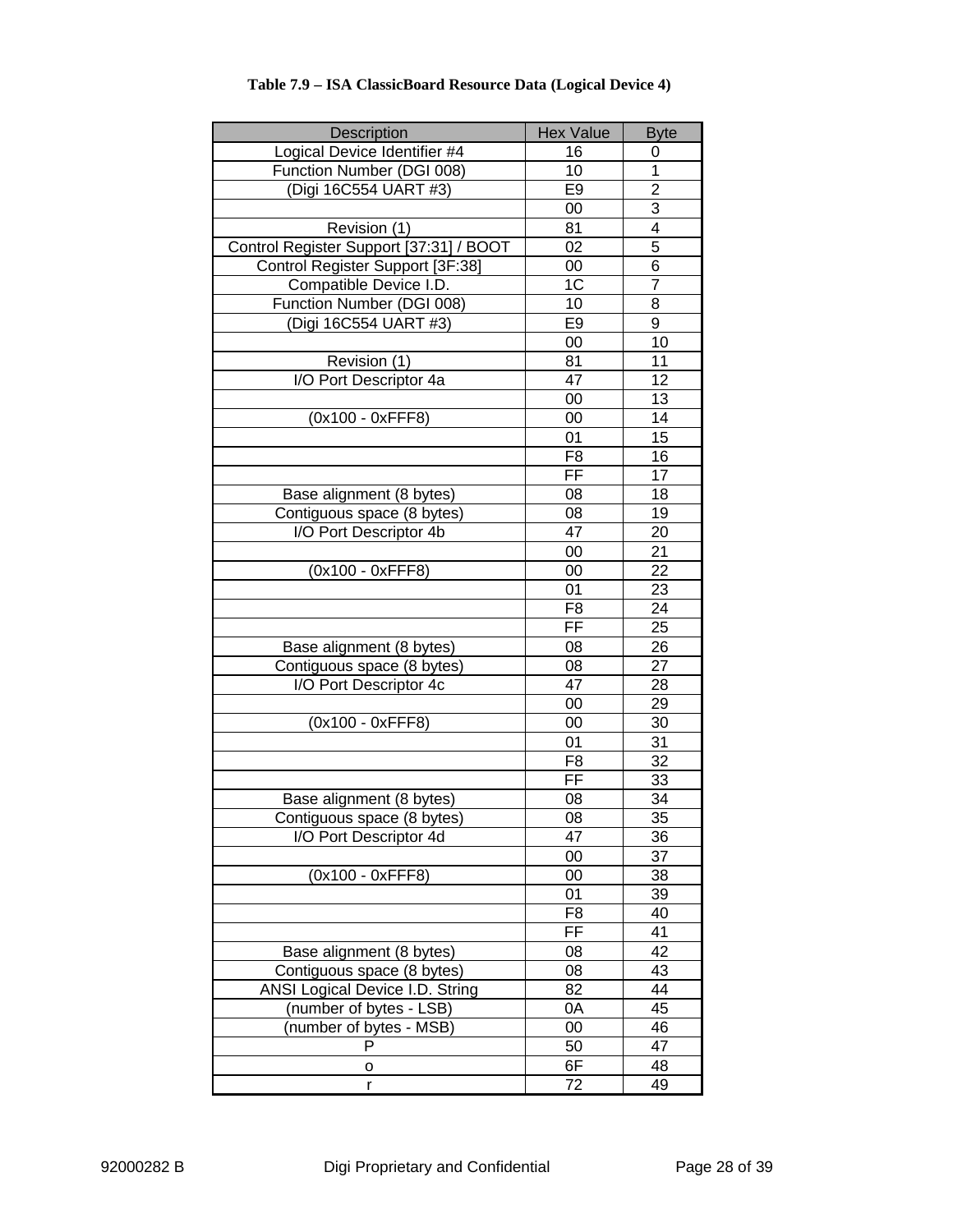| Description | <b>Hex Value</b><br><b>Byte</b> |    |
|-------------|---------------------------------|----|
|             | 50<br>74                        |    |
| s           | 73<br>51                        |    |
|             | 20                              | 52 |
|             | 39                              | 53 |
|             | 54<br>2D                        |    |
|             | 31                              | 55 |
|             | 56<br>32                        |    |
|             | ΟC                              |    |

#### **Table 7.9 - ISA ClassicBoard Resource Data (Logical Device 4), Contd.**

NOTE: 16 port adapters always indicate a Revision 1, and it is not possible to determine the UART population option from the Revision number. Instead, the drivers for 16 port must examine the UART registers to determine whether a 16C554 or 16C654 UART is present.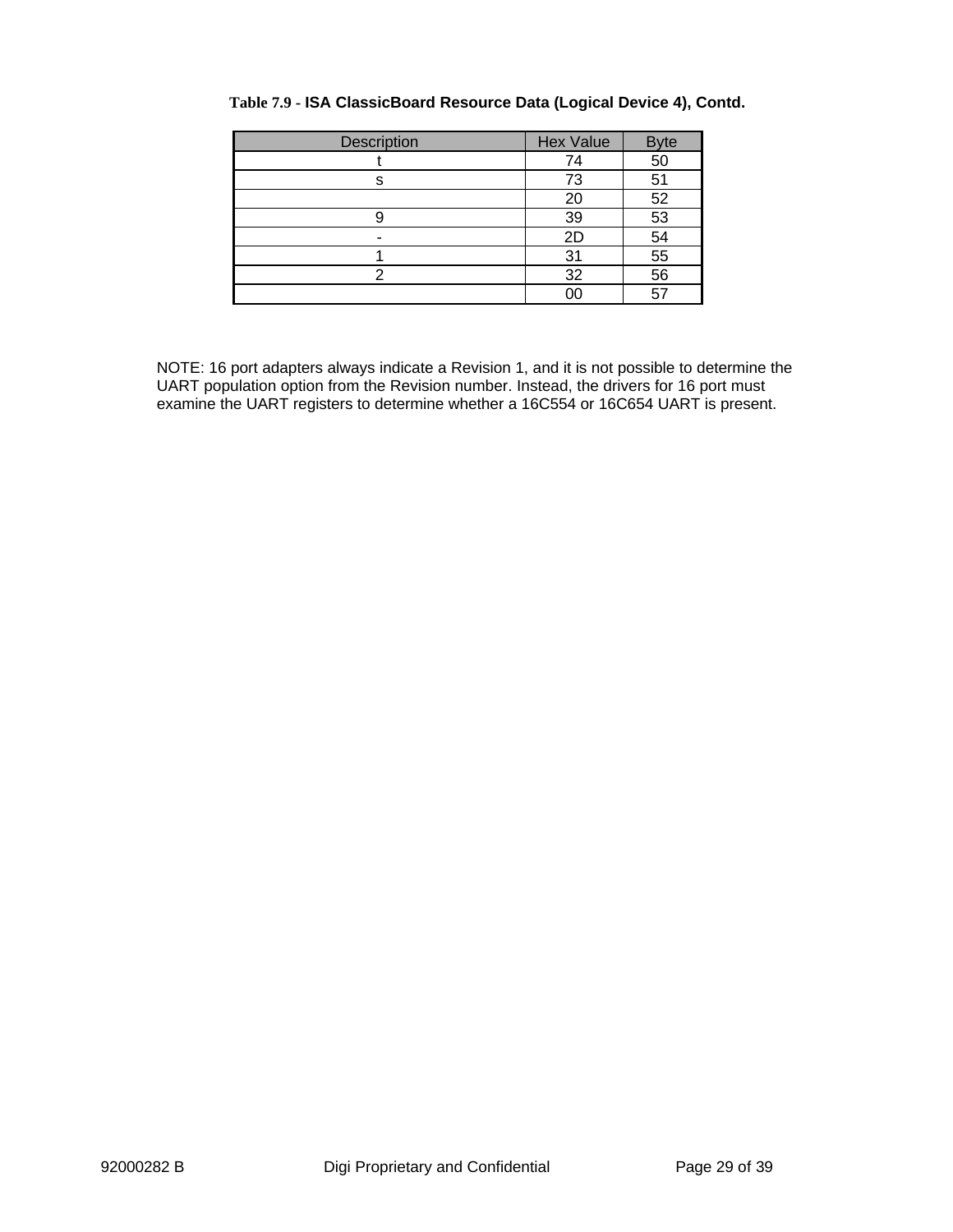| Description                             | <b>Hex Value</b>         | <b>Byte</b>     |
|-----------------------------------------|--------------------------|-----------------|
| Logical Device Identifier #5            | 16                       | 0               |
| Function Number (DGI 009)               | 10                       | 1               |
| (Digi 16C554 UART #4)                   | E <sub>9</sub>           | $\overline{2}$  |
|                                         | 00                       | 3               |
| Revision (1)                            | 91                       | 4               |
| Control Register Support [37:31] / BOOT | 02                       | 5               |
| Control Register Support [3F:38]        | 00                       | 6               |
| Compatible Device I.D.                  | 1C                       | $\overline{7}$  |
| Function Number (DGI 009)               | 10                       | 8               |
| (Digi 16C554 UART #4)                   | E <sub>9</sub>           | 9               |
|                                         | $\overline{00}$          | 10              |
| Revision (1)                            | 91                       | 11              |
| I/O Port Descriptor 5a                  | 47                       | 12              |
|                                         | 00                       | 13              |
| (0x100 - 0xFFF8)                        | 00                       | 14              |
|                                         | 01                       | 15              |
|                                         | F <sub>8</sub>           | 16              |
|                                         | $\overline{\mathsf{FF}}$ | 17              |
| Base alignment (8 bytes)                | 08                       | 18              |
| Contiguous space (8 bytes)              | 08                       | 19              |
| I/O Port Descriptor 5b                  | 47                       | 20              |
|                                         | 00                       | 21              |
| (0x100 - 0xFFF8)                        | 00                       | 22              |
|                                         | 01                       | 23              |
|                                         | F <sub>8</sub>           | 24              |
|                                         | FF                       | 25              |
| Base alignment (8 bytes)                | 08                       | 26              |
| Contiguous space (8 bytes)              | 08                       | 27              |
| I/O Port Descriptor 5c                  | 47                       | 28              |
|                                         | 00                       | 29              |
| (0x100 - 0xFFF8)                        | 00                       | 30              |
|                                         | 01                       | 31              |
|                                         | $F\overline{8}$          | 32              |
|                                         | FF                       | 33              |
| Base alignment (8 bytes)                | 08                       | 34              |
| Contiguous space (8 bytes)              | $\overline{08}$          | $\overline{35}$ |
| I/O Port Descriptor 5d                  | 47                       | 36              |
|                                         | 00                       | 37              |
| (0x100 - 0xFFF8)                        | 00                       | 38              |
|                                         | 01                       | 39              |
|                                         | F <sub>8</sub>           | 40              |
|                                         | FF                       | 41              |
| Base alignment (8 bytes)                | 08                       | 42              |
| Contiguous space (8 bytes)              | 08                       | 43              |
| ANSI Logical Device I.D. String         | 82                       | 44              |
| (number of bytes - LSB)                 | 0A                       | 45              |
| (number of bytes - MSB)                 | 00                       | 46              |
| P                                       | 50                       | 47              |
| о                                       | 6F                       | 48              |

### **Table 7.10 – ISA ClassicBoard Resource Data (Logical Device 5)**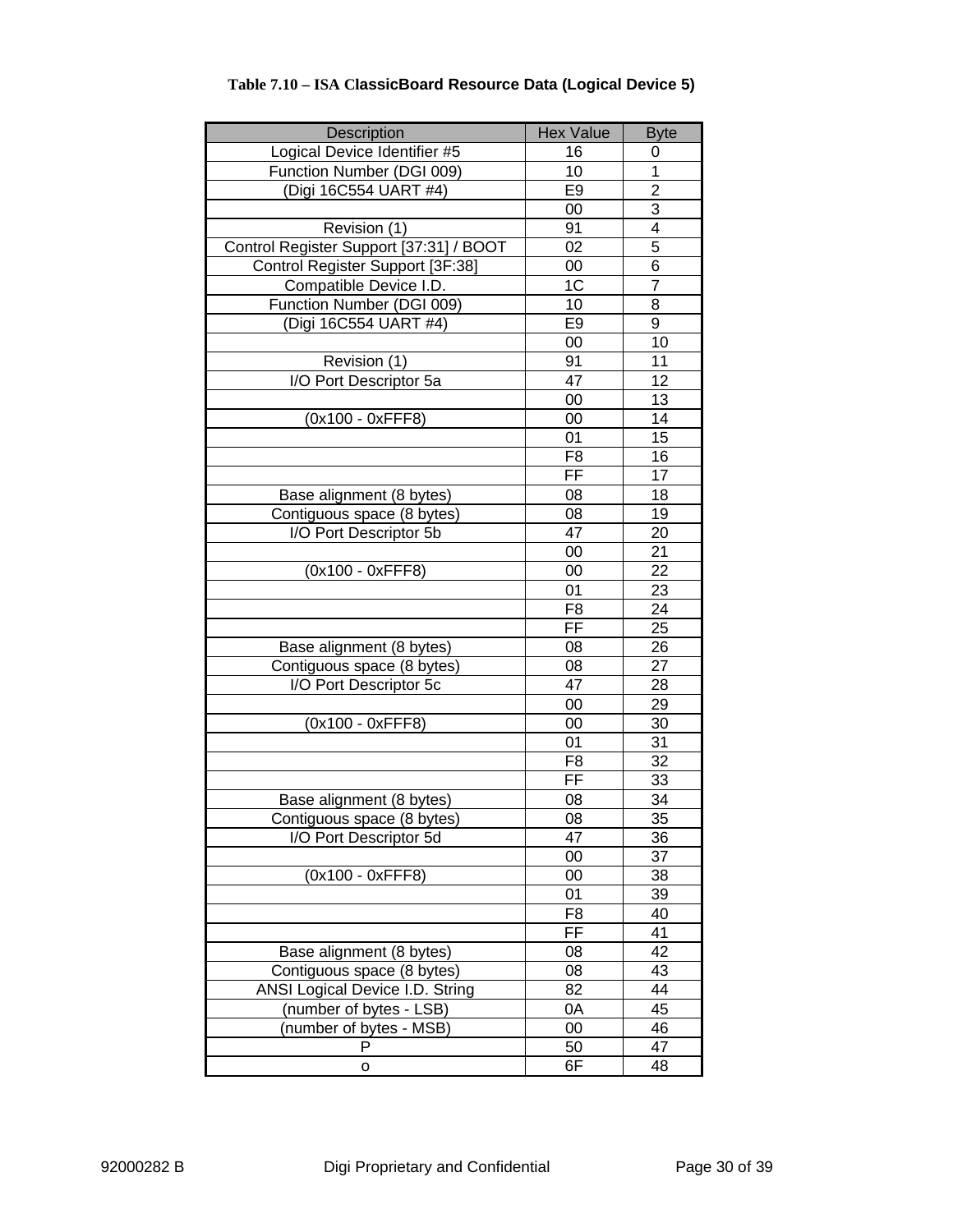| Description | <b>Hex Value</b> | <b>Byte</b> |
|-------------|------------------|-------------|
|             | 49<br>72         |             |
|             | 74               | 50          |
| s           | 73               | 51          |
|             | 20               | 52          |
|             | 31               | 53          |
| 3           | 33               | 54          |
|             | 2D               | 55          |
|             | 31               | 56          |
| 6           | 36               | 57          |
|             | 00               | 58          |

#### **Table 7.10 - ISA ClassicBoard Resource Data (Logical Device 5), Contd.**

NOTE: 16 port adapters always indicate a Revision 1, and it is not possible to determine the UART population option from the Revision number. Instead, the drivers for 16 port must examine the UART registers to determine whether a 16C554 or 16C654 UART is present. Architecture

| Table 7.10 - ISA ClassicBoard Resource Data (End Tag) |  |  |  |  |  |
|-------------------------------------------------------|--|--|--|--|--|
|-------------------------------------------------------|--|--|--|--|--|

| <b>Description</b>     | Hex Value | Bvte |
|------------------------|-----------|------|
| End TAG                | 79        |      |
| Resource Data Checksum | xх        |      |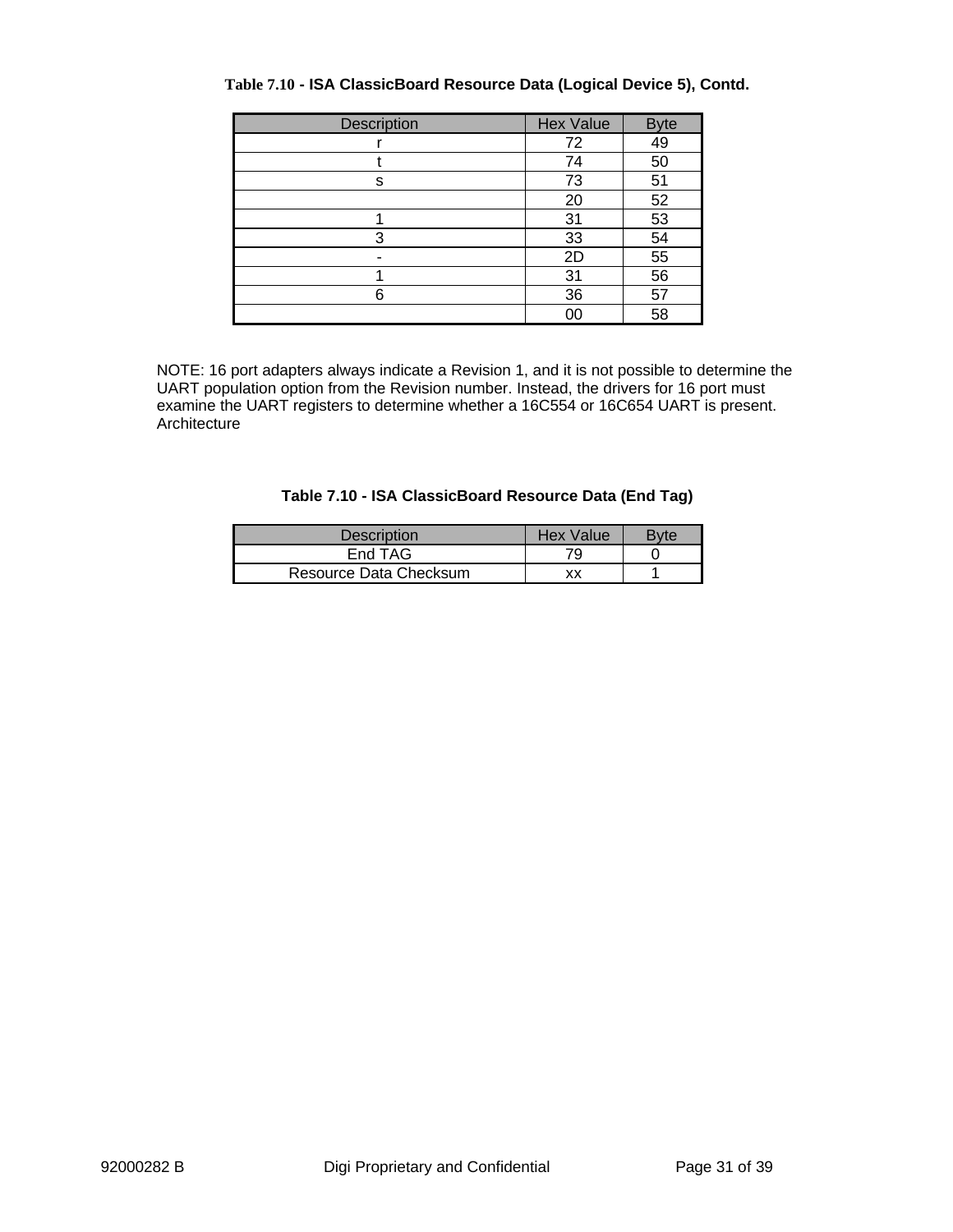# **8. APPENDIX B - Interrupt Status decoding**

| Interrupt pending on | Location 0 (Hex) | Location 1 (Hex) |
|----------------------|------------------|------------------|
| Port 1               | 0x00             | 0x00             |
| Port 2               | 0x01             | 0x01             |
| Port 3               | 0x02             | 0x02             |
| Port 4               | 0x03             | 0x03             |
| Port 5               | 0x04             | 0x04             |
| Port 6               | 0x05             | 0x05             |
| Port 7               | 0x06             | 0x06             |
| Port 8               | 0x07             | 0x07             |
| Port 9               | 0x08             | 0x08             |
| Port 10              | 0x09             | 0x09             |
| Port 11              | 0x0A             | 0x0A             |
| Port 12              | 0x0B             | 0x0B             |
| Port 13              | 0x0C             | 0x0C             |
| Port 14              | 0x0D             | 0x0D             |
| Port 15              | 0x0E             | 0x0E             |
| Port 16              | 0x0F             | 0x0F             |
| None                 | 0xFF             | 0xFF             |

#### **Table 8.1 DigiBoard Mode Interrupt Status**

**Table 8.2 StarGate Mode Interrupt Status**

| Pending   |                |   |   |   | Location 1 |                |   |                |             |   |   | Location 0 |   |                |   |                |
|-----------|----------------|---|---|---|------------|----------------|---|----------------|-------------|---|---|------------|---|----------------|---|----------------|
| Interrupt | <b>MSB</b>     |   |   |   |            |                |   | <b>LSB</b>     | <b>MSB</b>  |   |   |            |   |                |   | <b>LSB</b>     |
|           | $\overline{7}$ | 6 | 5 | 4 | 3          | $\overline{2}$ |   | $\overline{0}$ | 7           | 6 | 5 | 4          | 3 | $\overline{2}$ | 1 | $\overline{0}$ |
| Port 1    | X              | X | x | x | x          | x              | x | X              | x           | x | X | x          | x | x              | x | 1              |
| Port 2    | X              | X | x | x | x          | x              | x | X              | X           | x | X | x          | X | x              | 1 | X              |
| Port 3    | x              | x | X | x | x          | x              | x | X              | x           | x | X | x          | x | 1              | x | X              |
| Port 4    | X              | X | x | x | x          | x              | x | X              | x           | x | X | x          | 1 | x              | x | X              |
| Port 5    | X              | X | X | x | x          | x              | x | X              | X           | x | X | 1          | x | x              | x | X              |
| Port 6    | X              | X | X | х | x          | x              | X | X              | X           | x | 1 | x          | X | х              | x | X              |
| Port 7    | X              | X | x | x | x          | X              | X | X              | X           | 1 | X | x          | X | x              | x | X              |
| Port 8    | X              | X | x | X | x          | x              | X | X              | $\mathbf 1$ | x | X | X          | X | x              | x | X              |
| Port 9    | X              | X | X | X | X          | X              | X | 1              | X           | x | X | X          | x | X              | X | X              |
| Port 10   | X              | x | x | x | x          | x              | 1 | X              | x           | x | X | x          | X | x              | x | X              |
| Port 11   | X              | X | x | x | X          |                | x | X              | X           | x | X | x          | X | x              | x | X              |
| Port 12   | X              | X | X | x | 1          | X              | X | X              | X           | x | X | X          | X | X              | x | X              |
| Port 13   | X              | X | X | 1 | X          | X              | X | X              | x           | x | X | x          | X | x              | x | X              |
| Port 14   | X              | X | 1 | X | x          | x              | X | X              | X           | X | X | x          | X | x              | x | X              |
| Port 15   | X              | 1 | x | x | X          | X              | X | X              | X           | x | X | X          | x | X              | x | X              |
| Port 16   | 1              | x | x | x | x          | x              | x | X              | x           | x | X | x          | X | x              | x | X              |
| None      | 0              | 0 | 0 | 0 | 0          | 0              | 0 | 0              | 0           | 0 | 0 | 0          | 0 | 0              | 0 | 0              |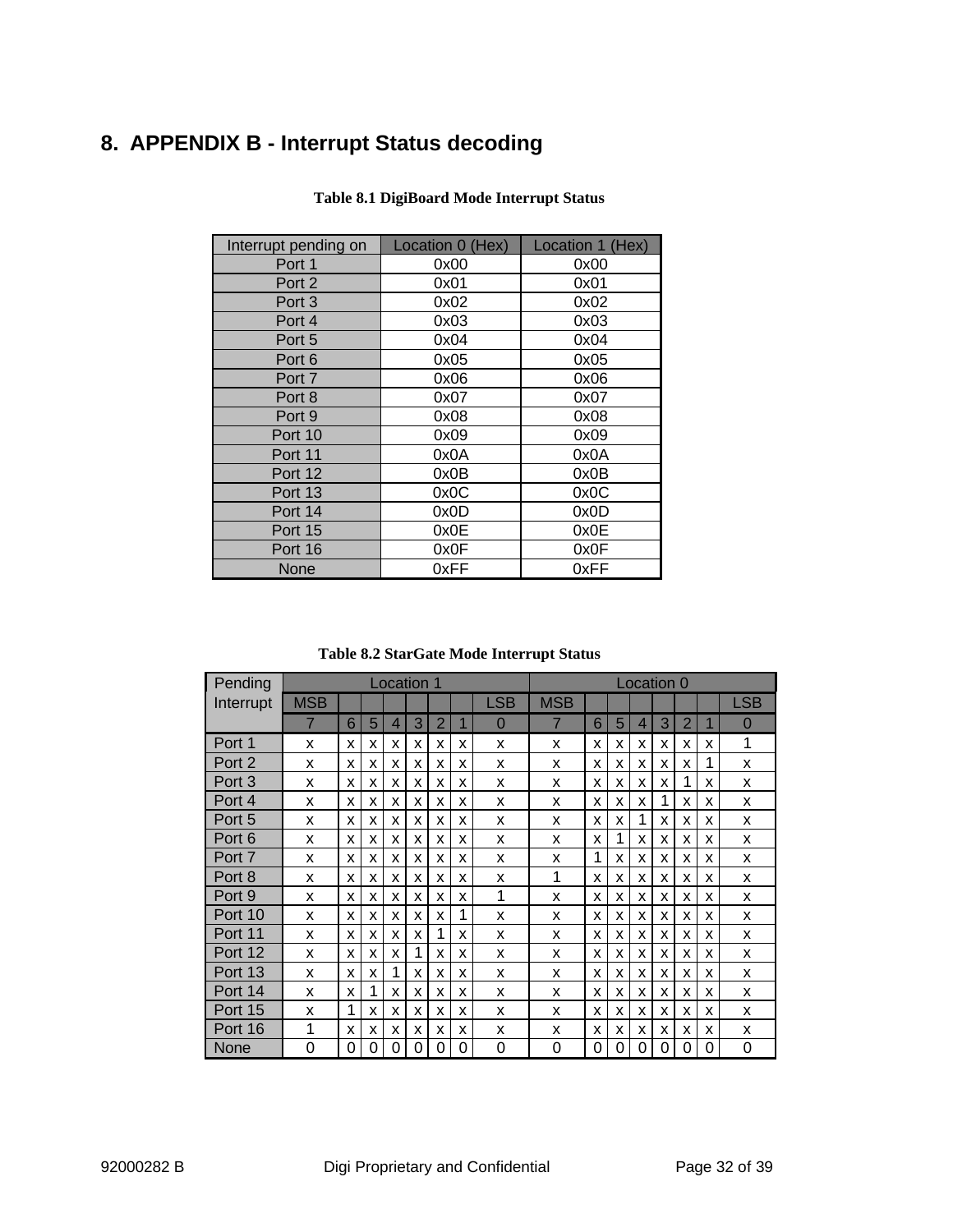| Pending   | Location 2 |   |   |   |   |                |   |            |
|-----------|------------|---|---|---|---|----------------|---|------------|
| Interrupt | <b>MSB</b> |   |   |   |   |                |   | <b>LSB</b> |
|           | 7          | 6 | 5 | 4 | 3 | $\overline{2}$ | 1 |            |
| Port 1    | x          | x | x | x | x | x              | x |            |
| Port 2    | x          | x | x | x | x | x              | 0 | x          |
| Port 3    | x          | x | x | x | x | 0              | x | X          |
| Port 4    | x          | x | x | x | 0 | x              | x | X          |
| Port 5    | x          | x | x | 0 | x | x              | x | x          |
| Port 6    | x          | x | 0 | X | x | x              | x | X          |
| Port 7    | x          | 0 | x | x | x | x              | x | X          |
| Port 8    | ი          | x | x | x | x | x              | x | X          |
| None      | 1          | 1 | 1 | 1 | 1 | 1              | 1 | 1          |

### **Table 8.3 Arnet Mode Interrupt Status**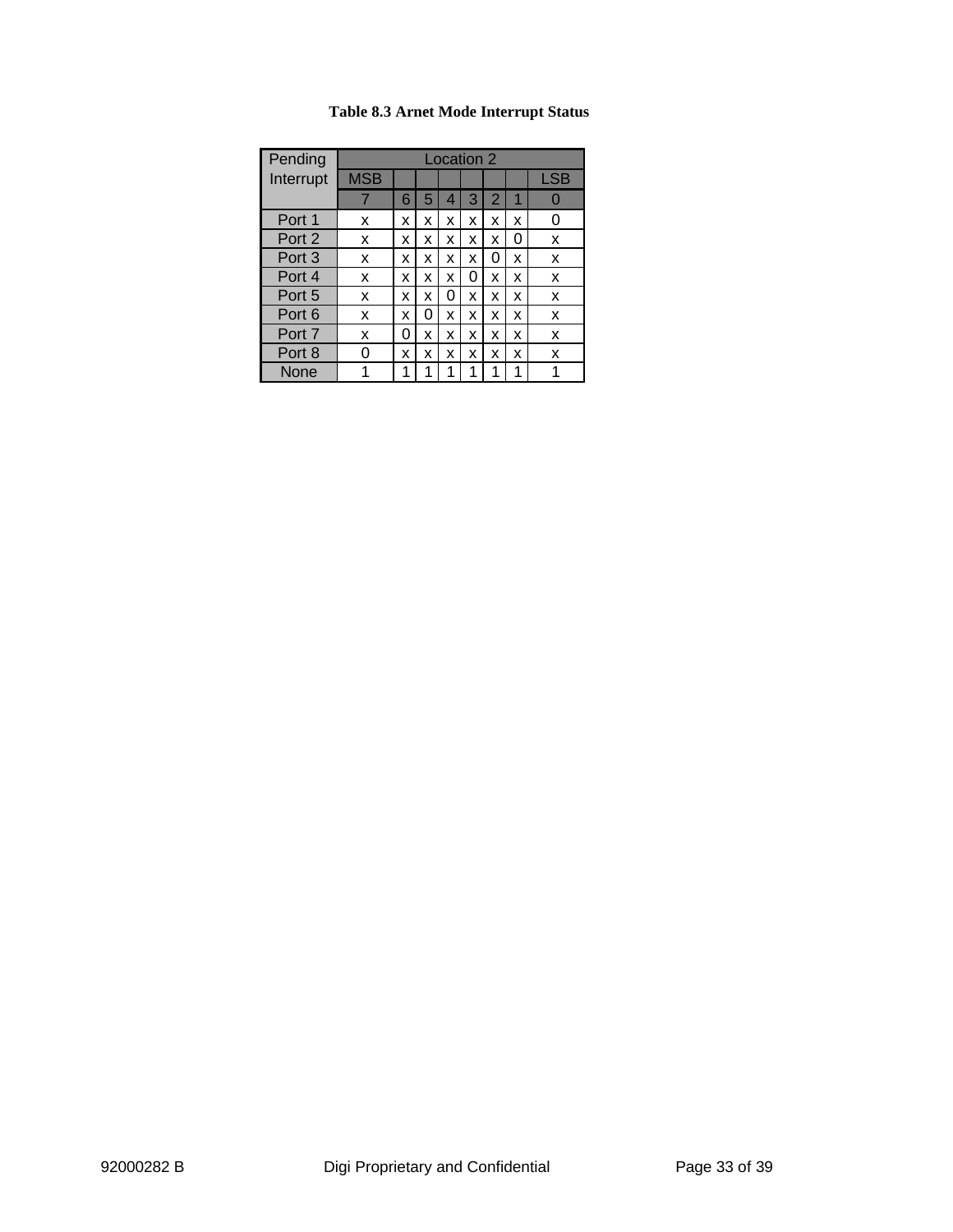# **9. APPENDIX C - PCI Registers**

| Offset          | $\Omega$                                  | 8                                                                   | 16                                                                          | 24                  |  |
|-----------------|-------------------------------------------|---------------------------------------------------------------------|-----------------------------------------------------------------------------|---------------------|--|
| 00 <sub>h</sub> | Vendor ID $= 114Fh$                       |                                                                     | Device ID = $0028h$ (4 port) or 0029h (8 port)                              |                     |  |
| 04h             | Command                                   |                                                                     | <b>Status</b>                                                               |                     |  |
| 08 <sub>h</sub> | Revision $ID = 00h$                       | Class Code = $0780h$                                                |                                                                             |                     |  |
| 0 <sub>Ch</sub> | Cache Line Size                           | Latency Timer                                                       | Header Type                                                                 | <b>Self Test</b>    |  |
| 10 <sub>h</sub> |                                           | PLX Memory Mapped Configuration Base Address                        |                                                                             |                     |  |
| 14h             | PLX I/O Mapped Configuration Base Address |                                                                     |                                                                             |                     |  |
| 18h             |                                           | Local Address Space 0 Base Address - I/O Mapped UARTs and Status    |                                                                             |                     |  |
| 1Ch             |                                           |                                                                     | Local Address Space 1 Base Address - Memory Mapped Expansion ROM (not used) |                     |  |
| 20 <sub>h</sub> |                                           | Local Address Space 2 Base Address - Memory Mapped UARTs and Status |                                                                             |                     |  |
| 24h             | PCI Address Space 5 – Not used            |                                                                     |                                                                             |                     |  |
| 28h             | CardBus CIS Pointer (not supported)       |                                                                     |                                                                             |                     |  |
| 2Ch             | Subsystem Vendor ID = $114Fh$             |                                                                     | Subsystem $ID = 0001h$                                                      |                     |  |
| 30 <sub>h</sub> | <b>Expansion ROM Base Address</b>         |                                                                     |                                                                             |                     |  |
| 34h             | Reserved                                  |                                                                     |                                                                             |                     |  |
| 38h             | Reserved                                  |                                                                     |                                                                             |                     |  |
| 3Ch             | INT Line $=$ 00h                          | INT $Pin = 01h$                                                     | Min Grant $=$ 00h                                                           | $Max$ Latency = 01h |  |
| 40h             | <b>Retry Counter</b>                      | <b>EBI</b> Counter                                                  | Pre-empt Counter                                                            | Gen. Counter        |  |
| 44h             | <b>PCREQ Counter</b>                      |                                                                     | Refresh Counter                                                             |                     |  |
| $48h -$         | Device Specific Registers                 |                                                                     |                                                                             |                     |  |
| FCh             |                                           |                                                                     |                                                                             |                     |  |

#### **Table 9.1 PCI Header Information**

#### **Table 9.2 Local Address Space 0**

| Offset |                        |          | 10 | 24 |  |  |
|--------|------------------------|----------|----|----|--|--|
| 00h    | I/O Mapped Quad UART 0 |          |    |    |  |  |
| 20h    | I/O mapped Quad UART 1 |          |    |    |  |  |
| 40h    | I/O mapped Interrupt   | Reserved |    |    |  |  |
|        | Status register        |          |    |    |  |  |

#### **Table 9.3 Local Address Space 1**

| Offset    |                             |  | 10 | 24 |  |  |  |  |
|-----------|-----------------------------|--|----|----|--|--|--|--|
| $0000h -$ | Memory Mapped Expansion ROM |  |    |    |  |  |  |  |
| 03E8h     |                             |  |    |    |  |  |  |  |

#### **Table 9.4 Local Address Space 2**

| Offset |                           |          | 16 | 24 |  |  |
|--------|---------------------------|----------|----|----|--|--|
| 00h    | Memory Mapped Quad UART 0 |          |    |    |  |  |
| 20h    | Memory Mapped Quad UART 1 |          |    |    |  |  |
| 40h    | Memory Mapped             | Reserved |    |    |  |  |
|        | <b>Interrupt Status</b>   |          |    |    |  |  |
|        | Register                  |          |    |    |  |  |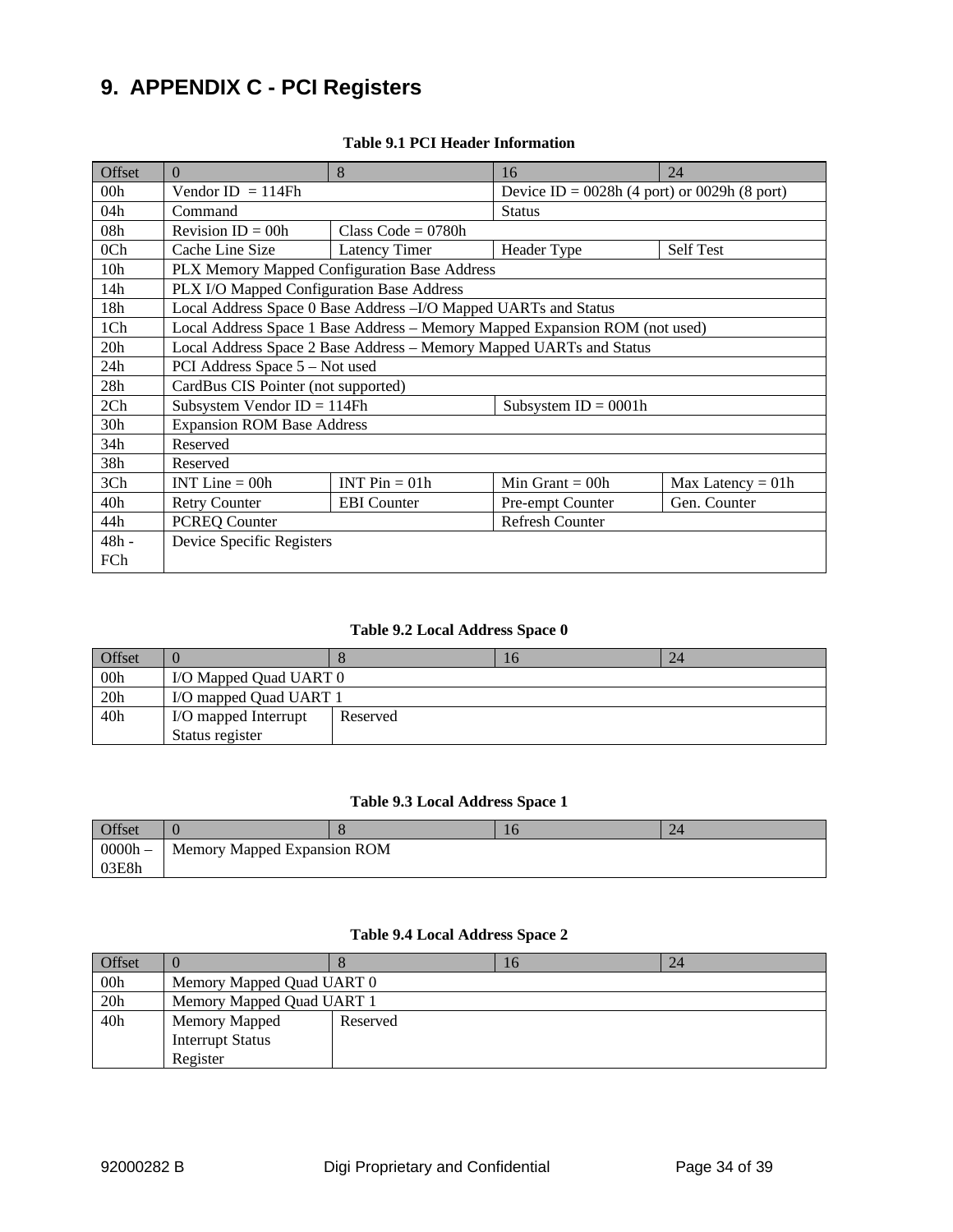# **10. APPENDIX D - PLX 9052 Registers**

| Offset          | $\Omega$                                            | 8                                                                      | 16 | 24 |
|-----------------|-----------------------------------------------------|------------------------------------------------------------------------|----|----|
| 00 <sub>h</sub> |                                                     | Local Address Space 0 Range Register Description                       |    |    |
| 04h             |                                                     | Local Address Space 1 Range Register Description                       |    |    |
| 08h             |                                                     | Local Address Space 2 Range Register Description                       |    |    |
| 0 <sub>Ch</sub> |                                                     | Local Address Space 3 Range Register Description                       |    |    |
| 10 <sub>h</sub> | Expansion ROM Range Register (not used)             |                                                                        |    |    |
| 14h             |                                                     | Local Address Space 0 Local Bass Address (Remap Register Description)  |    |    |
| 18h             |                                                     | Local Address Space 1 Local Bass Address (Remap Register Description)  |    |    |
| 1Ch             |                                                     | Local Address Space 2 Local Bass Address (Remap Register Description)  |    |    |
| 20h             |                                                     | Local Address Space 3 Local Bass Address (Remap Register Description)  |    |    |
| 24h             |                                                     | Expansion ROM Local Base Address (Remap) Register (not used)           |    |    |
| 28h             |                                                     | Local Address Space 0 Bus Region Descriptor Register                   |    |    |
| 2Ch             |                                                     | Local Address Space 1 Bus Region Descriptor Register                   |    |    |
| 30 <sub>h</sub> |                                                     | Local Address Space 2 Bus Region Descriptor Register                   |    |    |
| 34h             |                                                     | Local Address Space 3 Bus Region Descriptor Register                   |    |    |
| 38h             | <b>Expansion ROM Bus Region Descriptor Register</b> |                                                                        |    |    |
| 3Ch             | Chip Select 0 Base Address Register                 |                                                                        |    |    |
| 40h             | Chip Select 1 Base Address Register                 |                                                                        |    |    |
| 44h             | Chip Select 2 Base Address Register                 |                                                                        |    |    |
| 48h             | Chip Select 3 Base Address Register                 |                                                                        |    |    |
| 4Ch             | <b>Interrupt Control/Status Register</b>            |                                                                        |    |    |
| 50h             |                                                     | User I/O, PCI Target Response, EEPROM, Initialization Control Register |    |    |

#### **Table 10.1 PLX Memory Mapped Configuration Registers**

#### **Table 10.2 Local Address Space X (0,1,2 or 3) Range Register Description**

| Field    | Description                                                        | Read/Write | <b>Value After Reset</b> |
|----------|--------------------------------------------------------------------|------------|--------------------------|
| $\Omega$ | Memory Space Indicator. 0 Indicates Local Address space X maps     | R/W        | $\Omega$                 |
|          | into PCI memory space. 1 indicates X maps into PCI I/O space.      |            |                          |
| 2:1      | If mapped into Memory Space, encoding is as follows:               | R/W        | 0 <sup>0</sup>           |
|          | 2/1<br>Meaning                                                     |            |                          |
|          | $00\,$<br>Locate anywhere in 32 bit PCI address space              |            |                          |
|          | Locate below 1MB in PCI address space<br>01                        |            |                          |
|          | Locate anywhere in 64 bit PCI address space<br>10                  |            |                          |
|          | 11<br>Reserved                                                     |            |                          |
|          |                                                                    |            |                          |
|          | If mapped into I/O space bit 1 must be a value of 0.               |            |                          |
|          | Bit 2 is included with bits 27:3 to indicate decoding range.       |            |                          |
| 3        | If mapped into Memory Space, a value of 2 indicates that reads are | R/W        | $\Omega$                 |
|          | prefetchable. If mapped into I/O space, bit is included with bits  |            |                          |
|          | [27:2] to indicate decoding range.                                 |            |                          |
| 27:4     | Specifies PCI address bits used to decode PCI access to local bus  | R/W        | FFFF80                   |
|          | space X. Each of the bits corresponds to an address bit. Bit 27    |            |                          |
|          | corresponds to address bit 27. A value of 1 indicates the bits     |            |                          |
|          | should be included in decode. Write a value of 0 to all others.    |            |                          |
|          | Default is 1MB.                                                    |            |                          |
| 31:28    | Unused                                                             | R          | $\theta$                 |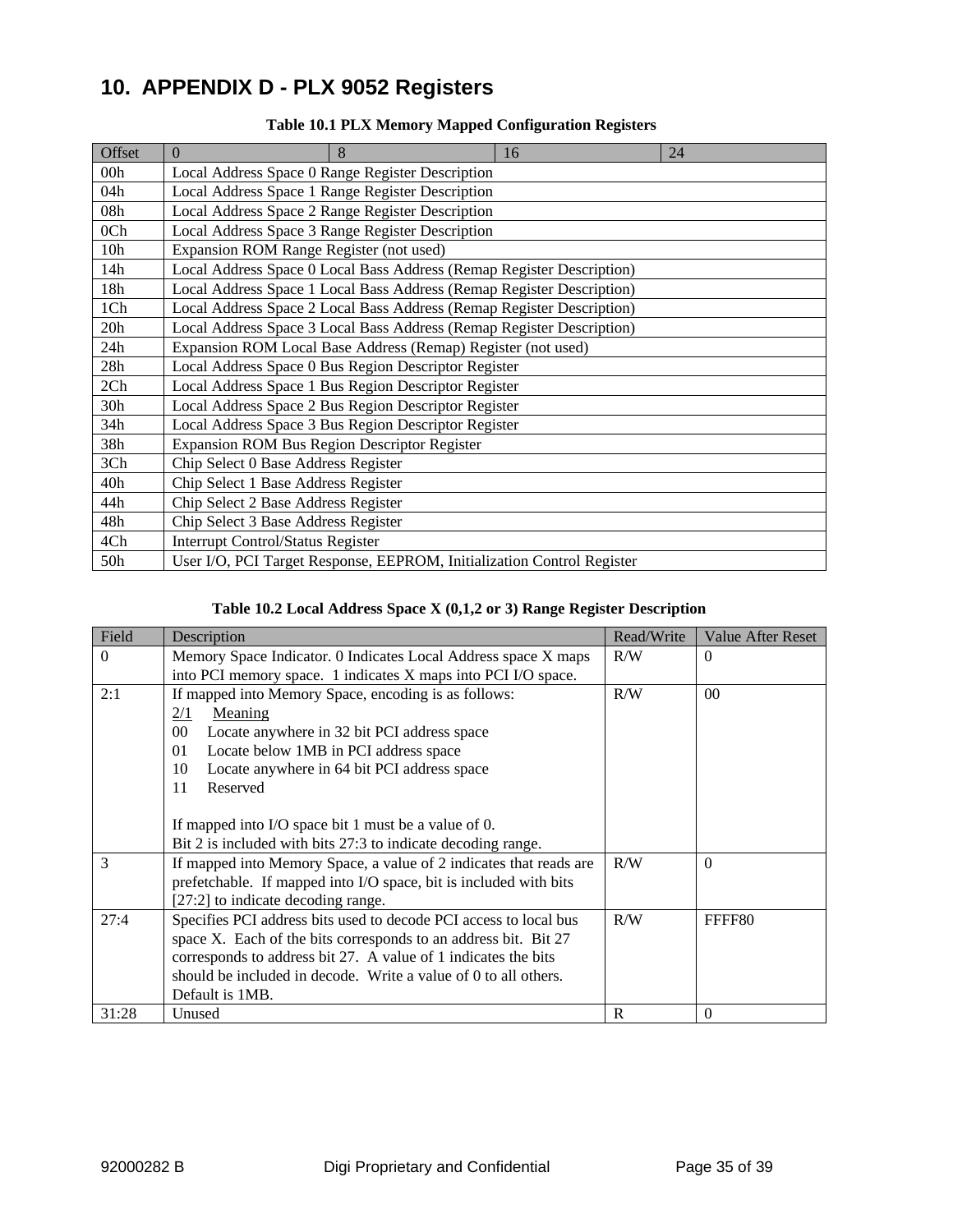### **Table 10.3 Local Address Space X (0,1,2 or 3) Bus Region Descriptor Register**

| Field | Description                                                               | Read/Write | <b>Value After Reset</b> |
|-------|---------------------------------------------------------------------------|------------|--------------------------|
| 23:22 | Bus Width.                                                                | R/W        | 10                       |
|       | $00 = 8$ bit                                                              |            |                          |
|       | $01 = 16$ bit                                                             |            |                          |
|       | $10 = 32$ bit                                                             |            |                          |
|       | $11 =$ Reserved                                                           |            |                          |
| 24    | Byte Ordering. 1 indicates Bit Endian. 0 indicates Little Endian          | R/W        | $\Omega$                 |
| 25    | Big Endian Byte Lane Mode. 1 indicates that in Big Endian mode            | R/W        | $\Omega$                 |
|       | byte lanes $[31:16]$ be used for 16 bit local bus and byte lane $[31:24]$ |            |                          |
|       | for an 8 bit local bus. A value of 0 indicates that in Big Endian         |            |                          |
|       | mode byte lanes [15:0] be used for 16 bit local bus, and byte lane        |            |                          |
|       | $[7:0]$ for an 8 bit local bus.                                           |            |                          |

#### **Table 10.4 Chip Select X (0,1,2 or 3) Base Address Register**

| Field | Description                                                            | R/W | Value after Reset |
|-------|------------------------------------------------------------------------|-----|-------------------|
|       | Chip Select X Enable. 1 is enabled, 0 is disabled                      | R/W |                   |
| 27:1  | Local Base Address of Chip Select X. Write zeroes in the least         | R/W | -0                |
|       | significant bits to define the range for Chip Select X. Start from bit |     |                   |
|       | 1 and scanning toward bit 27, the first "1" found defines the size.    |     |                   |
|       | The remaining most significant bits, excluding the first "1" found,    |     |                   |
|       | defines the base address.                                              |     |                   |
| 31:28 | Unused                                                                 | R   |                   |

### **Table 10.5 Interrupt Control/Status Register**

| Field          | Description                                                            | R/W | Value after Reset |
|----------------|------------------------------------------------------------------------|-----|-------------------|
| $\Omega$       | Local interrupt 1 Enable. 1 indicates enabled, 0 indicates disabled    | R/W | $\Omega$          |
|                | Local Interrupt 1 Polarity. 1 indicate Active high, 0 indicates Active | R/W | $\Omega$          |
|                | low.                                                                   |     |                   |
| $\overline{2}$ | Local Interrupt 1 Status. 1 indicates Interrupt active, 0 indicates    | R   | $\Omega$          |
|                | Interrupt not active                                                   |     |                   |
| 3              | Local Interrupt 2 Enable. 1 indicates enabled, 0 indicates disabled    | R/W | $\theta$          |
| $\overline{4}$ | Local Interrupt 2 Polarity. 1 indicate Active high, 0 indicates Active | R/W | $\Omega$          |
|                | low.                                                                   |     |                   |
| $\overline{5}$ | Local Interrupt 2 Status. 1 indicates Interrupt active, 0 indicates    | R   | $\Omega$          |
|                | Interrupt not active                                                   |     |                   |
| 6              | PCI Interrupt Enable. 1 enables PCI interrupt                          | R/W | $\theta$          |
| 7              | Software Interrupt. 1 generates an interrupt                           | R/W | $\Omega$          |
| 31:8           | Unused                                                                 | R   | $\Omega$          |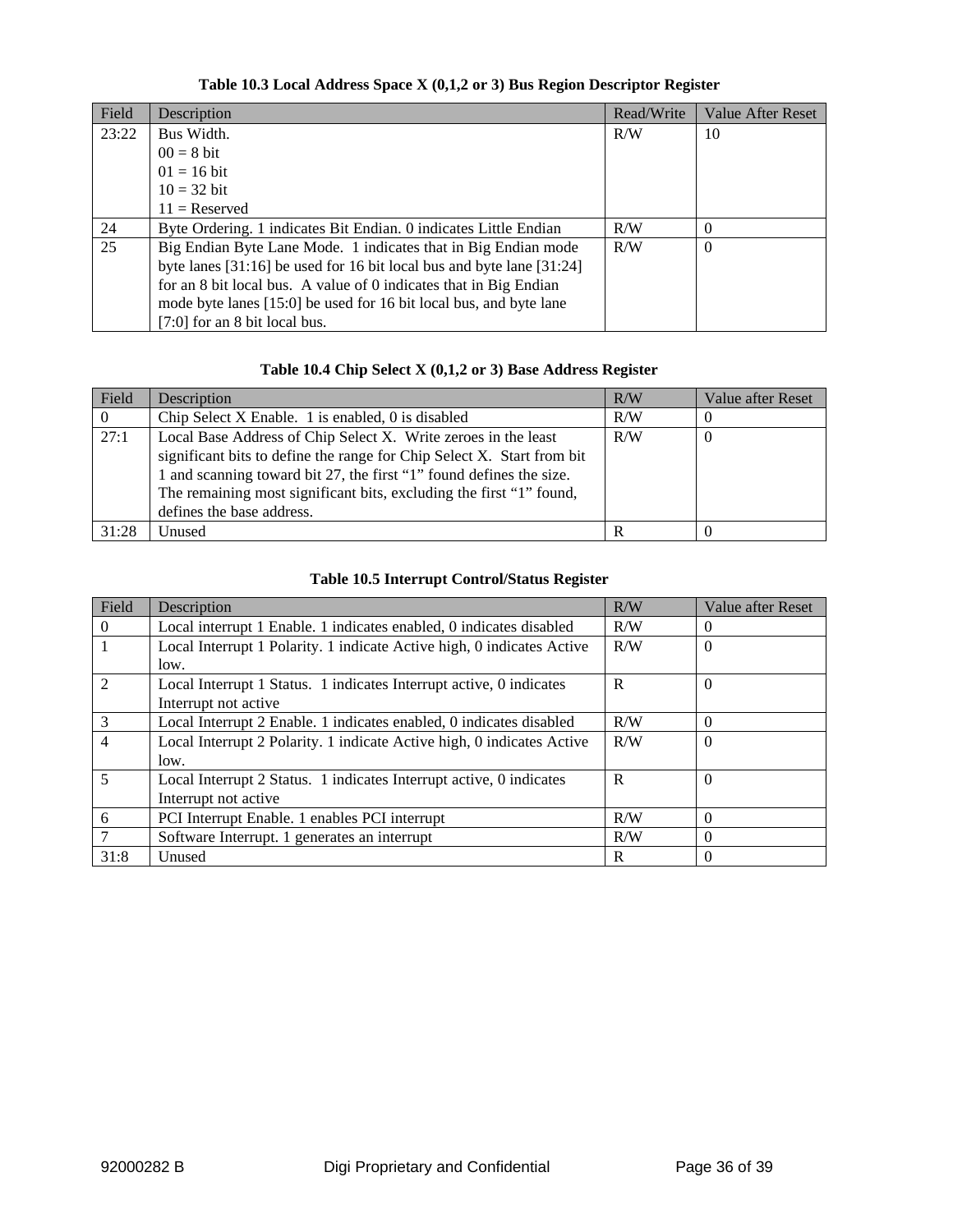### **Table 10.6 User I/O, PCI Target Response, EEPROM, Initialization Control Register Description**

| Field | Description                                                            | R/W | Value after Reset |
|-------|------------------------------------------------------------------------|-----|-------------------|
| 13:12 | PCI Configuration Base Address Register (PCIGAR) Enables.              | R/W | $\Omega$          |
|       | $00 = PCIBAR0$ (Memory) and PCIBAR1 (I/O) enabled.                     |     |                   |
|       | $01 = PCIBAR0$ (Memory) only.                                          |     |                   |
|       | $10 = PCIBAR1 (I/O) only.$                                             |     |                   |
|       | $11 = PCIBAR0$ (Memory) and PCIBAR1 (I/O) enabled                      |     |                   |
| 29    | Reload Configuration Registers. When this bit is 0, write a value of   | R/W |                   |
|       | 1 causes the PCI 9052 to reload the local configuration registers from |     |                   |
|       | EEPROM.                                                                |     |                   |
| 30    | PCI Adapter Software Reset. A value of 1 rests the PCI 9052 and        | R/W |                   |
|       | issues a reset to the local bus. The contest of the PCI and local      |     |                   |
|       | configuration registers will not be reset.                             |     |                   |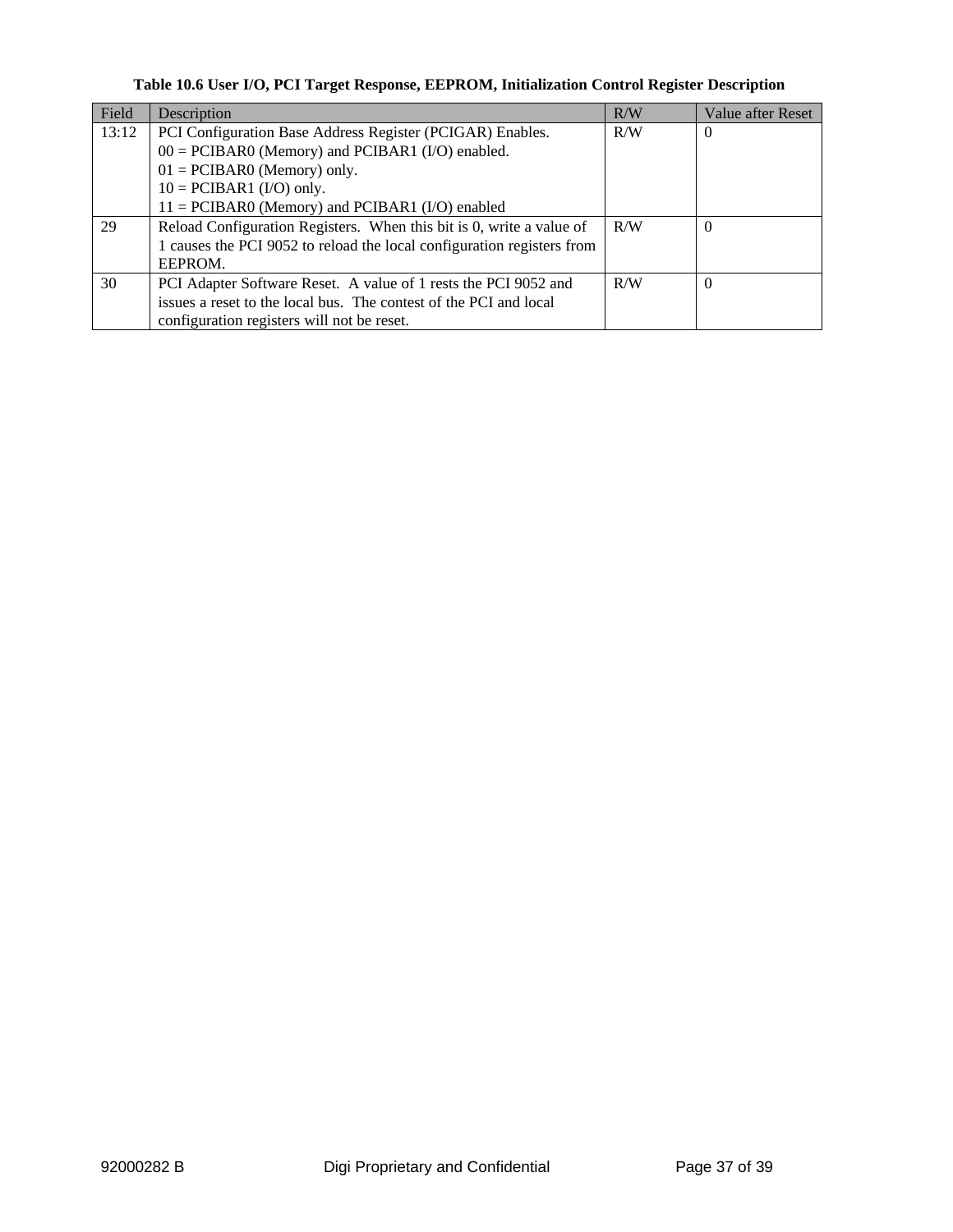# **11. Appendix E - PCI Reference**

### *11.1 Introduction*

This is meant as a brief reference on using a PCI card with the PCI BIOS and its basic operations. It is not meant as a substitute for a full understanding of the PCI Local Bus Specification and PCI BIOS Specification. For more information please consult these references.

## *11.2 Basic PCI BIOS Calls*

If access to the BIOS is available, as with Dos Int1A, several BIOS calls are helpful. Since the device ID (0029h for the 8 port and 0028h for the 4 port) and vendor ID (Digi's is 114Fh) are known, the device can be found using this information using the BIOS Find PCI Device call. This can be done by loading the registers as follows.

| Register | Use             | Value            |
|----------|-----------------|------------------|
| [AH]     | PCI FUNCTION ID | B <sub>1</sub> h |
| [AL]     | FIND PCI DEVICE | 02h              |
| [CX]     | Device ID       | 0029h (or 0028h) |
| [DX]     | Vendor ID       | 114Fh            |
| [S]      | Index           | 00 <sub>h</sub>  |

The Index is used if there is more that one board of the same type in a computer. If there is only one board, the Index will always be 00h.

Once these values are loaded into the registers the BIOS can be called either by Int1A or a far call to the BIOS (see PCI BIOS Specification for more details.) This will result in the following information

| Register | Use                            | Value                          |
|----------|--------------------------------|--------------------------------|
| [BH]     | <b>Bus Number</b>              | (0255)                         |
| [BL]     | Device Number - Upper 5 bits   |                                |
|          | Function Number – Lower 3 bits |                                |
| [AH]     | Return Code:                   |                                |
|          | <b>SUCCESSFUL</b>              | 00h                            |
|          | DEVICE NOT FOUND               | 86h                            |
|          | <b>BAD VENDOR ID</b>           | 83h                            |
| [CF]     | <b>Completion Status</b>       | $Set=error, cleared = success$ |

Since the device and function numbers are now known it is possible to read the data in table 8.1 using the PCI BIOS functions Read Configuration Byte (08h), Word (09h), or Dword (0Ah.) PCI BIOS functions Write Configuration Byte (0Bh), Word (0Ch), and Dword (0Dh) can be used in the same manner to write information to the PCI registers.

| Register | Use                            | Value                     |
|----------|--------------------------------|---------------------------|
| [AH]     | PCI_FUNCTION_ID                | B1h                       |
| [AL]     | READ CONFIG DWORD              | 0Ah                       |
| [BH]     | <b>Bus Number</b>              | (BH from above)           |
| [BL]     | Device Number $-$ Upper 5 bits | (BL from above)           |
|          | Function Number – Lower 3 bits |                           |
| [ECX]    | Dword value to write           | For write operations only |
| [DI]     | <b>Register Number</b>         | Offset from Beginning     |